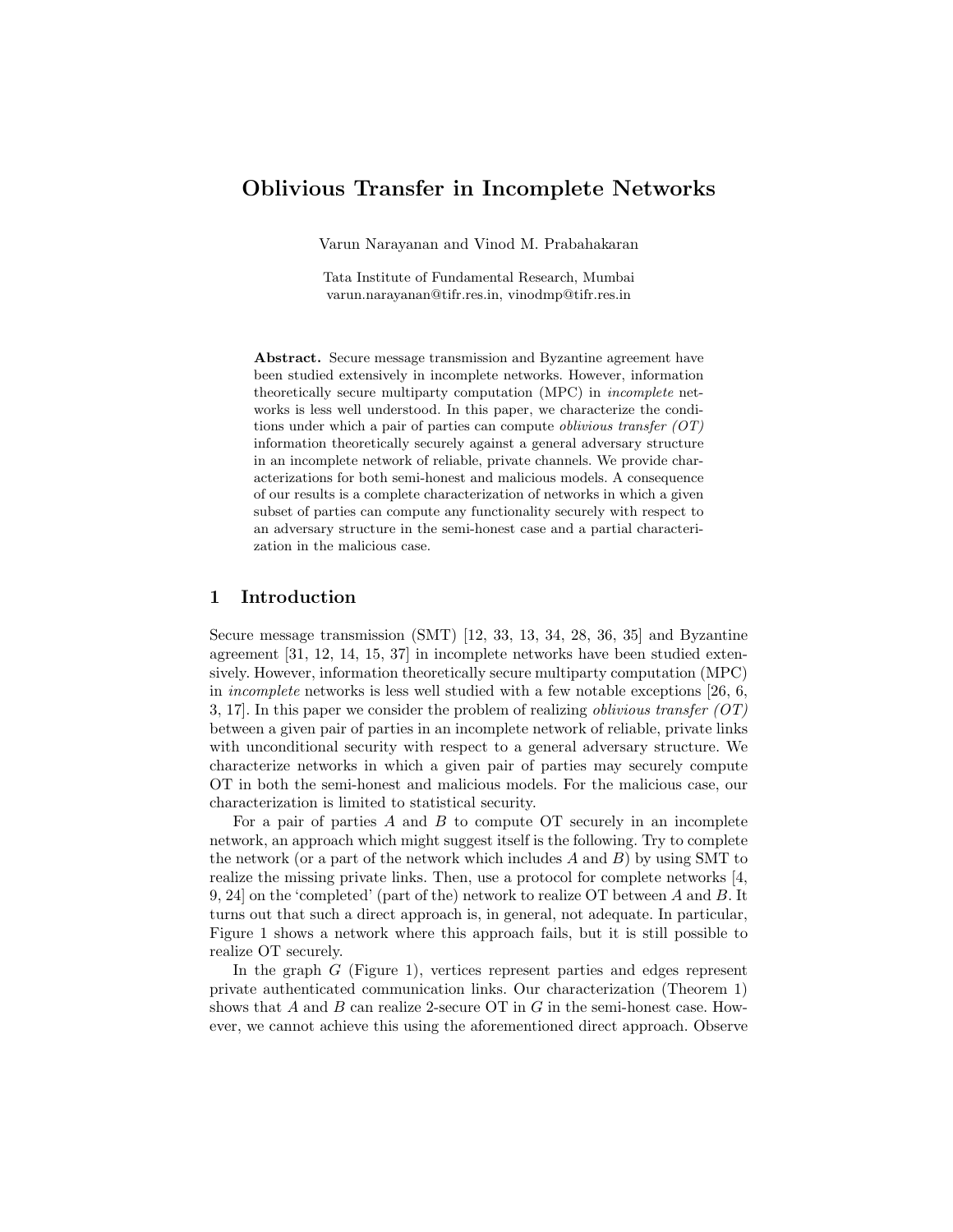

Fig. 1. Semi-honest 2-secure OT between A and B is possible in G by Theorem 1. However, a 'direct' approach of completing (a part of) the network using semi-honest SMT with 2-security and applying a standard MPC protocol for complete networks does not work.

that the pairs of vertices that are not already connected by an edge are only 2-connected, hence no new semi-honest 2-secure links can be established in this network using SMT. Thus, the biggest complete network containing A and B that can be obtained by such a 'completion' is the subgraph induced by vertices  $A, B, C, D$ . Theorem 1 also shows that 2-secure OT between A and B is impossible in this induced subgraph. Alternatively, this impossibility can be seen as follows. If 2-secure OT can be realized between a pair of parties in a complete network with 4 parties, then, by symmetry, it is possible to set up 2-secure OT between every pair of parties in the network. This would imply semi-honest 2-secure MPC in a network with 4 parties [18, 19], which is impossible [4, 9].

Standard results [18, 19, 11, 20, 25] allow reduction of MPC to establishing pairwise OT between the parties wishing to compute securely. In the semi-honest case, a consequence of our result is a complete characterization of networks in which a given subset of parties can compute any functionality with perfect privacy with respect to a given adversary structure. When the adversary is malicious, our results imply a condition that is necessary for statistically secure computation of any functionality among a given subset of parties in an incomplete network. This condition is also sufficient for statistically secure computation of any functionality, but with abort and no fairness.

#### 1.1 Our Model and Results

Consider a simple graph  $G(V,\mathcal{E})$  on a set V of n parties (or vertices), where each undirected edge  $\{u, v\} \in \mathcal{E}$  represents a private, authenticated, synchronous, bidirectional communication link between the distinct parties  $u$  and  $v$ . Let  $A, B \in V$  be two distinct parties. Given an adversary structure  $\mathbb{Z} \subseteq 2^{\mathcal{V}}$ , we seek necessary and sufficient conditions on G so that A and B may compute OT with unconditional security with respect to (w.r.t.) the adversary structure  $\mathbb Z$ . By security w.r.t.  $\mathbb Z$ , we mean security against the corruption of every set of parties in Z. We restrict our attention to static adversaries, but consider both the semi-honest and malicious cases.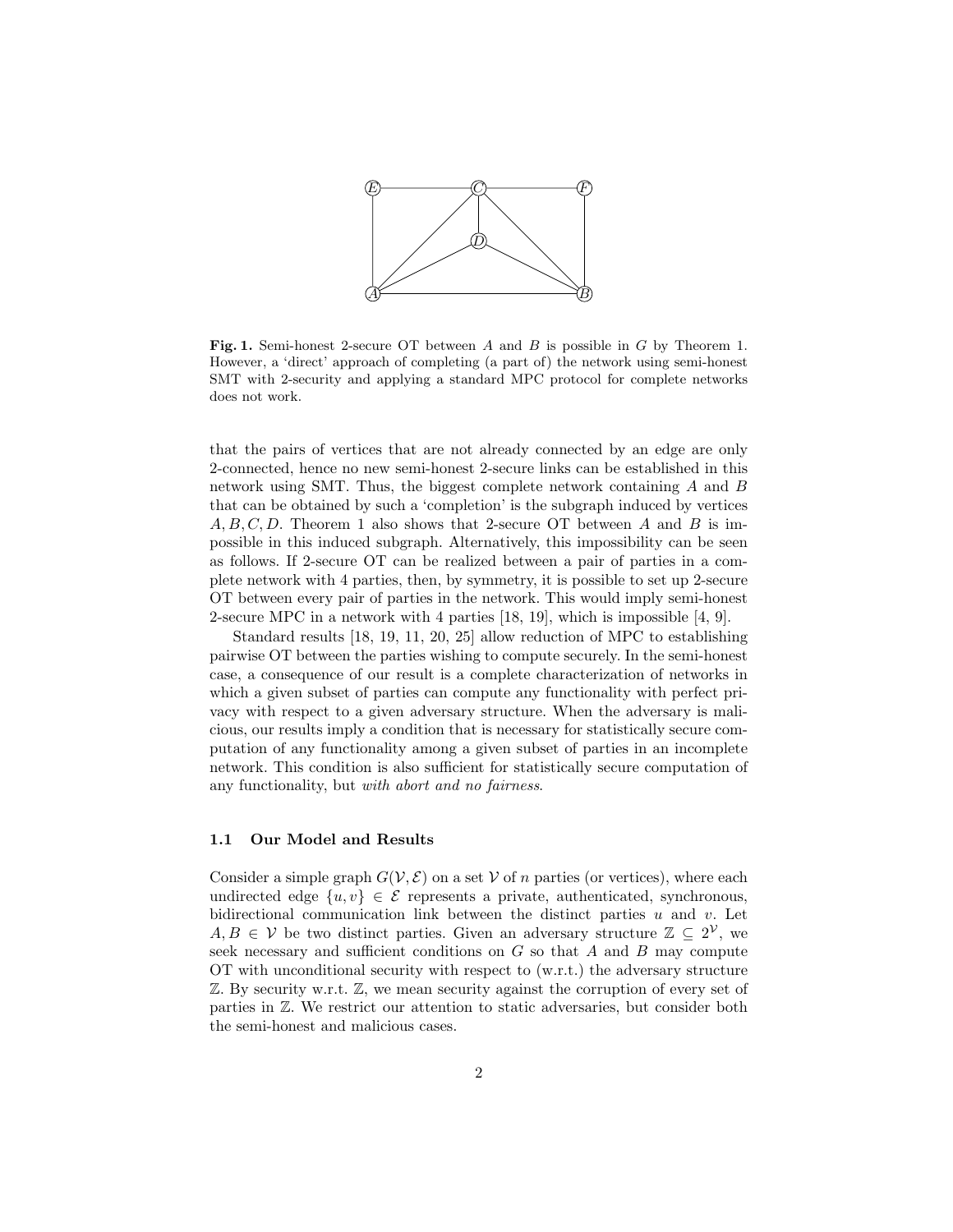Given a vertex  $u \in V$  and a subset of vertices  $\mathcal{Z} \subseteq V$ , we define u-blocked vertices of Z, denoted by  $\Gamma_u(\mathcal{Z})$ , as the set of vertices whose every path to u contains some vertex in  $Z$ . Our main result for the semi-honest case is the following:

**Theorem 1.** Given a graph  $G(V, \mathcal{E})$  and an adversary structure  $\mathbb{Z}$ , two distinct parties  $A, B \in V$  can compute OT with perfect unconditional security in the semi-honest, static adversary setting if and only if the following conditions are satisfied:

- 1. For every  $\mathcal{Z} \in \mathbb{Z}$  such that  $A, B \notin \mathcal{Z}$ , there exists a path from A to B that does not have any vertex from Z.
- 2. There do not exist sets of parties  $\mathcal{Z}_A, \mathcal{Z}_B \in \mathbb{Z}$  such that  $A \in \mathcal{Z}_A, B \notin \mathcal{Z}_A$ ,  $B \in \mathcal{Z}_B$ ,  $A \notin \mathcal{Z}_B$ , and

$$
\Gamma_B(\mathcal{Z}_A) \cup \Gamma_A(\mathcal{Z}_B) = \mathcal{V}.
$$

Moreover, when these conditions are satisfied and  $|\mathbb{Z}| = \text{poly}(n)$ , there is an efficient (poly(n) complexity) protocol to compute  $OT$  securely.

Standard results [18, 19] imply that if every pair in a set of vertices can realize oblivious transfer with security w.r.t.  $\mathbb{Z}$ , then these vertices can compute any functionality with security w.r.t. Z.

**Corollary 1.** Given a graph  $G(V, \mathcal{E})$  and a subset of vertices  $\mathcal{K} \subseteq V$ , any functionality can be computed among the vertices in  $K$  with perfect security with respect to a semi-honest adversary structure  $\mathbb Z$  if and only if the conditions in Theorem 1 are satisfied by every pair of vertices in  $K$ .

The proof is provided in Appendix A. When G is complete,  $\Gamma_u(\mathcal{Z}) = \mathcal{Z}$  whenever  $u \notin Z \subset V$ . Hence, when  $\mathcal{K} = V$ , the condition in Corollary 1 is equivalent to non-existence of sets  $\mathcal{Z}_1, \mathcal{Z}_2 \in \mathbb{Z}$  such that  $\mathcal{Z}_1 \cup \mathcal{Z}_2 = \mathcal{V}$ . Thus, for this case, we retrieve the  $\mathcal{Q}^2$  condition of Hirt and Maurer [24].

While the focus of this paper is on deriving tight necessary and sufficient conditions on the network which permit information theoretically secure computation, we consider efficiency in two regimes for t-privacy (i.e., semi-honest adversary structures of the form  $\mathbb{Z}^t := \{ \mathcal{Z} \subset \mathcal{V} : |\mathcal{Z}| \leq t \}$ . Theorem 1 already gives an efficient protocol for  $t = O(1)$ . We separately consider the case of  $n = 2t + O(1)$  and give an efficient protocol in this setting as well (when the conditions of Theorem 1 are satisfied). The case of other regimes of  $t$  remains open.

The following is our result for the malicious case:

**Theorem 2.** Two vertices  $A, B$  in  $G(V, \mathcal{E})$  can realize OT with statistical security (with guaranteed output delivery) against an adversary structure  $\mathbb Z$  in the malicious static adversary setting if and only if the following conditions are satisfied:

1. For every  $\mathcal{Z}_1, \mathcal{Z}_2 \in \mathbb{Z}$  such that  $A, B \notin \mathcal{Z}_1 \cup \mathcal{Z}_2$ , there exists a path from A to B that does not have any vertex from  $\mathcal{Z}_1 \cup \mathcal{Z}_2$ .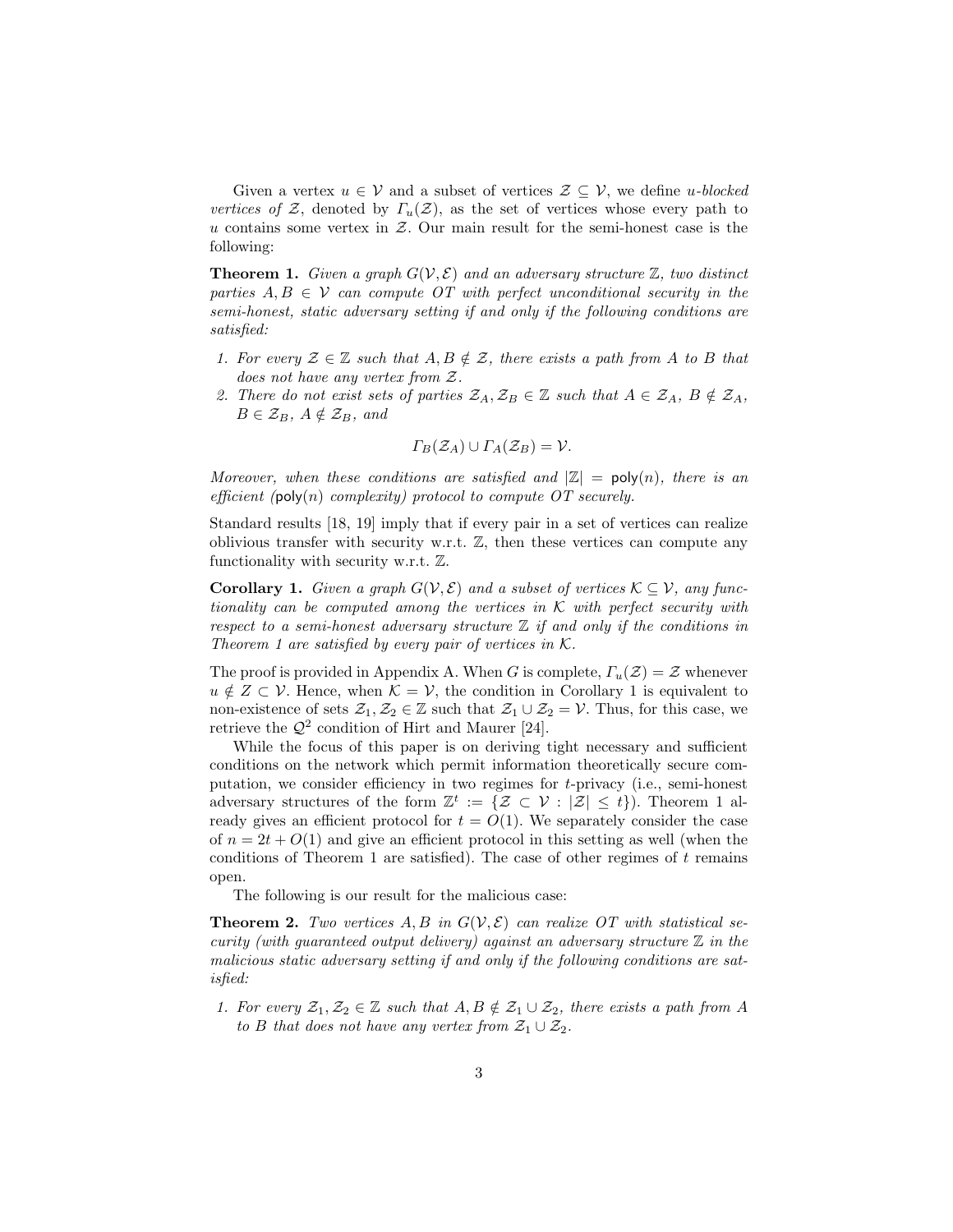2. There do not exist  $\mathcal{Z}_A, \mathcal{Z}_B, \mathcal{Z} \in \mathbb{Z}$  such that  $A \in \mathcal{Z}_A, B \notin \mathcal{Z}_A, B \in \mathcal{Z}_B$ ,  $A \notin \mathcal{Z}_B$ ,  $A, B \notin \mathcal{Z}$ , and

$$
\Gamma_B(\mathcal{Z}_A \cup \mathcal{Z}) \cup \Gamma_A(\mathcal{Z}_B \cup \mathcal{Z}) = \mathcal{V}.
$$

Moreover, when these conditions are satisfied and  $|\mathbb{Z}| = \text{poly}(n)$ , there is an efficient (poly(n) complexity) protocol to compute  $OT$  securely.

This characterization can be easily extended to 2-party functionalities with output only at one party since standard results [27] allow reduction of such functionalities to establishing OT between the parties. Unlike in the semi-honest case, the availability of secure OT between every pair of parties does not directly imply that any functionality may be computed securely in the malicious case. Hence, we have a more modest implication in this case using standard results in [11, 20] and [25].

**Corollary 2.** Consider a graph  $G(V, \mathcal{E})$ , a subset of vertices  $\mathcal{K} \subseteq \mathcal{V}$  and a malicious adversary structure Z.

- 1. The vertices in  $K$  can statistically securely compute any functionality w.r.t.  $\mathbb Z$  only if every pair of vertices in K satisfies the conditions in Theorem 2.
- 2. The vertices in K can statistically securely compute any functionality with abort and no fairness w.r.t.  $\mathbb Z$  if every pair of vertices in K satisfies the conditions in Theorem 2.

The proof is provided in Appendix B. When G is complete and  $\mathcal{K} = \mathcal{V}$ , we indeed recover the  $\mathcal{Q}^3$  condition of Hirt and Maurer [24]. Note that, for this case, [24] shows that  $\mathcal{Q}^3$  condition is sufficient to achieve perfect security.

#### 1.2 Technical Overview

We now give a quick overview of the technical details of our results.

Necessity of Conditions: Semi-honest Case. The first condition in Theorem 1 is simply the necessary (and sufficient) condition for SMT between A and B in the semi-honest setting. To show the necessity of the second condition, we observe that security w.r.t. the adversary structure  $\{\mathcal{Z}_A, \mathcal{Z}_B\}$  implies security w.r.t.  $\{ \Gamma_B(\mathcal{Z}_A), \Gamma_A(\mathcal{Z}_B) \}$ , i.e., we may throw into  $\mathcal{Z}_A$  those vertices which it blocks from reaching  $B$ , and, similarly, for  $\mathcal{Z}_B$  and  $A$ . Our condition simply says that this should not be a  $\mathcal{Q}^2$  adversary structure [24].

Sufficiency of Conditions: Semi-honest Case. To show the sufficiency of these conditions, we first observe (Lemma 1) that if one could find a vertex C which cannot be blocked from an honest  $A$  or  $B$ , then  $C$  can provide  $A$  and  $B$ with precomputed OT through SMT channels. But, in general, the conditions in Theorem 1 do not guarantee that such a C exists. Our approach is to find a set of such C's such that a majority of them will work against each member of the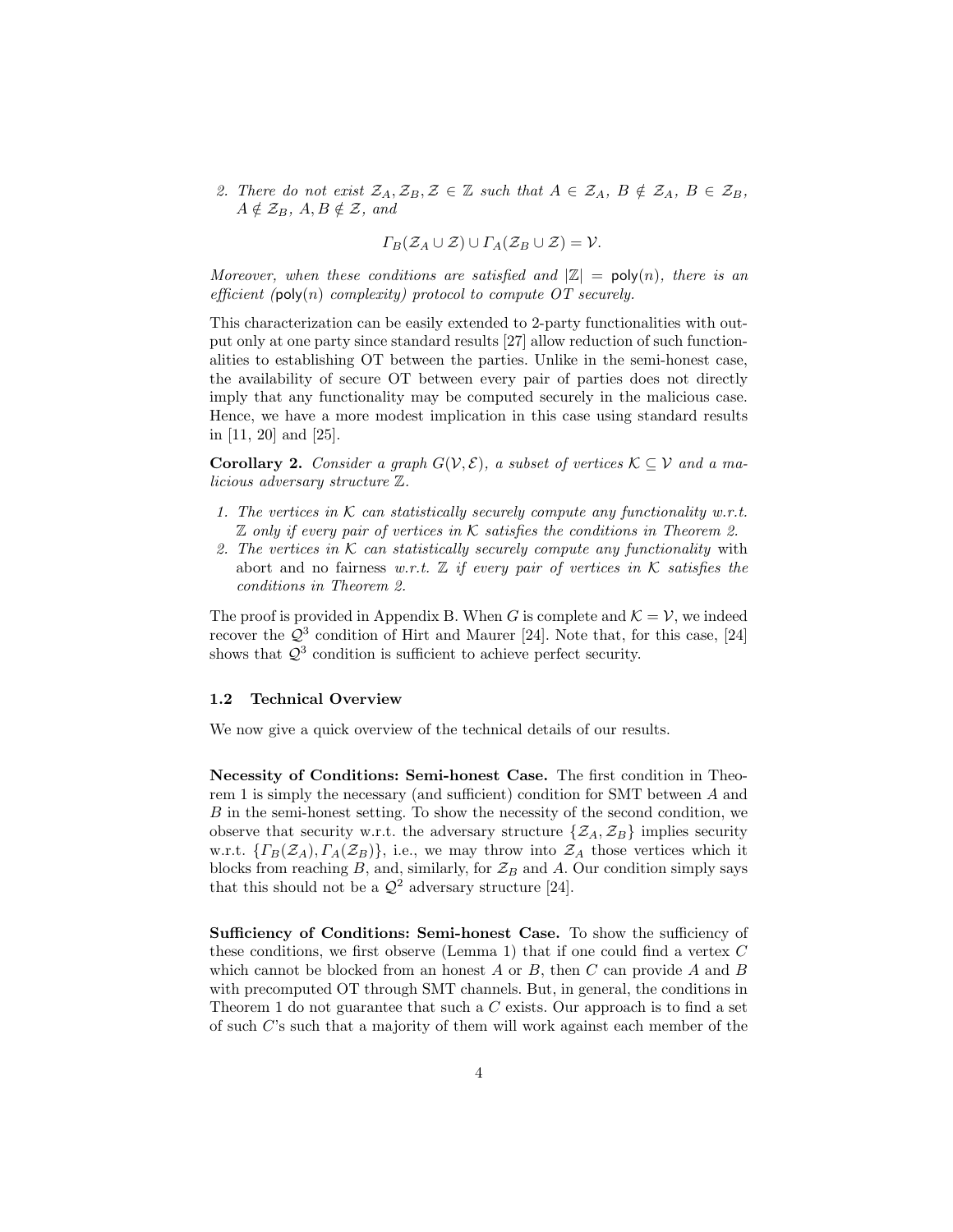



Fig. 2.  $H_{\text{OT}}$ : OT between A and B is not possible with security against the malicious adversary structure  $\{\{C\},\{A,D\} \text{ and } \{B,D\}\}.$ 

Fig. 3.  $S_{\text{OT}}$ : constructed by interconnecting two copies of  $H_{\text{OT}}$ .

adversary structure. This will allow us to employ the idea of  $OT$  combiner [22, 23, 32, 38] to obtain one protocol which is secure w.r.t. the adversary structure. The bulk of our proof is in showing that there is a set of such  $C$ 's. In fact, we do this for a special class of adversary structures (Lemma 3) – those with only one member which contains  $A(B,$  respectively). We show that, in this case, the vertices C of interest are precisely those that are not blocked from  $B(A, \mathcal{L})$ respectively) the unique member of the adversary structure which contains  $A(B,$ respectively). We then obtain a protocol for OT in the general case by employing the idea of OT combiner again, this time on the protocols constructed for the special class of adversary structures above.

Efficiency of t-privacy. Our protocol has complexity which is polynomial in the size of the graph and the size of the adversary structure. So, it is efficient for t-privacy when  $t = O(1)$ . We also give a t-private protocol which is efficient when  $n = 2t+O(1)$ . For this, we first consider adversary structures where all the members which contain  $A(B)$ , respectively) block the same set of vertices. We show that for such an adversary structure, using OT combiner, we may construct an efficient protocol for OT. We show that, similar to the construction in the general case, we may combine these protocols to get a t-private OT protocol. If  $n = 2t + O(1)$ , the number of such adversary structures is polynomial in n, thereby making the combiner efficient.

Necessity of Conditions: Malicious Case. The first condition of Theorem 2 is just the necessary (and sufficient) condition for SMT between  $A$  and  $B$  in the malicious setting. We show the necessity of the second condition by reducing the problem to the case of an OT in a specific graph and showing that such an OT cannot be computed securely in that graph using arguments similar to the proof of impossibility of Byzantine agreement by Fischer et al. in [15]. For ease of exposition, in Section 3, we consider a special case (the general case is proved in the appendix along similar lines), which we reduce to the case of the graph  $H_{\text{OT}}$  in Figure 2 (Lemma 5). To show that A and B cannot compute OT in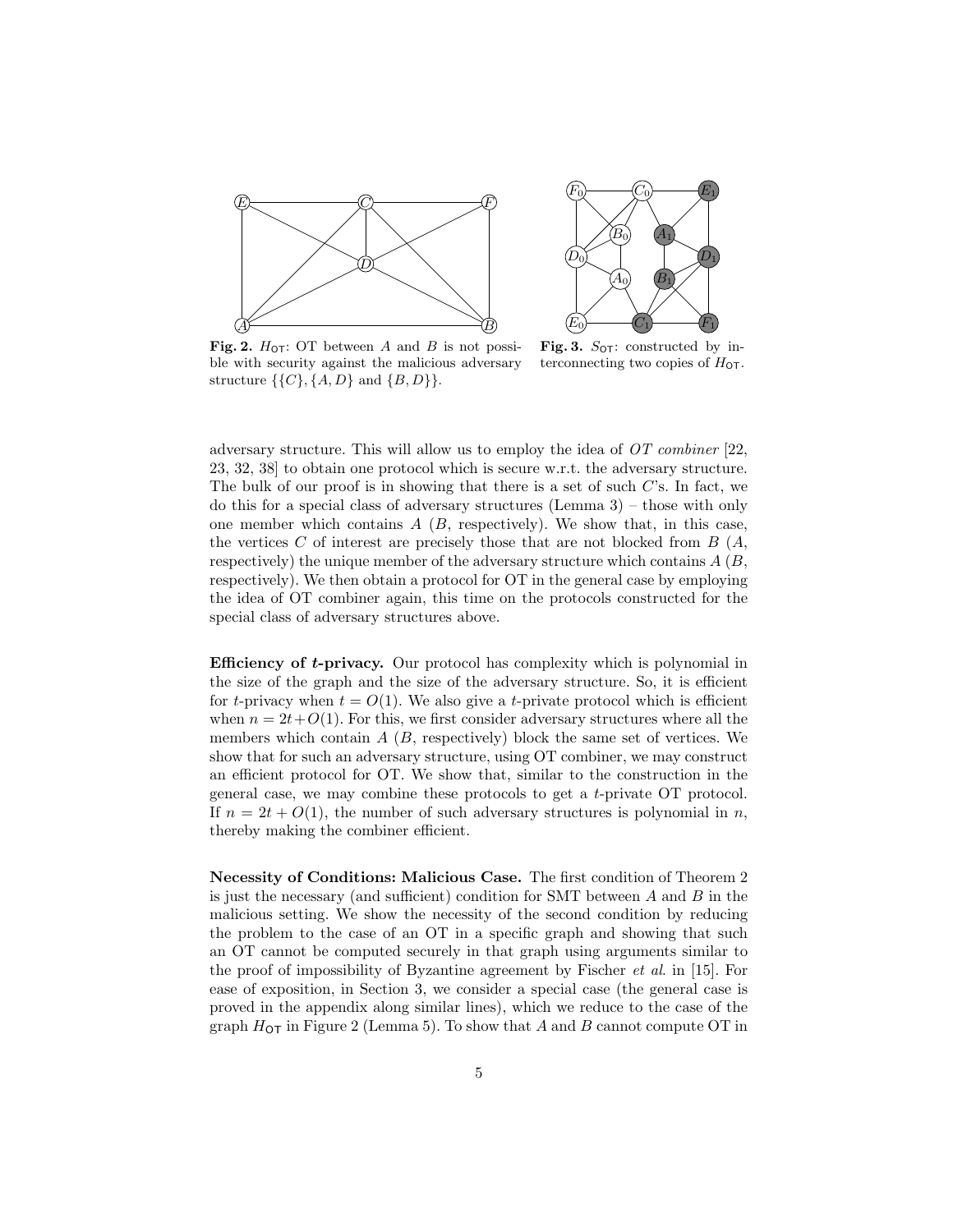$H_{\text{OT}}$  securely w.r.t. the malicious adversary structure  $\{\{C\}, \{A, D\}, \{B, D\}\}\$ , we interconnect two copies of  $H_{\text{OT}}$  (see Figure 3) and consider (a pair of) executions of a purported OT protocol to argue that this would give a secure two-party OT protocol in the semi-honest setting (Lemma 4).

Sufficiency of Conditions: Malicious Case. To show the sufficiency of these conditions, we proceed along the lines of the semi-honest case. But here, we construct a separate OT protocol corresponding to each set in the adversary structure which does not contain either A or B. The parties in this set do not participate in the protocol thereby ensuring that it is perfectly secure against their corruption. However, the corruption of any other set in the adversary structure may force this protocol to abort. But, if the protocol does not abort, it is guaranteed to compute OT with statistical security w.r.t Z. Our final protocol iterates over every protocol of this kind. If the OT is computed in any iteration, it is guaranteed to be statistically secure. If every iteration is aborted, either A or  $B$  is corrupt, in which case, a honest  $B$  may output a random bit.

#### 1.3 Related Work

Secure multiparty computation in complete networks is addressed in a large body of literature. Ben-Or, Goldwasser, and Wigderson [4] and Chaum, Crépeau, and Damgård [9] showed that every function can be computed with perfect information theoretic security against a semi-honest adversary whenever there is an honest majority; and against a malicious adversary if more than two-third of the parties are honest. Hirt and Maurer [24] extended these results and characterized adversary structures, in both semi-honest and malicious settings, that allow perfectly secure computation. Keeping these results in view, our problem formulation is a natural one. However, to the best of our knowledge, there is no prior work on the characterization problem we address even in restricted settings of graph topologies other than the complete graph. We list below the works in the literature that come closest to our problem.

Franklin and Yung [16] studied private message exchange in incomplete networks of hypergraph communication channels with the goal of performing secure computation over such networks. Jakoby, Liskiewicz, and Reischuk [26] studied the trade-off between connectivity and randomness required for private computation. Bläser *et al.* [6] characterized Boolean functions which can be computed with 1-privacy in non-2-connected networks. Beimel [3] studied the case of general functions in the same setting. Garay and Ostrovsky [17] introduced the notion of almost-everywhere secure computation where, in an incomplete network of potentially small degree, secure computation is accomplished by all but a small number of honest parties. Improvements on the results in [17] were reported by Chandran, Garay, and Ostrovsky in [8]. They also studied the case of edge corruptions in [7]. For non-2-connected networks, Bläser *et al.* [5] studied protocols that provide a relaxed notion of privacy for functions that cannot be privately computed in an incomplete network. Harnik, Ishai, and Kushilevitz [22] and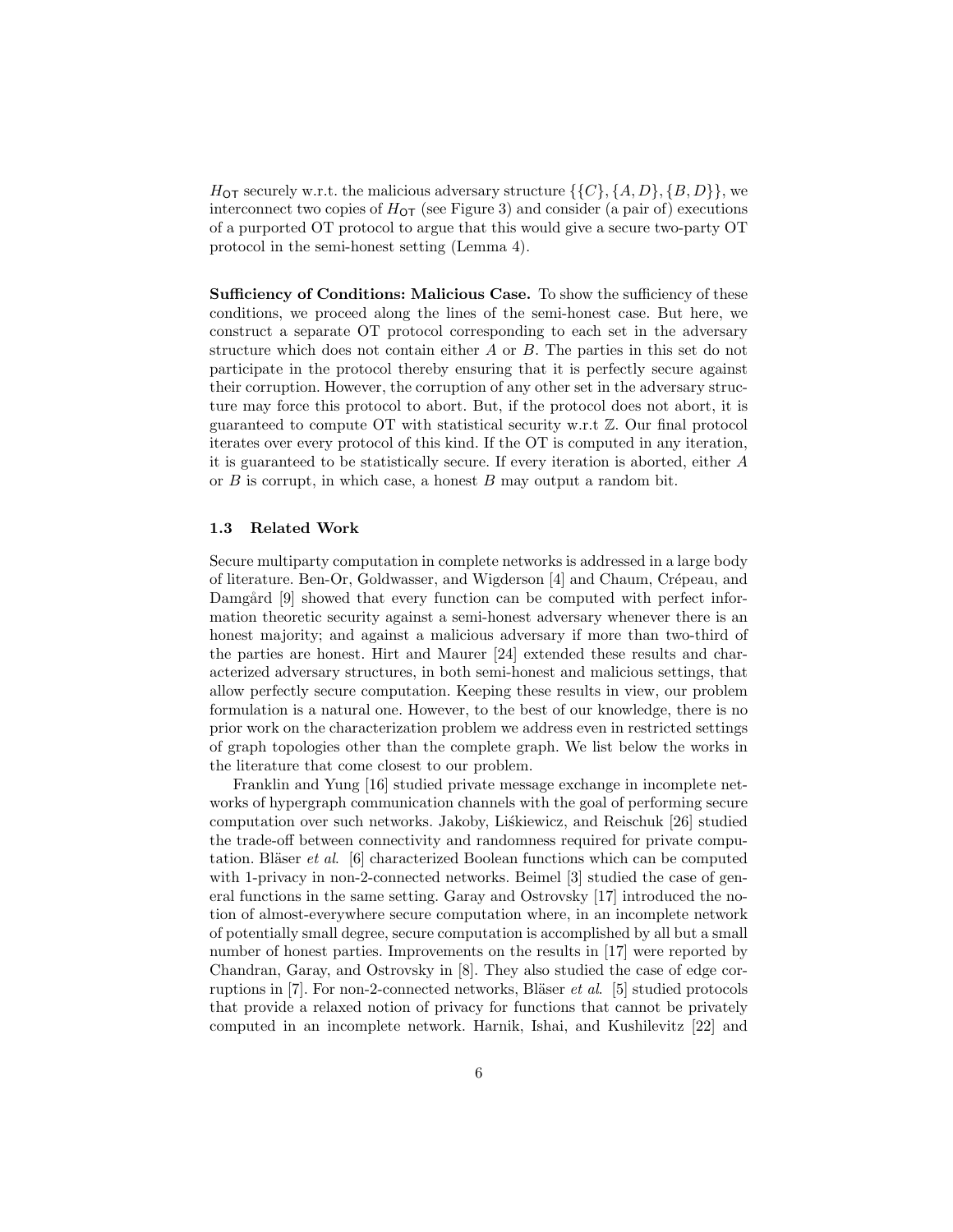Kumaresan, Raghuraman, and Sealfon [29] characterized incomplete networks of OT channels which, when used along with a complete pairwise communication network, allow t-secure computation. Halevi et al. [21] studied notions of security in multiparty computation with restricted interaction patterns.

Privacy and reliability of communication over incomplete networks has been extensively studied. The problems of reliable and private message transmission have been studied for threshold adversary structures [12, 13, 33, 34, 36, 1, 30, 35] and for arbitrary adversary structures [28]. The problem of Byzantine agreement was studied in [31, 12, 14, 15, 37].

#### 2 Semi-Honest Case

In this section we prove Theorem 1. We start with some notation and definitions which will be used throughout the sequel. We define the following subclasses of an adversary structure Z.

$$
\mathbb{Z}_A := \{ \mathcal{Z} \in \mathbb{Z} \mid A \in \mathcal{Z} \},
$$
  
\n
$$
\mathbb{Z}_B := \{ \mathcal{Z} \in \mathbb{Z} \mid B \in \mathcal{Z} \},
$$
  
\n
$$
\mathbb{Z}_{\neg A \neg B} := \{ \mathcal{Z} \in \mathbb{Z} \mid A, B \notin \mathcal{Z} \}.
$$

Clearly if  $\mathcal{Z} \in \mathbb{Z}_A \cup \mathbb{Z}_B$ , then it cannot be in  $\mathbb{Z}_{\neg A \neg B}$  by definition. If  $\mathcal{Z} \in \mathbb{Z}_A \cap \mathbb{Z}_B$ , then  $A, B \in \mathcal{Z}$ , but any protocol is trivially secure against the corruption of such a set since only  $A$  and  $B$  have inputs and outputs. Hence, without loss of generality, we consider only adversary structures  $Z$  that do not contain such sets. Thus,  $\mathbb{Z}_A, \mathbb{Z}_B$ , and  $\mathbb{Z}_{\neg A \neg B}$  form a partition of  $\mathbb{Z}$ .

**Definition 1.** Given a pair of vertices  $u, v \in V$  in an undirected graph  $G(V, \mathcal{E})$ , a **path** from  $u$  to  $v$  is a sequence of distinct vertices such that  $u$  is the first vertex and v is the last vertex and there is an edge between every pair of consecutive vertices. The length-one sequence u is a path from u to u.

**Definition 2.** Given a vertex  $u \in V$  and a subset of vertices  $\mathcal{Z} \subseteq V$ , we define u-blocked vertices of  $\mathcal Z$  as the set of vertices whose every path to u includes some vertex in  $\mathcal{Z}$ . We denote this set by  $\Gamma_u(\mathcal{Z})$ .

 $\Gamma_u(\mathcal{Z}) := \{v \in \mathcal{V} \mid \text{every path from } v \text{ to } u \text{ has a vertex from } \mathcal{Z}\}.$ 

#### 2.1 Necessity of Conditions

Necessity of the first condition. Secure OT can be used for secure communication, i.e., secure message transmission (SMT). So a necessary condition for SMT is also a necessary condition for OT. SMT between  $A$  and  $B$  is possible (if and) only if for every  $\mathcal{Z} \in \mathbb{Z}_{\neg A \neg B}$  there is a path from A to B that has no vertex from  $\mathcal{Z}$  [13]. Hence, OT between A and B with security w.r.t.  $\mathbb{Z}$  is possible only if the first condition in Theorem 1 is satisfied.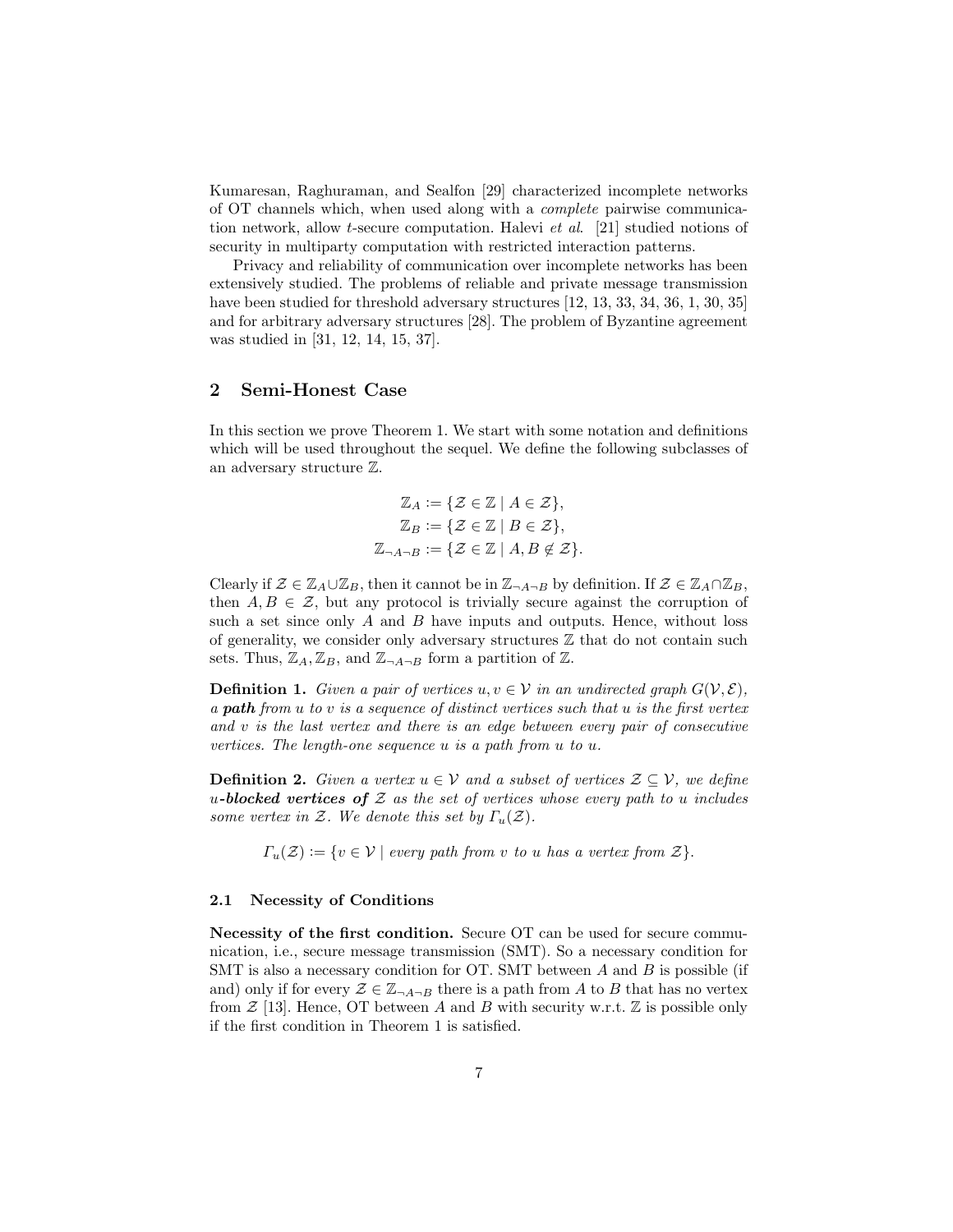Necessity of the second condition. We show that if the second condition in Theorem 1 is not satisfied, a protocol that can realize OT between A and B would imply a 2-party OT protocol. The necessity then follows from the impossibility of 2-party OT. Suppose the second condition is not satisfied, then there are  $\mathcal{Z}_A \in \mathbb{Z}_A$  and  $\mathcal{Z}_B \in \mathbb{Z}_B$  such that  $\Gamma_B(\mathcal{Z}_A) \cup \Gamma_A(\mathcal{Z}_B) = \mathcal{V}$ . Let  $\Pi$  be an OT protocol that is secure against the corruption of  $\mathcal{Z}_A$  and  $\mathcal{Z}_B$ .

*Claim 1. Π* is secure against the corruption of  $\Gamma_B(\mathcal{Z}_A)$  and of  $\Gamma_A(\mathcal{Z}_B)$ .

*Proof.* We prove that  $\Pi$  is secure against the corruption of  $\Gamma_B(\mathcal{Z}_A)$ , the other case can be proved in a similar manner. Let u be a vertex in  $\Gamma_B(\mathcal{Z}_A) \setminus \mathcal{Z}_A$  and v be any vertex outside  $\Gamma_B(\mathcal{Z}_A)$ . By the definition of B-blocked vertices of  $\mathcal{Z}_A$ (*i.e.*,  $\Gamma_B(\mathcal{Z}_A)$ ), every path from u to B has a vertex from  $\mathcal{Z}_A$  and v has a path to B that has no vertex from  $\mathcal{Z}_A$ . Hence, every path from u to v must have a vertex from  $\mathcal{Z}_A$ . Also, no vertex in  $\Gamma_B(\mathcal{Z}_A) \setminus \mathcal{Z}_A$  has inputs since  $A \in \mathcal{Z}_A$  and  $B \notin \Gamma_B(\mathcal{Z}_A)$ . Hence we may conclude that the vertices in  $\Gamma_B(\mathcal{Z}_A) \setminus \mathcal{Z}_A$  do not have inputs or outputs and are separated from  $\mathcal{V}\backslash T_B(\mathcal{Z}_A)$  by  $\mathcal{Z}_A$ . Consequently, the view of  $\Gamma_B(\mathcal{Z}_A)\setminus\mathcal{Z}_A$  may be simulated by  $\mathcal{Z}_A$ . Since  $\Pi$  is secure against the corruption of  $\mathcal{Z}_A$ , it must also be secure against the corruption of  $\Gamma_B(\mathcal{Z}_A)$ .  $\Box$ 

Now consider three parties  $P_1, P_2$ , and  $P_3$ . Let  $P_3$  simulate vertices in the set  $\mathcal{Z} := \Gamma_B(\mathcal{Z}_A) \cap \Gamma_A(\mathcal{Z}_B)$  and  $\mathcal{P}_1$  and  $\mathcal{P}_2$  simulate  $\Gamma_B(\mathcal{Z}_A) \setminus \mathcal{Z}$  and  $\Gamma_A(\mathcal{Z}_B) \setminus \mathcal{Z}$ respectively. By Claim 1, there is a 3-party protocol  $\Pi_3$  that computes OT between  $\mathcal{P}_1$  and  $\mathcal{P}_2$  that is secure against the corruption of  $\{\mathcal{P}_1,\mathcal{P}_3\}$  and that of  $\{\mathcal{P}_2,\mathcal{P}_3\}$ . Since  $\mathcal{P}_3$  does not have any input,  $\Pi_3$  is also secure against the corruption of  $\{\mathcal{P}_1\}$  (and  $\{\mathcal{P}_2\}$ ); see [22, Lemma 2]. From  $\Pi_3$  we can get a 2party OT protocol  $\Pi_2$  by letting one party simulate  $\mathcal{P}_1$  and the other party simulate  $\{\mathcal{P}_2, \mathcal{P}_3\}$  (see [22, Section 3.2]), yielding a contradiction.

#### 2.2 Sufficiency of Conditions

Next, we construct a protocol  $\Pi_{\sf sh}$  for OT between A and B that is secure w.r.t. an adversary structure  $\mathbb Z$  if the conditions in Theorem 1 are met. If the size of  $\mathbb Z$  is polynomial in n, the  $\Pi_{\mathsf{sh}}$  constructed is efficient. We first consider a few special cases that will lead us up to the general case.

For the complete graph on 3 vertices  $A, B, C$ , 1-secure OT between A and B can be realized as follows: Vertex C samples a precomputed OT uniformly at random and sends it privately to  $A$  and  $B$ , who use this to securely realize OT [2]. i.e., C samples independent, uniform bits  $r_0, r_1, c$  and then sends  $(r_0, r_1)$ to A and  $(c, r_c)$  to B privately. B sends to A the sum  $u := b \oplus c$  of its input b with c, where  $\oplus$  denotes addition in the binary field. Let  $(x_0, x_1)$  be the input to A, then A replies with  $(y_0, y_1) := (x_0 \oplus r_u, x_1 \oplus r_{1 \oplus u})$ . B reconstructs  $x_b$  as  $y_b \oplus r_c$ .

We first generalize the above protocol to networks and adversary structures where we can find a node C which can not be corrupted together with  $A$  or  $B$ , and such that it can communicate to A with privacy against  $\mathbb{Z}_B$  and to B with privacy against  $\mathbb{Z}_A$ .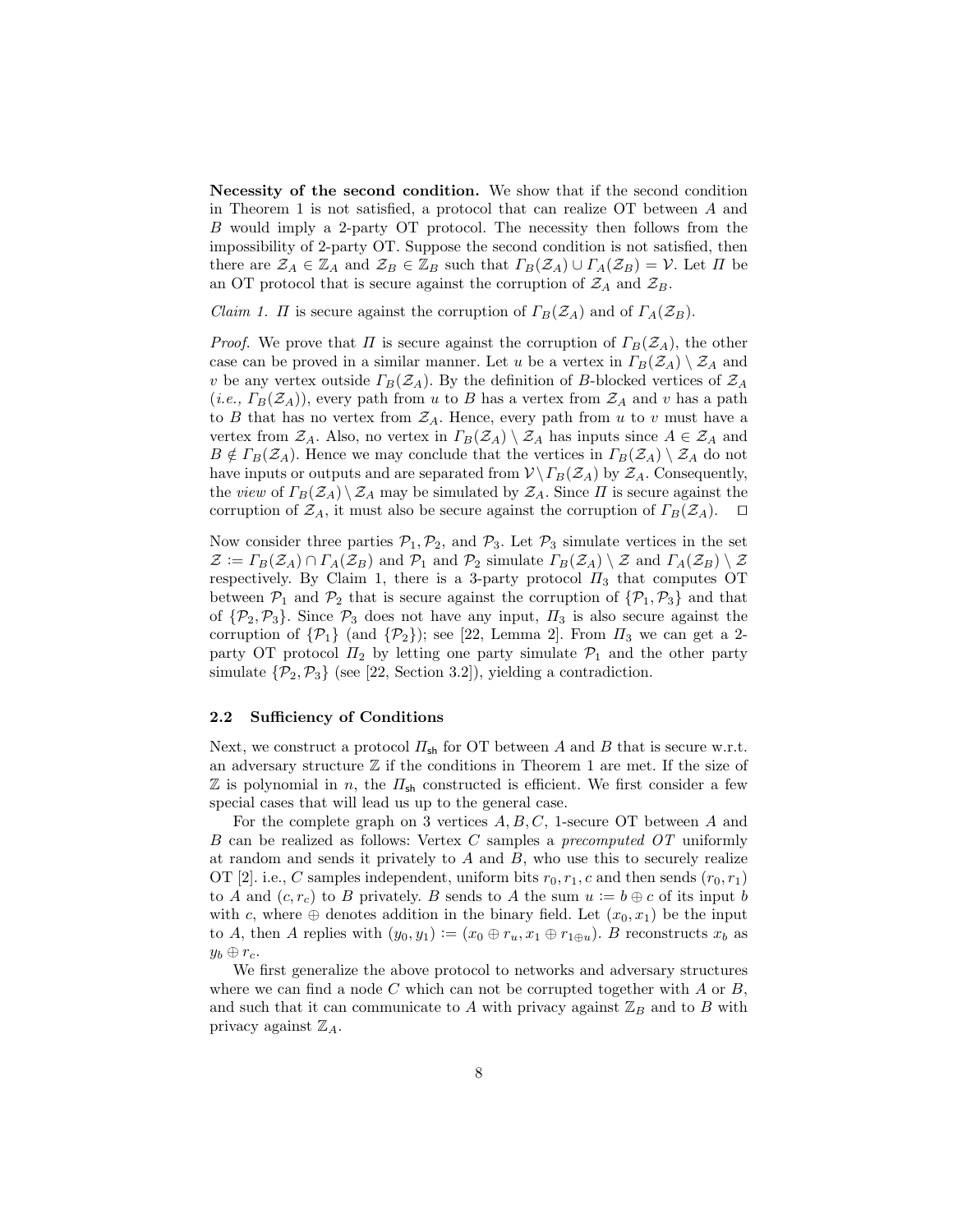**Lemma 1.** Consider  $G(V, \mathcal{E})$  with vertices  $A, B \in V$  and a semi-honest adversary structure  $\mathbb Z$  that satisfy the conditions in Theorem 1. Suppose there exists a vertex C such that

(i)  $\forall \mathcal{Z}_A \in \mathbb{Z}_A, C \notin \Gamma_B(\mathcal{Z}_A)$ , and (ii)  $\forall \mathcal{Z}_B \in \mathbb{Z}_B, C \notin \Gamma_A(\mathcal{Z}_B).$ 

Then, there is an efficient protocol  $\Pi^C$  for securely computing OT between A and B.

The protocol involves  $C$  sending precomputed OT to  $A$  and  $B$  using SMT.  $A$ and  $B$  use it to carry out OT by using the standard protocol from [2] mentioned above. In carrying out the OT,  $A$  and  $B$  communicate with each other using SMT; something which the first condition of Theorem 1 guarantees is possible. The conditions in the lemma ensure that if  $C$  is corrupt,  $A$  and  $B$  must be honest and, since they carry out OT over SMT, they have privacy. If A is corrupt, the conditions in the lemma guarantee that both  $C$  and  $B$  are honest, and have a path of honest vertices between them ensuring the privacy of SMT from C to B used to deliver the precomputed OT. The privacy of B's input then follows. A similar argument can be made for the case when B is corrupt. The full proof which includes a description of  $\Pi^C$  is deferred to Appendix C. Note that A is a valid candidate for the choice of C in Lemma 1 if (and only if)  $\mathbb{Z}_A$  is empty, i.e., A is honest. Similarly, B is a valid choice if and only if  $\mathbb{Z}_B$  is empty, i.e., B is honest. The protocols,  $\Pi^A$  and  $\Pi^B$ , for these cases will play a role in the sequel.

In general, the conditions in Theorem 1 do not imply the existence of a vertex C that satisfies the conditions in Lemma 1. Our approach is to next consider several protocols of the kind used in the proof of this lemma, each corresponding to a potentially different choice of C. In general, no such protocol on its own may be secure against the corruption of each set in  $\mathbb Z$ . We invoke the idea of  $OT$ *combiner* [22, 23, 32, 38] to obtain one protocol which is secure w.r.t.  $\mathbb{Z}$ . An OT combiner is a compiler of OT protocols which produces one OT protocol which is secure w.r.t.  $\mathbb{Z}$  by 'combining' many OT protocols, none of which is secure against the corruption of every set in Z.

#### Lemma 2. [22, 23, 32, 38]

Let  $\Pi_1, \ldots, \Pi_m$  be m protocols for OT between A and B, such that against the passive corruption of every  $\mathcal{Z} \in \mathbb{Z}$ , a majority of  $\Pi_1, \ldots, \Pi_m$  is secure. Then, there exists a protocol Combiner $(\Pi_1, \ldots, \Pi_m)$  for OT between A and B which is secure w.r.t. the semi-honest adversary structure  $\mathbb Z$ . Moreover, this protocol is efficient if m is polynomial in n, and  $\Pi_i$  is efficient for each  $i \in [m]$ .

We proceed in two steps. We first consider adversary structures  $\mathbb Z$  such that  $\mathbb Z_A$ (or  $\mathbb{Z}_B$ ) is a singleton set. Specifically, we first prove our result for adversary structure  $\mathbb{Z} = {\mathcal{Z}_A} \cup \mathbb{Z}_B \cup \mathbb{Z}_{\neg A \neg B}$  where  $\mathcal{Z}_A$  is such that  $A \in \mathcal{Z}_A$ ; similarly, we consider  $\mathbb{Z} = {\mathcal{Z}_B} \cup \mathbb{Z}_A \cup \mathbb{Z}_{\neg A \neg B}$ , where  $\mathcal{Z}_B$  is such that  $B \in \mathcal{Z}_B$ . We will later use this to prove our general result.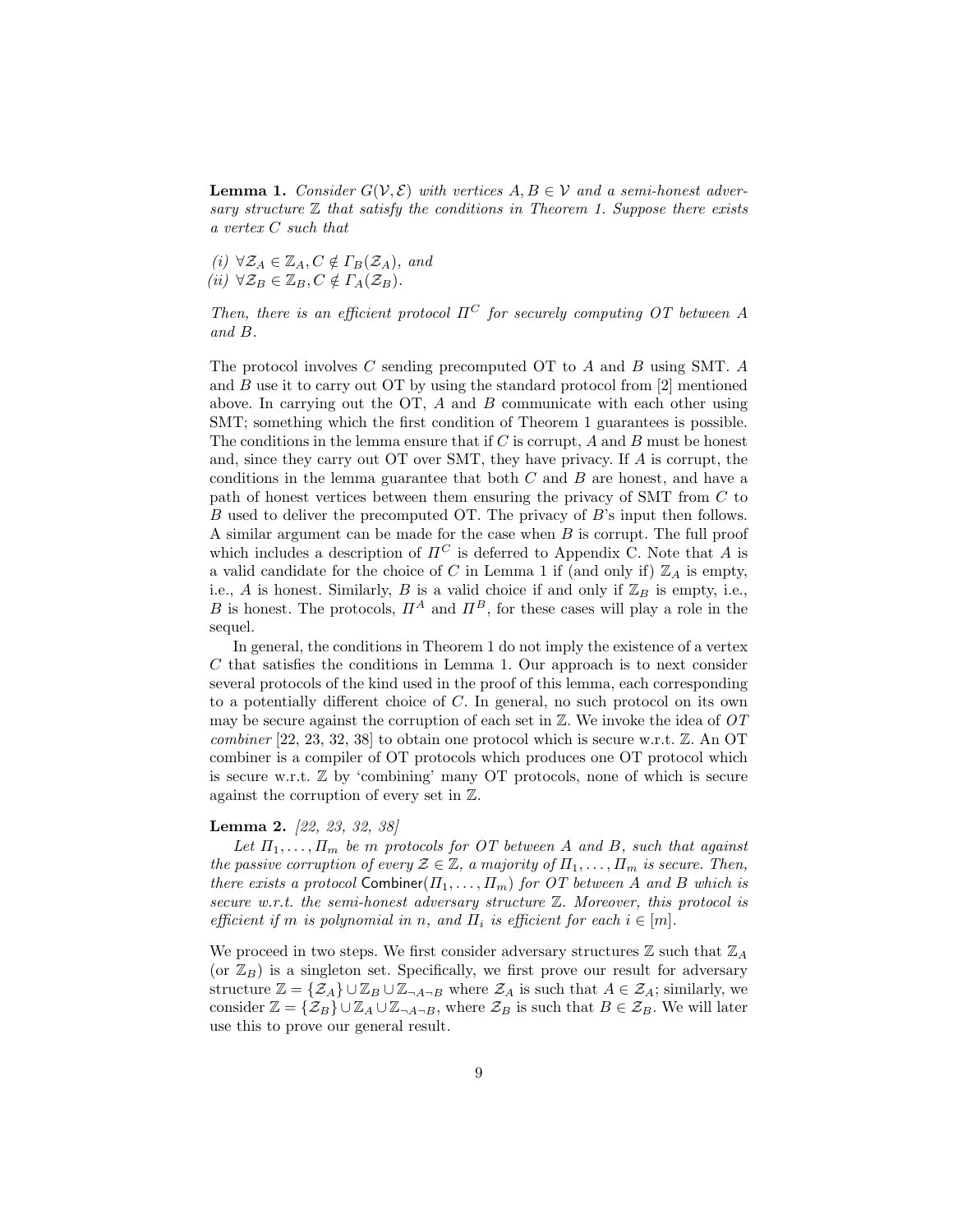**Lemma 3.** Consider  $G(V, \mathcal{E})$  with vertices  $A, B \in V$  and a semi-honest adversary structure  $\mathbb{Z} = {\mathcal{Z}_A} \cup \mathbb{Z}_B \cup \mathbb{Z}_{\neg A \neg B}$ , where  $A \in \mathcal{Z}_A$ ,  $(\mathbb{Z} = {\mathcal{Z}_B} \cup \mathbb{Z}_A \cup \mathbb{Z}_{\neg A \neg B}$ ,  $B \in \mathcal{Z}_B$ , respectively) that satisfy the conditions in Theorem 1. There is an efficient protocol  $\Pi^{Z_A}$  ( $\Pi^{Z_B}$ , respectively) that securely realizes OT between A and B.

Before we present the construction of the protocols, we make the following claims.

*Claim 2.* For every  $C \notin \Gamma_B(\mathcal{Z}_A)$ , the protocol  $\Pi^C$  (Protocol 11) is secure w.r.t.  $\{\mathcal{Z}_A\}\cup \mathbb{Z}_{\neg A\neg B}.$ 

*Proof.* If  $C \notin \Gamma_B(\mathcal{Z}_A)$ , then C satisfies both the conditions in Lemma 1 for the adversary structure  $\{Z_A\} \cup \mathbb{Z}_{\neg A \neg B}$ . This proves the claim.

*Claim 3.* Let  $\mathcal{Z}'_B \in \mathbb{Z}_B$ , then there exists  $C \notin \Gamma_B(\mathcal{Z}_A) \cup \Gamma_A(\mathcal{Z}'_B)$ . The protocol  $\Pi^C$  (Protocol 11) is secure w.r.t.  $\{\mathcal{Z}_A\}\cup \mathbb{Z}_{\neg A \neg B} \cup \{\mathcal{Z}'_B\}.$ 

*Proof.* If there exists a  $C \notin \Gamma_B(\mathcal{Z}_A) \cup \Gamma_A(\mathcal{Z}'_B)$ , then C satisfies both the conditions in Lemma 1 for the adversary structure  $\{Z_A\} \cup \mathbb{Z}_{\neg A \neg B} \cup \{Z'_B\}$  and second part of the claim follows. Such a C must exist, since  $\Gamma_B(\mathcal{Z}_A) \cup \overline{\Gamma}_A(\mathcal{Z}'_B) \neq \mathcal{V}$  by the second condition in Theorem 1.  $\Box$ 

Similar claims can be made regarding the adversary structure  $\{\mathcal{Z}_B\}\cup \mathbb{Z}_A\cup$  $\mathbb{Z}_{\neg A \neg B}$ , and the proof for these claims are similar.

Claims 2, 3 directly imply the following observations. For  $\mathcal{Z}_A \in \mathbb{Z}_A$ , let  $V \setminus \Gamma_B(\mathcal{Z}_A) = \{C^1, \ldots, C^{k_A}\}.$  Note that  $V \setminus \Gamma_B(\mathcal{Z}_A)$  is non-empty since  $B \notin \mathcal{Z}_{\Delta}$  $\Gamma_B(\mathcal{Z}_A)$ . Then, by Claim 2,  $\Pi^{C^i}$  is secure w.r.t.  $\{\mathcal{Z}_A\}\cup \mathbb{Z}_{\neg A \neg B}$  for all  $i \in [k_A]$ . By Claim 3, for each  $\mathcal{Z}'_B \in \mathbb{Z}_B$ , there exists  $i \in [k_A]$  such that  $\Pi^{C^i}$  is secure w.r.t.  $\{\mathcal{Z}_A\}\cup \mathbb{Z}_{\neg A \neg B} \cup \{\mathcal{Z}'_B\}$ . Similarly, for  $\mathcal{Z}_B \in \mathbb{Z}_B$ , let  $\mathcal{V}\setminus \Gamma_A(\mathcal{Z}_B) = \{C^1,\ldots,C^{k_B}\}.$ Then  $\Pi^{C^i}$  is secure w.r.t.  $\{\mathcal{Z}_B\}\cup \mathbb{Z}_{\neg A \neg B}$  for all  $i \in [k_B]$ . For each,  $\mathcal{Z}'_A \in \mathbb{Z}_A$ there exists  $i \in [k_B]$  such that  $\Pi^{C^i}$  is secure w.r.t.  $\{\mathcal{Z}'_A\} \cup \mathbb{Z}_{\neg A \neg B} \cup \{\mathcal{Z}_B\}.$ 

#### Proof (Proof of Lemma 3).

Consider a collection of protocols  $\Pi_1, \ldots \Pi_{2k_A-1}$ , where  $\Pi_i := \Pi^{C^i}$  for  $i \in$ [ $k_A$ ] and  $\Pi_i := \Pi^A$  for  $i = k_A + 1, \ldots, 2k_A - 1$ . We construct the protocol  $\Pi^{Z_A}$  as Combiner $(\Pi_1, \ldots, \Pi_{2k_A-1})$ . Since  $\Pi_1, \ldots, \Pi_{2k_A-1}$  are protocols for OT between A and B, this is a valid combiner. As we argued above,  $\Pi_1, \ldots, \Pi_{k_A}$  $(= \Pi^{C^1}, \ldots, \Pi^{C^k A})$  are secure w.r.t.  $\{\mathcal{Z}_A\} \cup \mathbb{Z}_{\neg A \neg B}$ . Hence a majority of the protocols ( $k_A$  out of  $2k_A - 1$  protocols) used in the combiner is secure w.r.t.  $\{Z_A\} \cup \mathbb{Z}_{\neg A \neg B}$ . The security of  $\Pi^{Z_A}$  w.r.t.  $\{Z_A\} \cup \mathbb{Z}_{\neg A \neg B}$  now follows from Lemma 2. Consider the corruption of any  $\mathcal{Z}_B^i \in \mathbb{Z}_B$ . Since A is honest (i.e.,  $A \notin \mathcal{Z}'_B$ , the  $k_A - 1$  copies of  $\Pi^A$  used in the combiner are secure against the corruption of  $\mathcal{Z}'_B$ . As we previously observed, for each  $\mathcal{Z}'_B \in \mathbb{Z}_B$ , at least one of the protocols  $\Pi_1, \ldots, \Pi_{k_A}$  is secure against the corruption of  $\mathcal{Z}'_B$ . Hence, at least  $k_A$  protocols used in the combiner are secure against the corruption of each  $\mathcal{Z}'_B \in \mathbb{Z}_B$ . From Lemma 2, it follows that  $\Pi^{\mathcal{Z}_A}$  is secure w.r.t.  $\mathbb{Z}_B$  and hence against  $\{Z_A\} \cup \mathbb{Z}_{\neg A \neg B} \cup \mathbb{Z}_B$ . Observe that  $\Pi^{\mathcal{Z}_A}$  is a combiner of  $2k_A - 1 < 2n$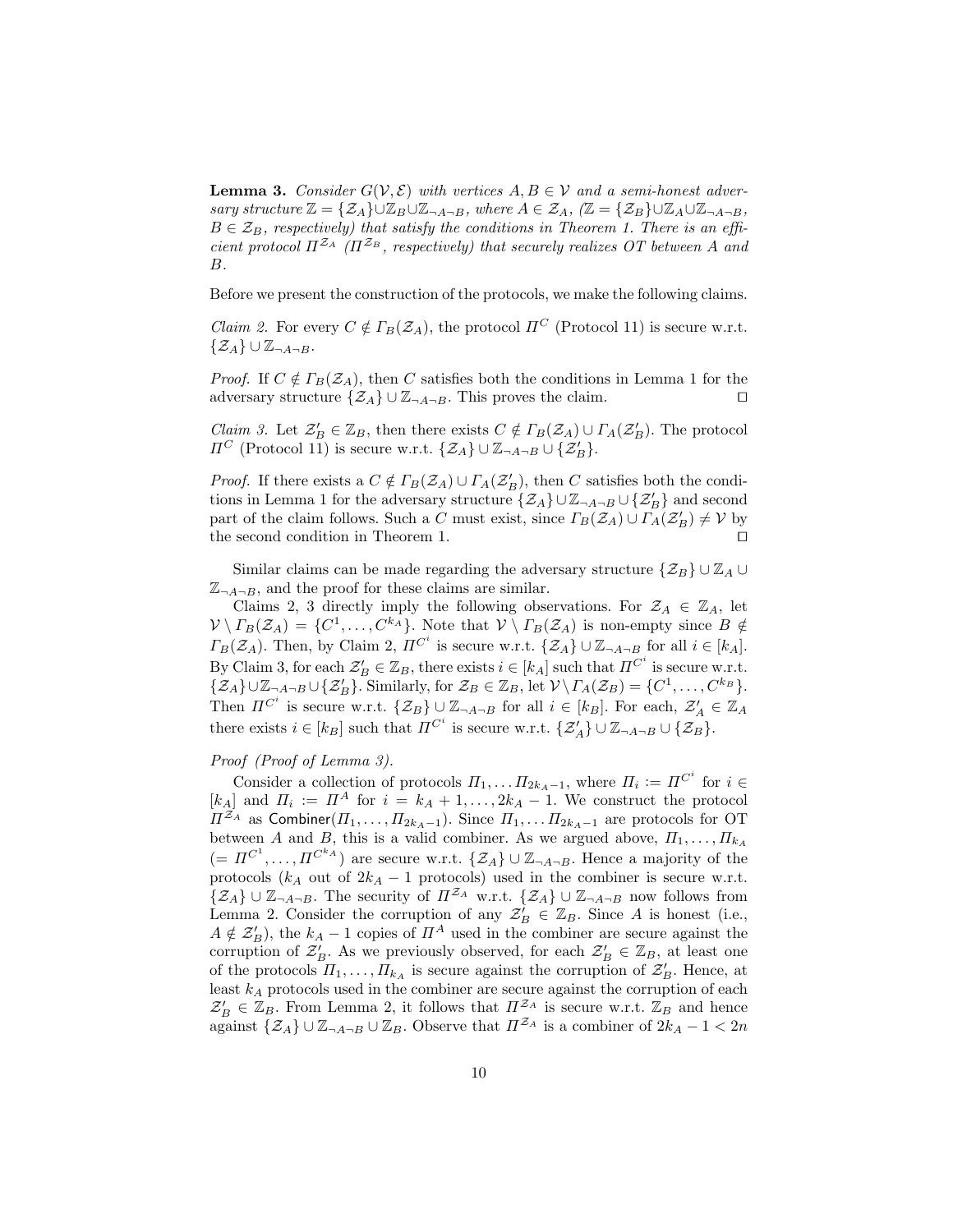protocols of the kind  $\Pi^C$ . Since, by Lemma 1, each of these protocols is efficient,  $\Pi^{\mathcal{Z}_A}$  is efficient according to Lemma 2.

Similarly, the protocol  $\Pi^{\mathcal{Z}_B} := \mathsf{Combiner}(H_1, \ldots H_{2k_B-1}),$  where  $\Pi_i := \Pi^{C^i}$ for  $i \in [k_B]$  and  $\Pi_i := \Pi^B$  for  $i = k_B + 1, \dots, 2k_B - 1$  will efficiently realize OT between A and B with security w.r.t.  $\{\mathcal{Z}_B\}\cup \mathbb{Z}_{\neg A\neg B}\cup \mathbb{Z}_A$ .

We are finally ready to prove Theorem 1. The idea is to combine protocols of the kind  $\Pi^{Z_A}, Z_A \in \mathbb{Z}_A$  and  $\Pi^{Z_B}, Z_B \in \mathbb{Z}_B$  in a way such that a majority of these protocols is secure against the corruption of every set of vertices in Z.

*Proof (Proof of Theorem 1).* If the adversary structure  $\mathbb Z$  is such that  $\mathbb Z_A$  ( $\mathbb Z_B$ ), respectively) is empty then, we have already seen that  $\Pi^A$  ( $\Pi^B$ , respectively) is secure w.r.t. Z. So, let  $\mathbb{Z}_A = \{ \mathcal{Z}_A^1, \ldots, \mathcal{Z}_A^{\ell_A} \}$  and  $\mathbb{Z}_B = \{ \mathcal{Z}_B^1, \ldots, \mathcal{Z}_B^{\ell_B} \}$ . We consider the following pairs of protocols.

 $(\Pi_{1,1}, \Pi_{1,2}), \ldots, (\Pi_{\ell_A,1}, \Pi_{\ell_A,2}), (\Pi_{\ell_A+1,1}, \Pi_{\ell_A+1,2}), \ldots, (\Pi_{\ell_A+\ell_B,1}, \Pi_{\ell_A+\ell_B,2}),$ 

where

$$
(\Pi_{i,1}, \Pi_{i,2}) := (\Pi^{\mathcal{Z}_A^i}, \Pi^B), \text{ for } 1 \le i \le \ell_A,
$$
 (1)

$$
(\Pi_{\ell_A+i,1}, \Pi_{\ell_A+i,2}) := (\Pi^{\mathcal{Z}_B^i}, \Pi^A), \text{ for } 1 \le i \le \ell_B.
$$
 (2)

Let  $\Pi_{\mathsf{sh}} := \mathsf{Combiner}((\Pi_{1,1}, \Pi_{1,2}) \dots, (\Pi_{\ell_A+\ell_B,1}, \Pi_{\ell_A+\ell_B,2}))$ . All the protocols used in the combiner realize  $\overline{OT}$  between  $A$  and  $B$ , hence the combiner is valid. For all  $\mathcal{Z}_A \in \mathbb{Z}_A$  and  $\mathcal{Z}_B \in \mathbb{Z}_B$ ,  $\Pi^{\mathcal{Z}_A}$  and  $\Pi^{\mathcal{Z}_B}$  are secure w.r.t.  $\mathbb{Z}_{\neg A \neg B}$  by Lemma 3.  $\Pi^A$  and  $\Pi^B$  are also secure w.r.t.  $\mathbb{Z}_{\neg A \neg B}$ . Therefore, by Lemma 2,  $\Pi_{\mathsf{sh}}$  is secure w.r.t.  $\mathbb{Z}_{\neg A \neg B}$ . The essential idea for the proof of security of  $\Pi_{\mathsf{sh}}$ w.r.t.  $\mathbb{Z}_A \cup \mathbb{Z}_B$  is the fact that for each  $\mathcal{Z} \in \mathbb{Z}_A \cup \mathbb{Z}_B$ , both protocols in the pair corresponding to  $Z$  are secure against the corruption of  $Z$  and at least one protocol from every other pair is also secure against the corruption of  $Z$ . Hence, a majority of protocols used in the combiner is secure against the corruption of Z.

Formally, let  $\mathcal{Z}_A^j$  be any set in  $\mathbb{Z}_A$ . Note that  $(\Pi_{j,1}, \Pi_{j,2}) = (\Pi^{\mathcal{Z}_A^j}, \Pi^B)$ . By Lemma 3,  $\Pi^{\mathcal{Z}_{A}^{j}}$  is secure against the corruption of  $\mathcal{Z}_{A}^{j}$ . Also,  $\Pi^{B}$  is secure against the corruption of  $\mathcal{Z}_A^j$  since  $B \notin \mathcal{Z}_A^j$ . Hence, the pair of protocols  $(\Pi_{j,1}, \Pi_{j,2})$  is secure against the corruption of  $\mathcal{Z}_{\mathcal{A}}^j$ . Among the other pairs, for  $1 \leq i \leq \ell_A$ , the protocols  $\Pi_{i,2}$  are copies of  $\Pi^B$  and hence, secure against the corruption of  $\mathcal{Z}_{A}^{j}$ . For the remaining pairs, note that  $\Pi_{\ell_A+i,1} = \Pi^{\mathcal{Z}_{B}^{i}}$ ,  $1 \leq i \leq \ell_B$  are also secure against the corruption of  $\mathcal{Z}_A^j$  by Lemma 3. Thus, at least  $\ell_A + \ell_B + 1$ protocols (among  $2(\ell_A + \ell_B)$ ) protocols used in the combiner are secure against the corruption of  $\mathcal{Z}_{A}^{j}$ . Hence, by Lemma 2,  $\Pi_{\mathsf{sh}}$  is secure against the corruption of this set. This proves that the protocol  $\Pi_{\mathsf{sh}}$  is secure w.r.t.  $\mathbb{Z}_A$ . The proof of security against  $\mathbb{Z}_B$  is similar.

If the size of  $\mathbb{Z}_A \cup \mathbb{Z}_B$  is polynomial in n,  $\Pi_{\mathsf{sh}}$  is a combiner of  $\mathsf{poly}(n)$ protocols, each of which is efficient by Lemma 3. Hence, in this case  $\Pi_{\mathsf{sh}}$  is efficient by Lemma 2.  $\Box$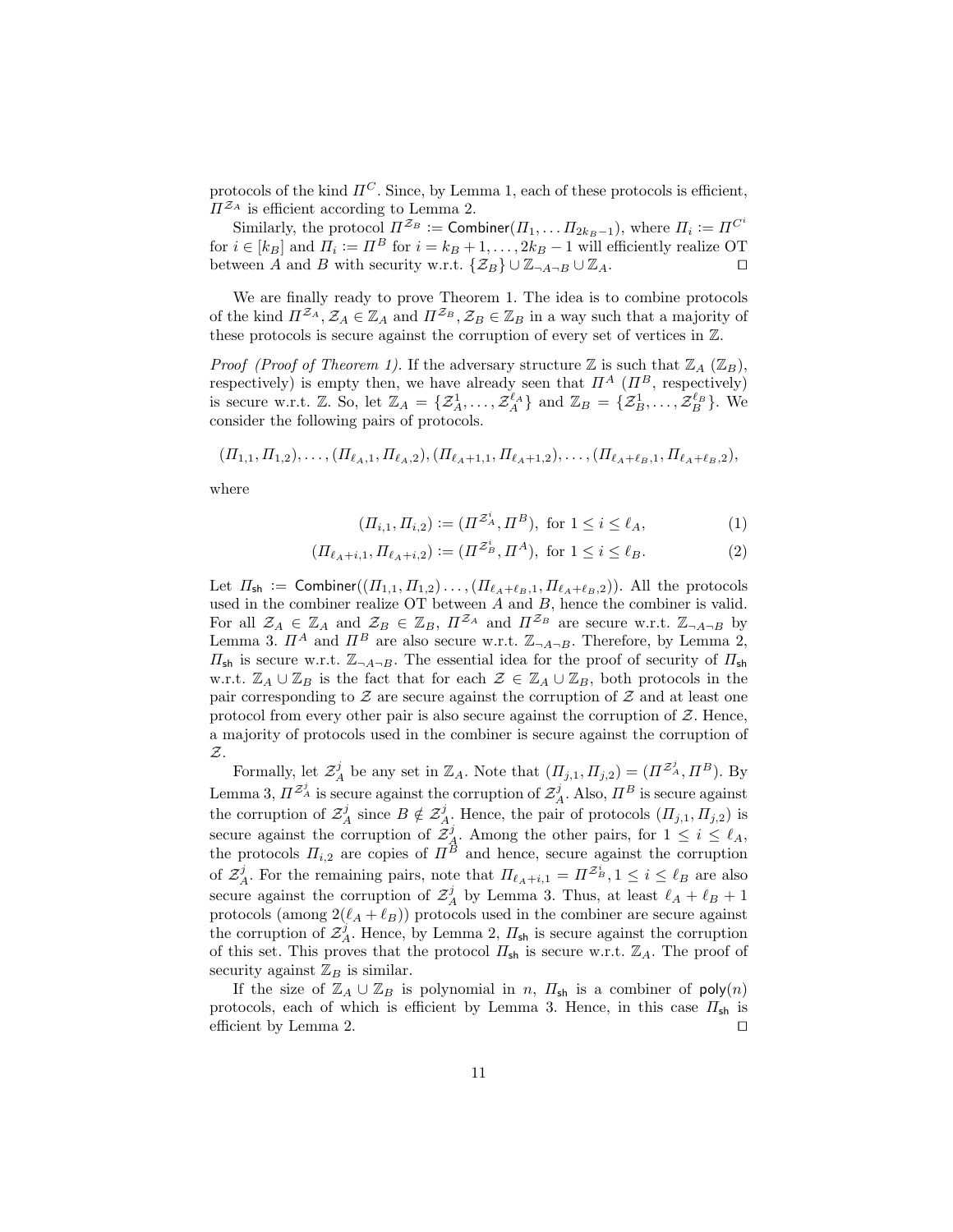#### 2.3 Efficiency of t-privacy

A protocol is said to be t-private if it is secure w.r.t. the semi-honest adversary structure  $\mathbb{Z}^t := \{ \mathcal{Z} \subseteq \mathcal{V} : |\mathcal{Z}| \leq t \}.$  Without loss of generality, we restrict our attention to  $t < n/2$  since OT cannot be computed with  $\lceil n/2 \rceil$ -privacy even in a complete graph [4, 9]. We have the following result:

**Theorem 3.** Given a communication graph  $G(V, \mathcal{E})$ , vertices  $A, B \in V$  can compute OT with perfect t-privacy if and only if the following conditions are satisfied:

- 1. There exists an edge or at least  $t + 1$  vertex disjoint paths between A and B.
- 2. There do not exist  $\mathcal{Z}_A, \mathcal{Z}_B \subset \mathcal{V}$  of size at most t such that  $A \in \mathcal{Z}_A, B \notin$  $\mathcal{Z}_A, A \notin \mathcal{Z}_B, B \in \mathcal{Z}_B$ , and  $\Gamma_B(\mathcal{Z}_A) \cup \Gamma_A(\mathcal{Z}_B) = \mathcal{V}$ .

Moreover, this can be performed using an efficient protocol if  $t = O(1)$  or  $n =$  $2t + O(1)$ .

The conditions 1 and 2 above are just restatements of the conditions in Theorem 1 for  $\mathbb{Z}^t$ . The efficiency when  $t = O(1)$  follows from Theorem 1 as the size of the adversary structure in this case is  $\mathsf{poly}(n)$ . It only remains to construct an efficient t-private OT protocol for the case of  $n = 2t + O(1)$ . In Appendix D, we give such a protocol and prove the theorem.

### 3 Malicious Case

In this section, we characterize graphs in which a given pair of vertices may realize OT with statistical security w.r.t. an adversary structure  $\mathbb Z$  in the static malicious setting.

#### 3.1 Necessity of Conditions

Necessity of the first condition. If  $A$  and  $B$  can compute OT with statistical security, then they can communicate with non-trivial (greater than 1/2) probability of success. Necessity of the condition follows from the fact that in a graph, if  $A$  and  $B$  are disconnected by removing two vertices  $C$  and  $D$  from the graph, then  $A$  and  $B$  cannot communicate with non-trivial probability of success w.r.t the adversary structure  $\{\{C\},\{D\}\}\$ in the malicious setting [15]. Note that although the proof in [15] is for communication with zero-error, it also works for communication with non-trivial probability of success. A full proof of the necessity of this condition is included in Appendix E.

Necessity of the second condition. We show that in a graph  $G$ , it is impossible to realize OT between two of its vertices  $A$  and  $B$  with statistical security w.r.t. the adversary structure  $\mathbb Z$  if the second condition is not satisfied, *i.e.*, there exists  $\mathcal{Z}_A \in \mathbb{Z}_A$ ,  $\mathcal{Z}_B \in \mathbb{Z}_B$ , and  $\mathcal{Z} \in \mathbb{Z}_{\neg A \neg B}$  such that

$$
\Gamma_B(\mathcal{Z}_A \cup \mathcal{Z}) \cup \Gamma_A(\mathcal{Z}_B \cup \mathcal{Z}) = \mathcal{V}.\tag{3}
$$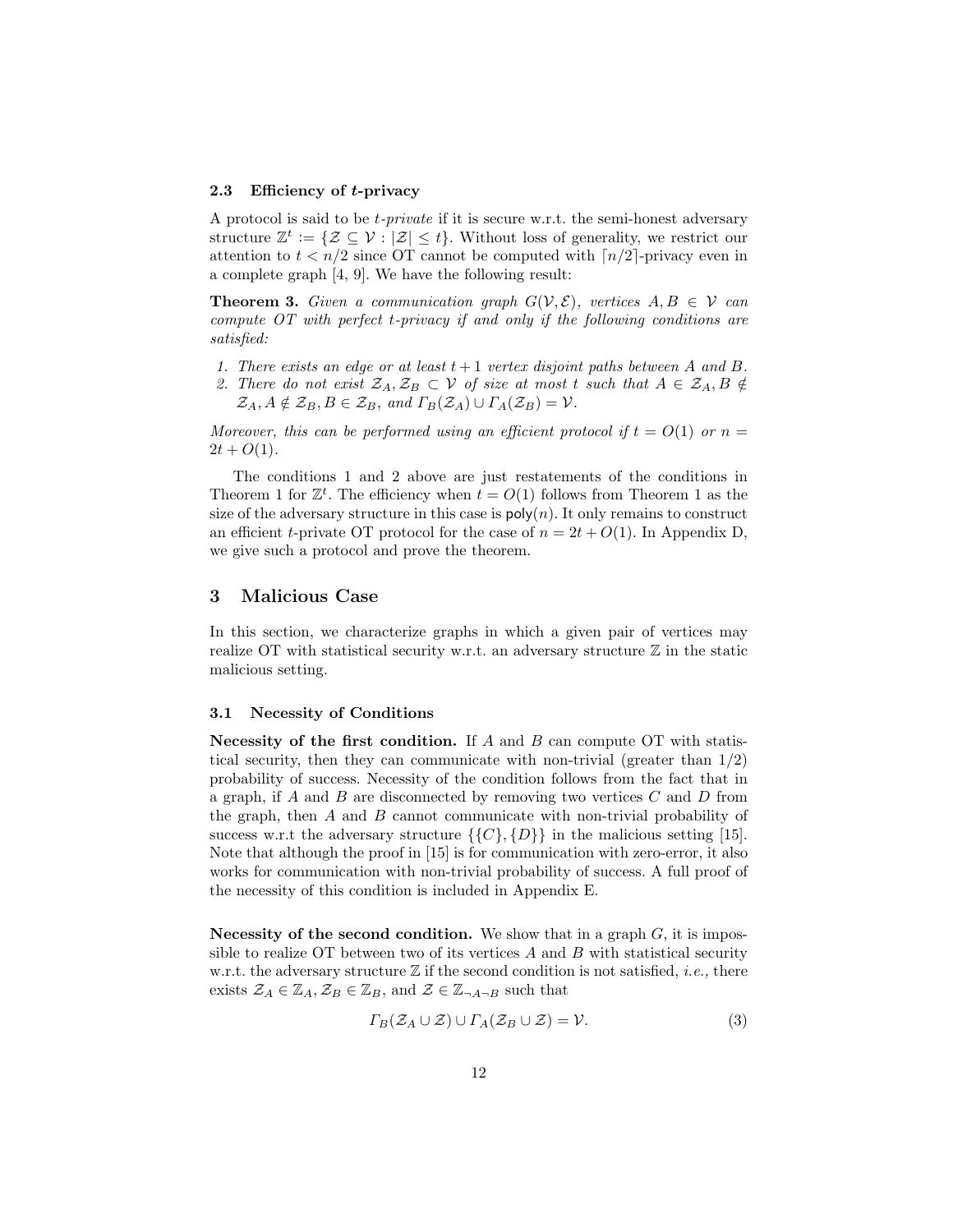



**Fig. 4.**  $H_{\text{OT}}(\mathcal{V}_{H_{\text{OT}}}, \mathcal{E}_{H_{\text{OT}}})$ : OT between A and B with security w.r.t. malicious adversary structure  $\{\{C\}, \{A, D\}, \{B, D\}\}\$ is impossible (Lemma 4). The sets shown inside brackets correspond to the vertex identification used in the proof of Lemma 5.

**Fig. 5.**  $S_{\text{OT}(V_{S_{\text{OT}}}, \mathcal{E}_{S_{\text{OT}}})}$ : Constructed by interconnecting two copies of  $H_{\text{OT}}$ . We analyze the scenario where  $v_i, i = 0, 1$  in  $S_{\text{OT}}$ execute the instructions for  $v$  in  $H_{\text{OT}}$  for protocol  $\Pi$  faithfully.

For the ease of exposition, we provide a proof for a special case where the following additional conditions hold for the sets  $\mathcal{Z}_A$ ,  $\mathcal{Z}_B$  and  $\mathcal Z$  satisfying  $(3).<sup>1</sup>$ 

$$
(T_B(\mathcal{Z}_A \cup \mathcal{Z}) \setminus (\mathcal{Z}_A \cup \mathcal{Z})) \cap T_A(\mathcal{Z}_B \cup \mathcal{Z}) = \emptyset,
$$
\n<sup>(4)</sup>

$$
(T_A(\mathcal{Z}_B \cup \mathcal{Z}) \setminus (\mathcal{Z}_B \cup \mathcal{Z})) \cap T_B(\mathcal{Z}_A \cup \mathcal{Z}) = \emptyset.
$$
 (5)

The proof for the general case is included in the appendix. The proof technique is identical, but uses a more elaborate construction (Figure 10).

The proof proceeds in two steps: First we show the impossibility of OT between A and B in the graph  $H_{\text{OT}}$  of Figure 4 with security w.r.t. a certain adversary structure (Lemma 4), then we use this observation to prove the necessity of the second condition in Theorem 2 for the special case through a reduction argument (Lemma 5).

**Lemma 4.** In  $H_{\text{OT}}(\mathcal{V}_{H_{\text{OT}}}, \mathcal{E}_{H_{\text{OT}}})$  (Figure 4), it is impossible to realize OT between A and B with statistical security w.r.t. the malicious adversary structure  $\{\{C\},\{A,D\},\{B,D\}\}.$ 

Proof. The proof uses ideas from the proof for impossibility of Byzantine agreement by Fischer *et al.* in  $[15]$ . We first consider the case of perfect security for clarity and later argue the case of statistical security. We will show that a protocol for OT between  $A$  and  $B$  with perfect security w.r.t. the malicious adversary structure  $\{\{C\}, \{A, D\}, \{B, D\}\}\$  would imply a secure 2-party OT protocol for the semi-honest case. The impossibility will then follow from the impossibility of secure 2-party semi-honest OT. To prove a contradiction, let  $\Pi$ be a protocol that realizes  $\overline{O}$  between A and B with perfect security w.r.t.  $\{\{C\}, \{A, D\}, \{B, D\}\}\$ . Similar to the construction used in [15], we construct a

<sup>&</sup>lt;sup>1</sup>  $\Gamma_B(\mathcal{Z}_A\cup\mathcal{Z})\setminus(\mathcal{Z}_A\cup\mathcal{Z})$  is the set of vertices outside  $\mathcal{Z}_A\cup\mathcal{Z}$  that have no paths to B except through vertices in  $\mathcal{Z}_A \cup \mathcal{Z}$ , similarly for  $\Gamma_B(\mathcal{Z}_A \cup \mathcal{Z}) \setminus (\mathcal{Z}_A \cup \mathcal{Z})$ .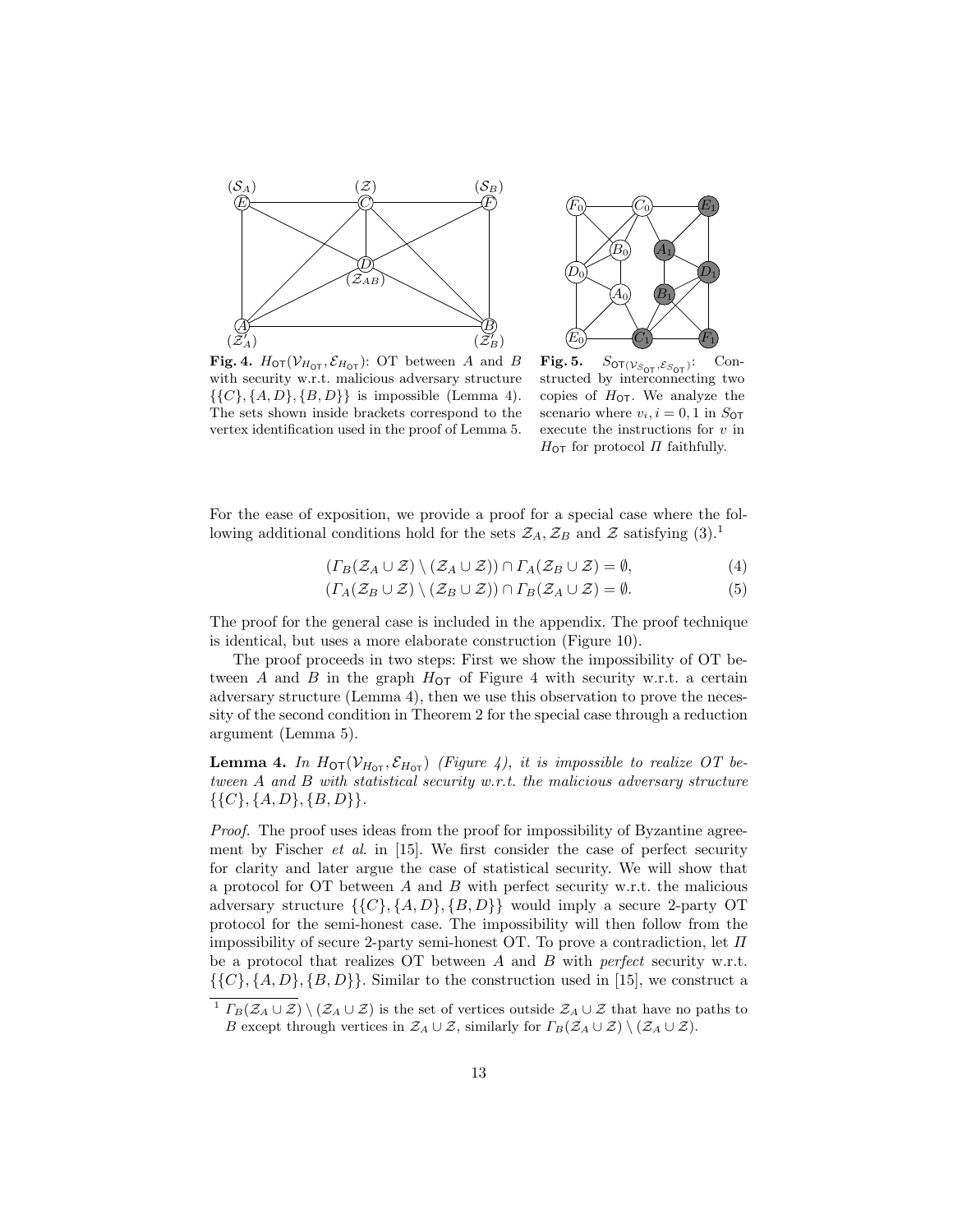

 $C_{0}$  $(B_0)$   $(A_1)$  $\,D_0$  $(F_0)$   $\hspace{1cm}$   $\hspace{1cm}$   $\hspace{1cm}$   $\hspace{1cm}$   $\hspace{1cm}$   $\hspace{1cm}$   $\hspace{1cm}$   $\hspace{1cm}$   $\hspace{1cm}$   $\hspace{1cm}$   $\hspace{1cm}$   $\hspace{1cm}$   $\hspace{1cm}$   $\hspace{1cm}$   $\hspace{1cm}$   $\hspace{1cm}$   $\hspace{1cm}$   $\hspace{1cm}$   $\hspace{1cm}$   $\hspace{1cm}$   $\hspace{1cm}$   $\hspace$  $\overline{C_1}$  $(A_0)$   $(B_1)$  $\left[ D_{1}\right]$  $(E_0)$   $\hspace{1cm}$   $\hspace{1cm}$   $\hspace{1cm}$   $\hspace{1cm}$   $\hspace{1cm}$   $\hspace{1cm}$   $\hspace{1cm}$   $\hspace{1cm}$   $\hspace{1cm}$   $\hspace{1cm}$   $\hspace{1cm}$   $\hspace{1cm}$   $\hspace{1cm}$   $\hspace{1cm}$   $\hspace{1cm}$   $\hspace{1cm}$   $\hspace{1cm}$   $\hspace{1cm}$   $\hspace{1cm}$   $\hspace{1cm}$   $\hspace{1cm}$   $\hspace$ 

Fig. 6. We may visualize the execution of  $\Pi'$  as vertices  $A_0, B_0, D_0, E_0, F_0$  following  $\Pi$  honestly and the corrupted set  $\{C\}$  simulating all the vertices in the yellow region. Since  $\Pi$  is secure against the corruption of  $\{C\}$ ,  $A_0$  and  $B_0$  must have computed OT correctly.

Fig. 7. We may also visualize the execution of  $\Pi'$  as vertices  $B_0, C_0, F_0, E_1$  following  $\Pi$  honestly and the corrupted set  $\{A, D\}$  simulating all the vertices in the blue region. Since  $\Pi$  is secure against the corruption of  $\{A, D\}$ , view of all vertices in the blue region is independent of  $B_0$ 's input.

graph  $S_{\text{OT}}(\mathcal{V}_{S_{\text{OT}}}, \mathcal{E}_{S_{\text{OT}}})$  by interconnecting two copies of  $H_{\text{OT}}$  as shown in Figure 5. Consider the map  $\phi : \mathcal{V}_{S_{\text{OT}}} \to \mathcal{V}_{H_{\text{OT}}}$  such that  $\phi(v_i) = v, i = 0, 1, i.e.,$  $\phi(A_0) = \phi(A_1) = A$ ,  $\phi(B_0) = \phi(B_1) = B$  and so on. Then  $S_{\text{OT}}$  looks locally like  $H_{\text{OT}}$ . For example,  $A_0$  has edges to  $B_0, D_0, E_0$  and  $C_1$  in  $S_{\text{OT}}$ , whereas in  $H_{\text{OT}}, \phi(A_0)$  has edges to  $\phi(B_0), \phi(D_0), \phi(E_0)$ , and  $\phi(C_1)$ . Let each vertex v in S<sub>OT</sub> run the instruction for  $\phi(v)$  in the protocol  $\Pi$ . We fix the input to  $A_1$  as  $(0, 0)$  and input to  $B_1$  as 0 and let the input to  $A_0$  be  $(X_0, X_1)$  and that to  $B_0$ be  $Q$ , where  $X_0, X_1, Q$  are independent uniformly random bits. We call this the execution of a protocol  $\Pi'$  in  $S_{\text{OT}}$ . Clearly  $\Pi'$  is not the same as  $\Pi$  ( $\Pi$  is defined for 6 parties), but it is easy to see that this execution is well-defined.

*Claim 4.* The output at  $B_0$  is  $X_Q$ .

Proof. In Figure 6, it can be verified none of the vertices in the yellow region has any inputs or outputs in the protocol (inputs of  $A_1, B_1$  have been fixed) and that all the edges that enter the yellow region (edges in red) are incident on either  $C_0$  or  $C_1$ . Hence, all the vertices in the yellow region may be thought of as being simulated by a malicious C. The execution of  $\Pi'$  in  $S_{\text{OT}}$  can be interpreted as an execution of  $\Pi$  among honest vertices  $A_0$ ,  $B_0$ ,  $D_0$ ,  $E_0$ ,  $F_0$ , and a corrupted set  ${C}$  as shown in Figure 6.  $\Pi$  is assumed to be secure against the corruption of C, therefore  $A_0, B_0, D_0, E_0, F_0$  halt and realize OT between  $A_0$  and  $B_0$ ; hence  $B_0$  outputs  $X_Q$ . This proves the claim.

*Claim 5.* Let  $A_{\{A,D\}} := \{A_0, A_1, D_0, D_1, B_1, C_1, F_1, E_0\}$ , the vertices in the blue region of Figure 7. Then Q is independent of the view of  $A_{\{A,D\}}$ .

Proof. In Figure 7, the only vertex in the blue region with input or output to the protocol  $\Pi'$  is  $A_0$ . Also,  $A_0$ ,  $D_0$ ,  $A_1$ ,  $D_1$  are the only vertices to which there are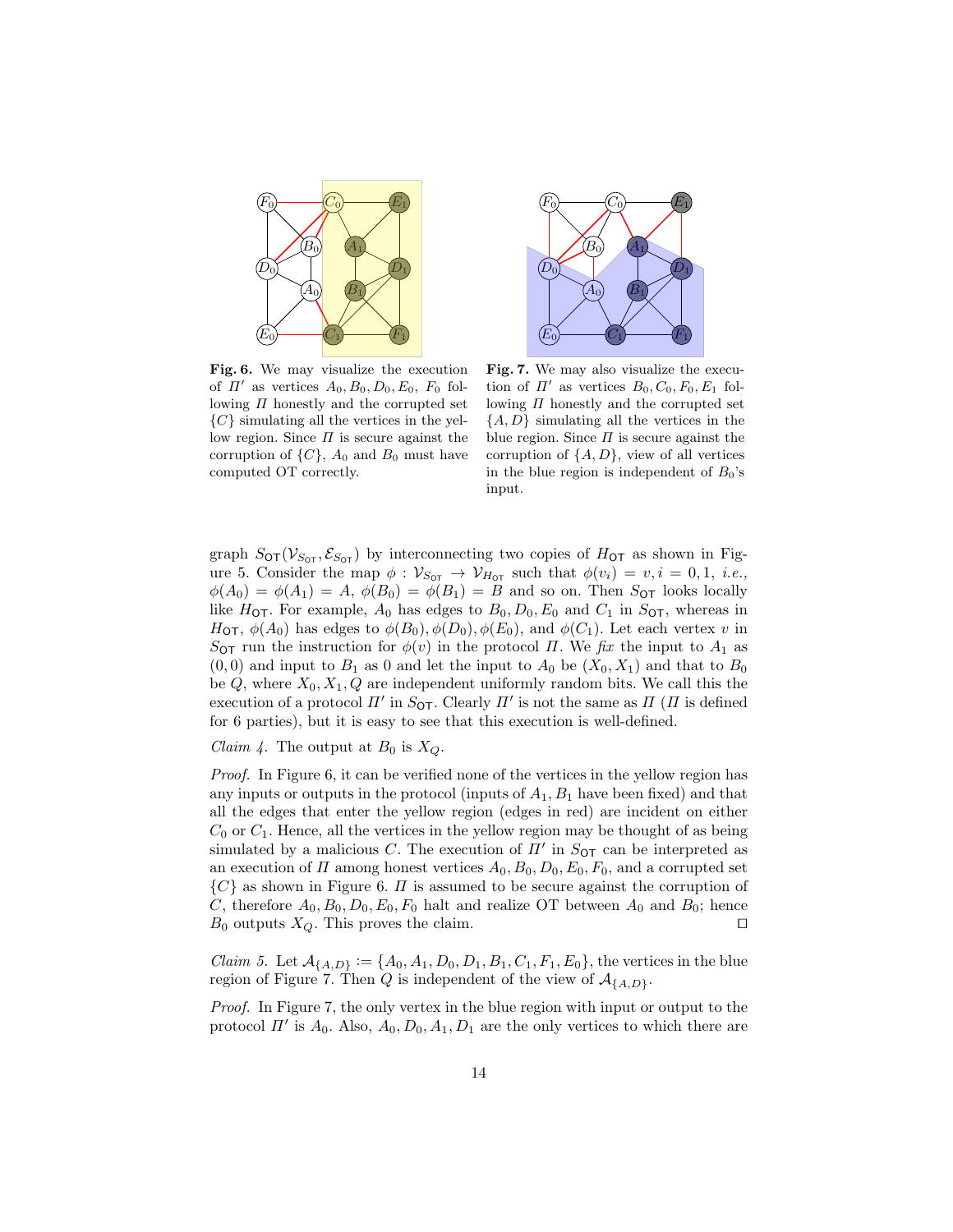edges (red edges in the figure) from the vertices outside the blue region. Hence, the execution of  $\Pi'$  in  $S_{\text{OT}}$  can also be interpreted as an execution of  $\Pi$  by honest  $B_0, C_0, E_1, F_0$ , and a corrupted set  $\{A, D\}$  that simulates  $\mathcal{A}_{\{A, D\}}$  (the vertices in the blue region) and communicates with the honest vertices accordingly. Since  $\Pi$  is secure against the corruption of  $\{A, D\}$ , the input Q of  $B_0$  is independent of the view of  $\{A, D\}$ . Hence Q is independent of the view of  $\mathcal{A}_{\{A, D\}}$ .

*Claim 6.* Let  $A_{\{B,D\}} := \{B_0, B_1, D_0, D_1, A_1, C_0, E_1, F_0\}$ , the vertices in the yellow region of Figure 8.  $X_0, X_1$  is independent of the view of  $A_{\{B,D\}}$  conditioned on  $Q, X_Q$ .

Proof. Similar to the previous claims, as shown in Figure 8, the execution of  $\Pi'$  in  $S_{\text{OT}}$  can also be interpreted as an execution of  $\Pi$  by honest parties  $A_0, E_0, C_1, F_1$ and a corrupted set  $\{B, D\}$  simulates the vertices in the yellow region  $(\mathcal{A}_{IB,DD})$ and communicates with the honest vertices accordingly. Notice that the view of this set contains the input Q and output  $X_Q$  of  $B_0$ . Since  $\Pi$  is secure against the corruption of  $\{B, D\}$ , the input  $(X_0, X_1)$  of  $A_0$  is independent of the view of  $\{B, D\}$  conditioned on its input and output. Hence  $(X_0, X_1)$  is independent of the view of  $\mathcal{A}_{\{B,D\}}$  conditioned on  $Q, X_Q$ .



 $C_{0}$  $\left(B_0\right)$   $\left(A_1\right)$  $\left[ D_{0}\right]$  $(F_0)$   $\hspace{1cm}$   $\hspace{1cm}$   $\hspace{1cm}$   $\hspace{1cm}$   $\hspace{1cm}$   $\hspace{1cm}$   $\hspace{1cm}$   $\hspace{1cm}$   $\hspace{1cm}$   $\hspace{1cm}$   $\hspace{1cm}$   $\hspace{1cm}$   $\hspace{1cm}$   $\hspace{1cm}$   $\hspace{1cm}$   $\hspace{1cm}$   $\hspace{1cm}$   $\hspace{1cm}$   $\hspace{1cm}$   $\hspace{1cm}$   $\hspace{1cm}$   $\hspace$  $\overline{C_1}$  $(A_0)$   $(B_1)$  $\left[ D_{1}\right]$  $(E_0)$   $\hspace{1cm}$   $\hspace{1cm}$   $\hspace{1cm}$   $\hspace{1cm}$   $\hspace{1cm}$   $\hspace{1cm}$   $\hspace{1cm}$   $\hspace{1cm}$   $\hspace{1cm}$   $\hspace{1cm}$   $\hspace{1cm}$   $\hspace{1cm}$   $\hspace{1cm}$   $\hspace{1cm}$   $\hspace{1cm}$   $\hspace{1cm}$   $\hspace{1cm}$   $\hspace{1cm}$   $\hspace{1cm}$   $\hspace{1cm}$   $\hspace{1cm}$   $\hspace$ 

Fig. 8. We may visualize the execution of  $\Pi'$ as vertices  $A_0, C_1, E_0, F_1$  following  $\Pi$  honestly and the corrupted set  $\{B, D\}$  simulating all the vertices in the yellow region. Since  $\Pi$  is secure against the corruption of  $\{B, D\}$ , the view of vertices in the yellow region must be conditionally independent of  $A_0$ 's input conditioned on  $B_0$ 's input and output.

Fig. 9.  $\mathcal{P}_1$  and  $\mathcal{P}_2$  simulate the vertices in the blue and yellow regions respectively and run  $\Pi'$  faithfully by setting their inputs as inputs to  $A_0$ and  $B_0$  respectively to securely realize a 2-party OT, a contradiction.

We show that Claims 4, 5, and 6 lead to a contradiction. To see this, let parties  $P_1$  and  $P_2$  simulate the vertices in the blue region  $(\mathcal{A}_{P_1})$  and yellow region  $(\mathcal{A}_{\mathcal{P}_2})$  respectively in Figure 9. Let them execute  $\Pi'$  faithfully with  $\mathcal{P}_1$ setting the input to the simulated  $A_0$  as  $X_0, X_1$  and that to the simulated  $B_1$  as 0, and  $\mathcal{P}_2$  setting the input to the simulated  $B_0$  as Q and that to the simulated  $A_1$  as  $(0, 0)$ . Then,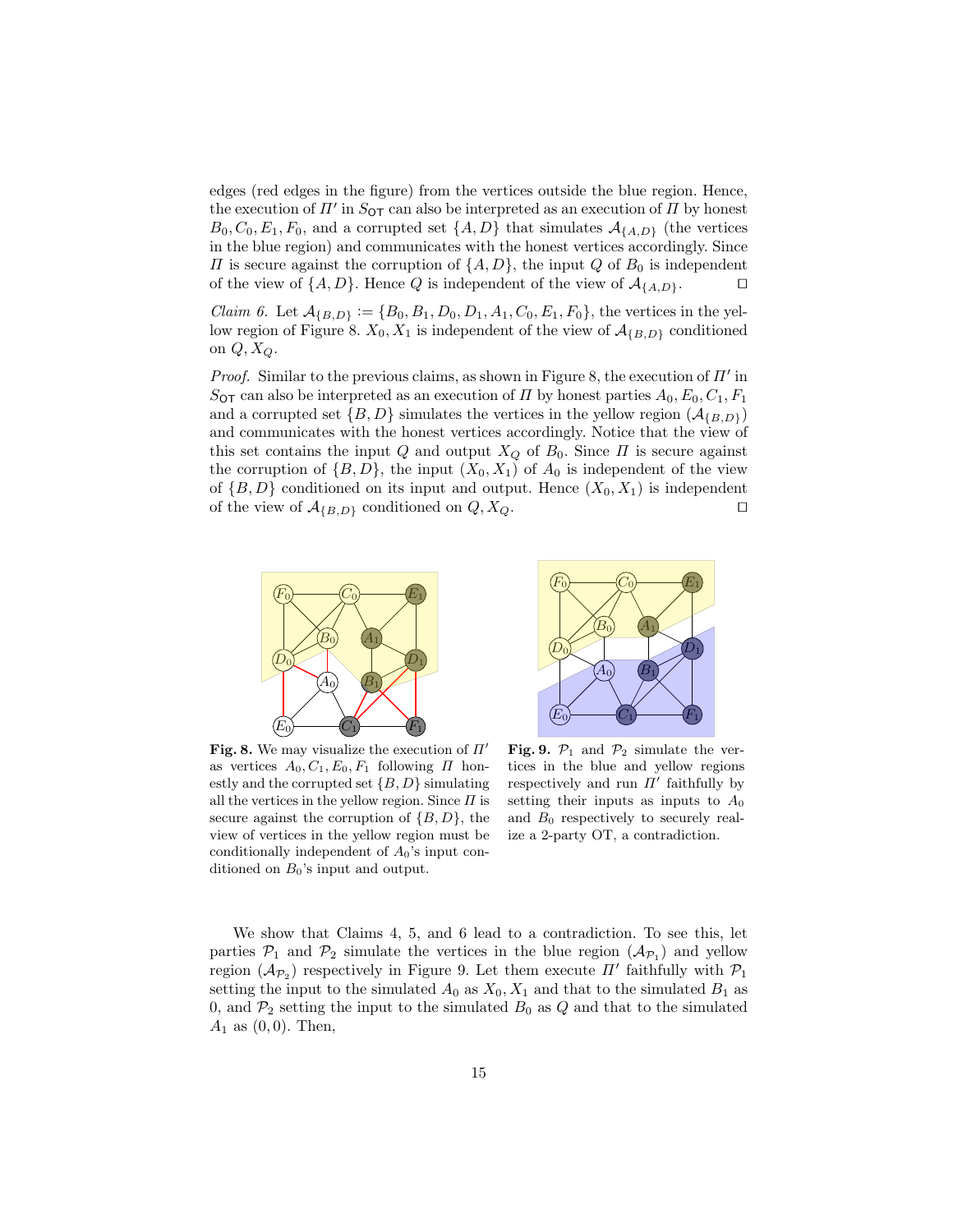| Set           | Definition                                                                                                  |                  |
|---------------|-------------------------------------------------------------------------------------------------------------|------------------|
| F.            | F.                                                                                                          | $=\psi^{-1}(C)$  |
|               | $\mathcal{Z}_{AB}   (\mathcal{Z}_A \cap \mathcal{Z}_B) \setminus \mathcal{Z}$                               | $=\psi^{-1}(D)$  |
|               | $ \mathcal{Z}_A \setminus (\mathcal{Z} \cup (\mathcal{Z}_A \cap \mathcal{Z}_B))  = \psi^{-1}(A)$            |                  |
| ${\cal Z}'_B$ | $ \mathcal{Z}_B \setminus (\mathcal{Z} \cup (\mathcal{Z}_A \cap \mathcal{Z}_B))  = \overline{\psi^{-1}(B)}$ |                  |
| $S_A$         | $ \Gamma_A \setminus (\mathcal{Z}_A \cup \mathcal{Z}_B \cup \mathcal{Z}) $                                  | $= \psi^{-1}(E)$ |
|               | $\varGamma_B\setminus(\mathcal{Z}_A\cup\mathcal{Z}_B\cup\mathcal{Z})$                                       | $= \psi^{-1}(F)$ |

**Table 1.** Partition of V. Here  $\Gamma_A :=$  $\Gamma_B(\mathcal{Z}_A \cup \mathcal{Z})$  and  $\Gamma_B := \Gamma_A(\mathcal{Z}_B \cup \mathcal{Z}).$ 



Fig. 10. In Appendix F, we show the necessity of the second condition for the general case by showing the impossibility of OT between  $A$  and  $B$  in this graph with statistical security w.r.t. the malicious adversary structure  $\{\{C\}, \{A, A', I\}, \{B, B', I\}\}.$ 

- (i) The output at  $B_0$  is  $X_{\mathcal{Q}}$ .
- (ii) Q is independent of the view of  $\mathcal{A}_{\mathcal{P}_1}$ .

(iii)  $X_0, X_1$  is independent of the view of  $\mathcal{A}_{\mathcal{P}_2}$  conditioned on  $Q, X_Q$ .

Here (i) follows from Claim 4. Claim 5 implies (ii) since the vertices  $\mathcal{A}_{\mathcal{P}_1}$  (the blue region in Figure 9) is contained in  $\mathcal{A}_{\{A,D\}}$  (the blue region in Figure 7) and the only vertex in  $\mathcal{A}_{\{A,D\}}$  with input or output is  $A_0$ . Similarly, Claim 6 implies (iii) because  $\mathcal{A}_{\mathcal{P}_2}$  (the blue region in Figure 9) is contained in  $\mathcal{A}_{\{B,D\}}$  (the blue region in Figure 8) and the only vertex in  $\mathcal{A}_{\{B,D\}}$  with input or output in  $\mathcal{A}_{\{B,D\}}$  is  $B_0$ . But, (i), (ii), and (iii) together imply that parties  $P_1$  and  $P_2$  can securely realize a 2-party OT in the semi-honest setting. Hence a protocol for OT between A and B with perfect security w.r.t. the adversary structure  $\{\{C\}, \{A, D\}, \{B, D\}\}\$ in the graph  $H_{\text{OT}}$  in the malicious setting implies a perfectly secure 2-party OT protocol in the semi-honest setting. By the same line of reasoning, a protocol for statistically secure OT between  $A$  and  $B$  in the same setting would imply a statistically secure 2-party OT protocol in the semi-honest setting. The lemma now follows from the impossibility of statistically secure semi-honest 2-party OT.  $\Box$ 

Lemma 5 below shows that if  $\mathcal{Z}_A \in \mathbb{Z}_A$ ,  $\mathcal{Z}_B \in \mathbb{Z}_B$ , and  $\mathcal{Z} \in \mathbb{Z}_{\neg A \neg B}$  satisfy conditions  $(3)$ ,  $(4)$ , and  $(5)$ , then any protocol for OT between A and B in G with security w.r.t.  $\mathbb Z$  may be simulated in  $H_{\text{OT}}$  to realize OT between A and B with security w.r.t.  $\{\{C\}, \{A, D\}, \{B, D\}\}.$  The necessity of the second condition in Theorem 2 for the special case when (4) and (5) is satisfied will then follow from Lemma 5.

**Lemma 5.** Let  $\mathcal{Z}_A \in \mathbb{Z}_A$ ,  $\mathcal{Z}_B \in \mathbb{Z}_B$ , and  $\mathcal{Z} \in \mathbb{Z}_{\neg A \neg B}$  be such that conditions (3), (4), and (5) are satisfied. If OT between A and B in  $G(V, \mathcal{E})$  can be computed with statistical security w.r.t. the malicious adversary structure  $\{\mathcal{Z}_A, \mathcal{Z}_B, \mathcal{Z}\}\$  then A and B in  $H_{\text{OT}}(\mathcal{V}_{H_{\text{OT}}}, \mathcal{E}_{H_{\text{OT}}})$  (Figure 4) can realize OT with statistical security w.r.t. the malicious adversary structure  $\{\{C\}, \{A, D\}, \{B, D\}\}.$ 

*Proof.* Consider the subsets of  $V$  defined in Table 1. We show the following: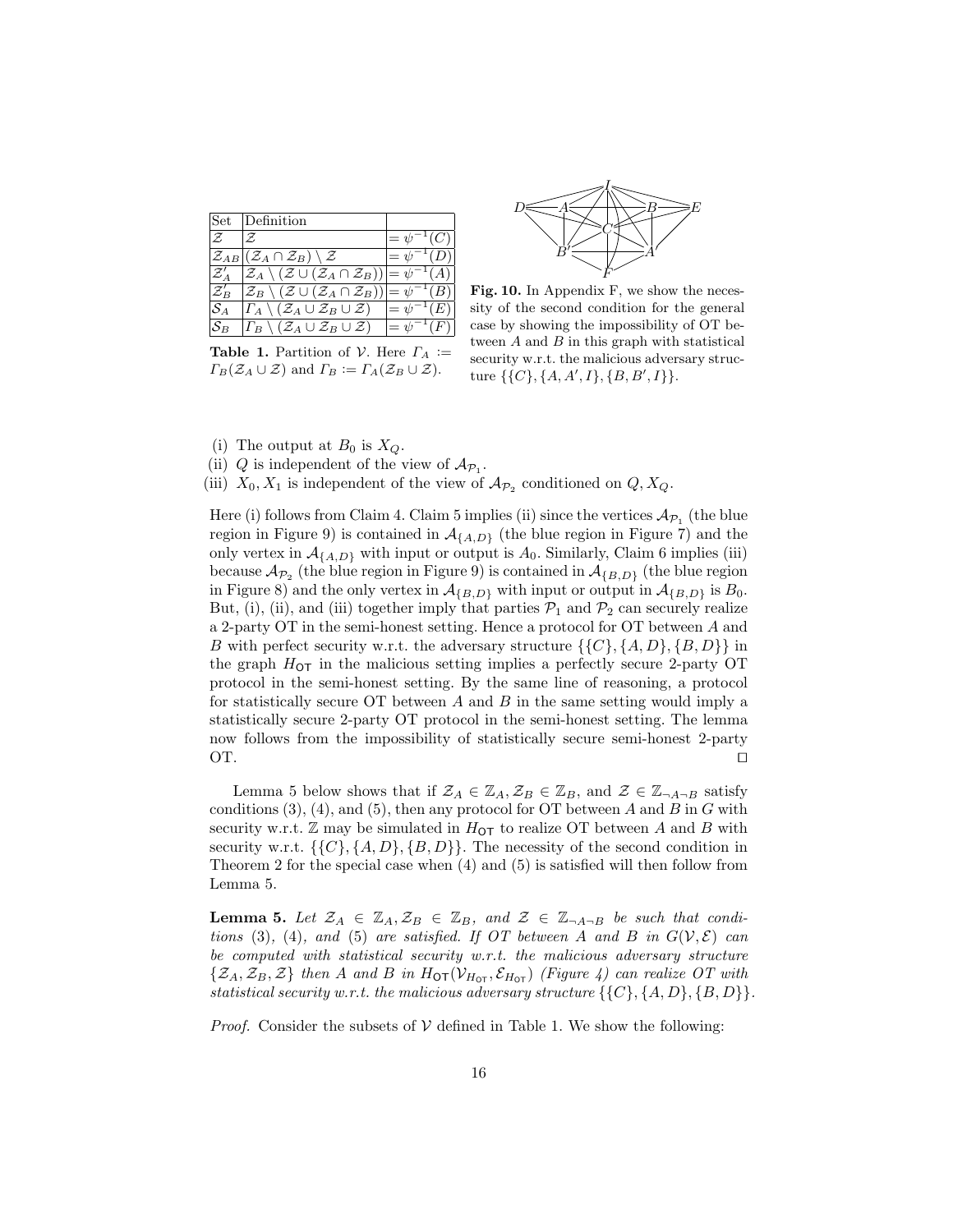- (i)  $\mathcal{Z}'_A, \mathcal{Z}'_B, \mathcal{Z}, \mathcal{Z}_{AB}, \mathcal{S}_A$ , and  $\mathcal{S}_B$  form a partition of  $\mathcal{V}$  and  $A \in \mathcal{Z}'_A, B \in \mathcal{Z}'_B$ .
- (ii) Let the map  $\psi : \mathcal{V} \to \mathcal{V}_{H_{\text{OT}}}$  be as given in Figure 4, *i.e.*, for  $v \in \mathcal{Z}'_A$ ,  $\psi(v) = A$ and so on. (i) implies that  $\psi$  is well-defined. For  $u, v \in \mathcal{V}$ , edge  $\{u, v\}$  is in G only if  $\psi(u) = \psi(v)$  or edge  $\{\psi(u), \psi(v)\}$  is present in  $H_{\text{OT}}$ . In short,  $H_{\text{OT}}$ (or a subgraph of  $H_{\text{OT}}$ ) is obtained from G on applying vertex contraction to every subset of  $V$  given in Table 1.
- (iii) If  $\Pi$  realizes OT between A and B in G securely w.r.t. malicious adversary structure  $\{\mathcal{Z}, \mathcal{Z}_A, \mathcal{Z}_B\}$ , then it is also secure w.r.t. malicious adversary structure  $\{\mathcal{Z}, \mathcal{Z}_A' \cup \mathcal{Z}_{AB}, \mathcal{Z}_B' \cup \mathcal{Z}_{AB}\} = \{\psi^{-1}(\{C\}), \psi^{-1}(\{A, D\}), \psi^{-1}(\{B, D\})\}.$

Assuming (i), (ii), and (iii), it is easy to see that the vertices in  $H_{\text{OT}}$  can simulate  $\Pi$  and realize OT between  $A$  and  $B$  with statistical security w.r.t. the malicious adversary  $\{\{C\}, \{A, D\}, \{B, D\}\}\.$  It remains to show (i), (ii), and (iii).

*Proof of (i)* – From their definitions, it can be easily verified that  $\mathcal{Z}, \mathcal{Z}_{AB}, \mathcal{Z}'_A, \mathcal{Z}'_B$ are disjoint and that their union is  $\mathcal{Z} \cup \mathcal{Z}_A \cup \mathcal{Z}_B$ . By definition of  $\mathcal{S}_A, \mathcal{S}_B$ , their union is  $\Gamma_B(\mathcal{Z}_A\cup\mathcal{Z})\cup\Gamma_A(\mathcal{Z}_B\cup\mathcal{Z})\setminus(\mathcal{Z}_A\cup\mathcal{Z}_B\cup\mathcal{Z})$ . By condition (3), this union is equal to  $\mathcal{V} \setminus (\mathcal{Z} \cup \mathcal{Z}_A \cup \mathcal{Z}_B)$ . Finally, the fact that  $\mathcal{S}_A$  and  $\mathcal{S}_B$  are disjoint follows from (4) since  $\mathcal{S}_A \subseteq \Gamma_B(\mathcal{Z}_A \cup \mathcal{Z}) \setminus (\mathcal{Z}_A \cup \mathcal{Z})$  and  $\mathcal{S}_B \subseteq \Gamma_A(\mathcal{Z}_B \cup \mathcal{Z})$ .

*Proof of (ii)* – Note that the only edges missing in  $H_{\text{OT}}$  are  $\{F, A\}, \{F, E\}$ and  $\{E, B\}$ . We will now show that there is no edge between any vertex in  $\psi^{-1}(F) = \mathcal{S}_B$  and any vertex in  $\psi^{-1}(A) = \mathcal{Z}'_A$  or  $\psi^{-1}(E) = \mathcal{S}_A$ . The fact that there is no edge between any vertex in  $\psi^{-1}(E) = \mathcal{S}_A$  and any vertex in  $\psi^{-1}(B) = \mathcal{Z}'_B$  follows similarly. Suppose there exists  $u \in \mathcal{S}_B$  and  $v \in \mathcal{Z}'_A \cup \mathcal{S}_A$ such that  $\{u, v\}$  is an edge in G. Since  $\mathcal{Z}_B \cup \mathcal{Z} \subseteq \Gamma_A(\mathcal{Z}_B \cup \mathcal{Z})$ , we have

$$
\mathcal{Z}_A \cap \Gamma_A(\mathcal{Z}_B \cup \mathcal{Z}) = (\mathcal{Z}_A \cap (\mathcal{Z}_B \cup \mathcal{Z})) \cup (\mathcal{Z}_A \cap (\Gamma_A(\mathcal{Z}_B \cup \mathcal{Z}) \setminus (\mathcal{Z}_B \cup \mathcal{Z})))
$$
  
\n
$$
= (\mathcal{Z}_A \cap (\mathcal{Z}_B \cup \mathcal{Z})) \cup \emptyset \text{ (by (5) since } \mathcal{Z}_A \subset \Gamma_B(\mathcal{Z}_A \cup \mathcal{Z}))
$$
  
\n
$$
\subseteq \mathcal{Z} \cup (\mathcal{Z}_A \cap \mathcal{Z}_B)
$$
  
\n
$$
\implies \mathcal{Z}'_A = \mathcal{Z}_A \setminus (\mathcal{Z} \cup (\mathcal{Z}_A \cap \mathcal{Z}_B)) \subseteq \mathcal{V} \setminus \Gamma_A(\mathcal{Z}_B \cup \mathcal{Z}).
$$
  
\n
$$
\mathcal{S}_A = \Gamma_B(\mathcal{Z}_A \cup \mathcal{Z}) \setminus (\mathcal{Z} \cup \mathcal{Z}_A \cup \mathcal{Z}_B) \subseteq \Gamma_B(\mathcal{Z}_A \cup \mathcal{Z}) \setminus (\mathcal{Z}_A \cup \mathcal{Z})
$$
  
\n
$$
\implies \mathcal{S}_A \subseteq \mathcal{V} \setminus \Gamma_A(\mathcal{Z}_B \cup \mathcal{Z}), \text{ by (4).}
$$

Hence we have  $v \in \mathcal{Z}_A' \cup \mathcal{S}_A \subseteq \mathcal{V} \setminus \Gamma_A(\mathcal{Z}_B \cup \mathcal{Z})$  and  $u \in \mathcal{S}_B \subseteq \Gamma_A(\mathcal{Z}_B \cup \mathcal{Z}) \setminus \mathcal{Z}$  $(\mathcal{Z}_B \cup \mathcal{Z})$ . Since  $v \in \mathcal{V} \setminus \Gamma_A(\mathcal{Z}_B \cup \mathcal{Z})$ , there is a path from v to A that does not have any vertex from  $\mathcal{Z}_B \cup \mathcal{Z}$ . Since edge  $\{u, v\}$  is present in G, u has a path via v to A that does not contain any vertex from  $\mathcal{Z}_B \cup \mathcal{Z}$  (note that  $u \notin \mathcal{Z}_B \cup \mathcal{Z}$ ). But  $u \in S_B$  and hence  $u \in \Gamma_A(\mathcal{Z}_B \cup \mathcal{Z})$ , a contradiction.

*Proof of (iii)*  $-A \in \mathcal{Z}_A'$  and  $B \in \mathcal{Z}_B'$  are the only vertices with input or output in  $\Pi$ . Also,  $\mathcal{Z}'_A \cup \mathcal{Z}_{AB} \subseteq \mathcal{Z}_A$  and  $\mathcal{Z}'_B \cup \mathcal{Z}_{AB} \subseteq \mathcal{Z}_B$ . Hence, if  $\Pi$  is secure w.r.t.  $\{\mathcal{Z}, \mathcal{Z}_A, \mathcal{Z}_B\}$ , then it is also secure w.r.t.  $\{\mathcal{Z}, \mathcal{Z}_A' \cup \mathcal{Z}_{AB}, \mathcal{Z}_B' \cup \mathcal{Z}_{AB}\}$ .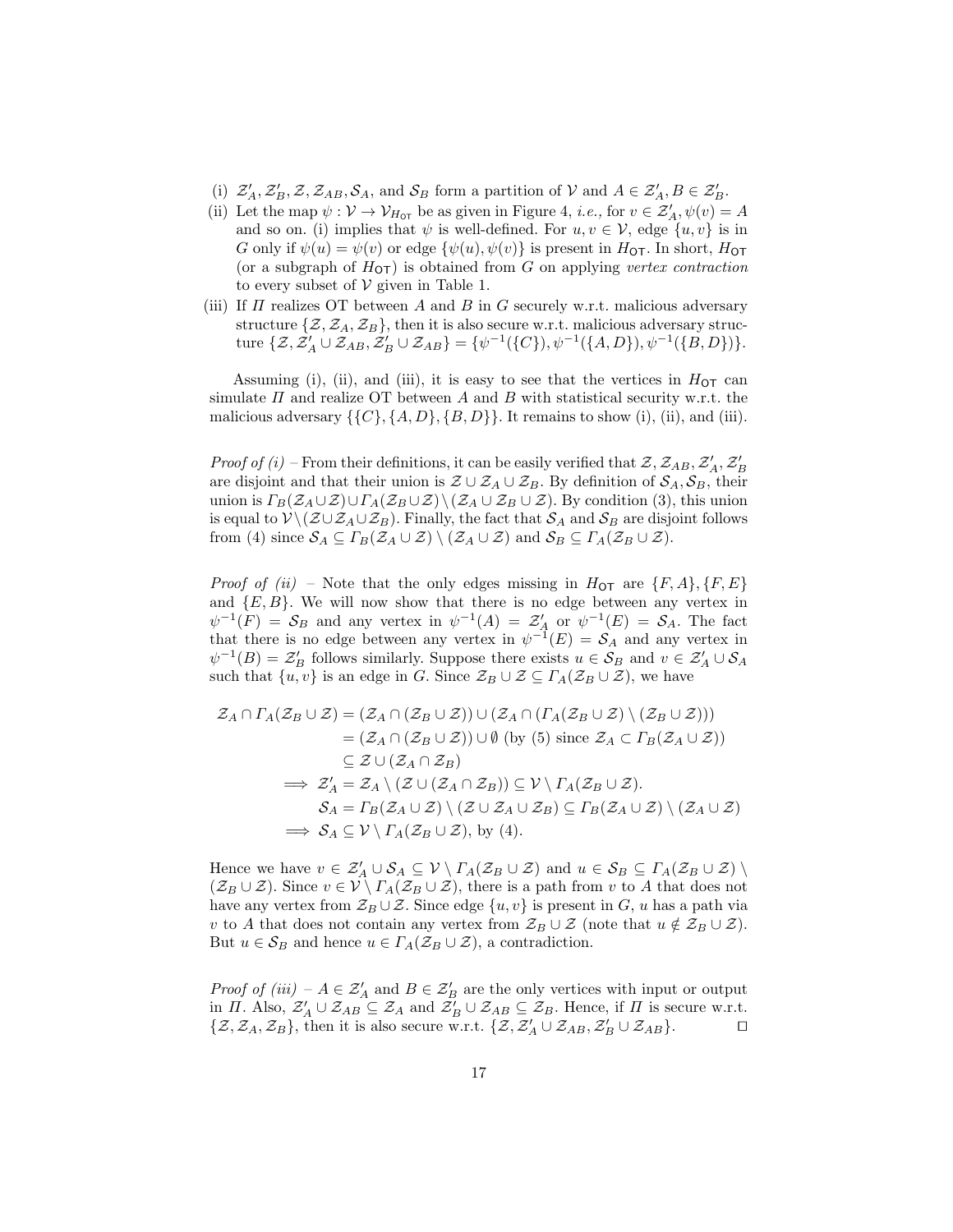General Case: The necessity of the second condition for the general case is proved in a similar manner. We first show that it is impossible to realize OT between A and B in the graph shown in Figure 10 with statistical security w.r.t. the malicious adversary structure  $\{\{C\}, \{A, A', I\}, \{B, B', I\}\}\.$  This is shown using an argument similar to the one used in Lemma 4 on a graph constructed by interconnecting three copies of this graph. Then we use this observation to prove the necessity of the second condition in Theorem 2 for the general case through a reduction argument. This proof is included in Appendix F.

### 3.2 Sufficiency of Conditions

In this section, we consider a graph  $G(V, \mathcal{E})$  with  $A, B \in V$  and a malicious adversary structure  $\mathbb Z$  that satisfies the conditions in Theorem 2 and construct a protocol  $\Pi_{\text{mal}}$  that realizes OT between A and B with statistical security w.r.t. Z. First we comment on two protocols we use extensively in this section: for realizing secure communication and for computing OT from sampled OT.

Realizing Perfectly Secure Communication: In the previous section, we saw that the first condition in Theorem 2 is necessary for statistically correct communication. In [28], Kumar et al. showed that this condition is sufficient for perfectly secure communication. We will use their protocol for realizing secure communication between  $A$  and  $B$  in all the protocols that follow. This protocol is guaranteed to be efficient if the size of  $\mathbb Z$  is polynomial in n. We note here that their protocol can be shown to be composable.

OT computation using sampled OT: A sampled OT or a precomputed OT between A and B is a functionality that generates  $r_0, r_1, c$  independently and uniformly at random and sends the ordered pair  $(r_0, r_1)$  to A and the ordered pair  $(c, r_c)$  to B. The following protocol describes a well known technique for realizing OT between A with input  $(x_0, x_1)$  and B with input b using this sampled OT. The OT computed by this protocol is statistically secure as long as the sampled OT was computed with statistical security [2].

**Protocol 4** (SampledOT → OT  $(A:(x_0, x_1; r_0, r_1), B:(b;c, r_c)))$ . <sup>2</sup>

- 1. B: Sends  $p := b \oplus c$  to A securely.
- 2. A: Sends  $(y_0, y_1) := (x_0 \oplus r_p, x_1 \oplus r_{1 \oplus p})$  securely.
- 3. B: Stores the messages it received as  $(y_0, y_1)$  and outputs  $y_b \oplus r_c$ .

Overview of the Section: The protocol  $\Pi_{\text{mal}}$  constructed in this section executes many sub-protocols which in turn execute other sub-protocols. Figure 11 shows the sub-protocols that are used in the construction of each of the protocols described in the section. All the protocols that follow, except  $\Pi, \Pi^A$ , and  $\Pi^B$ have the property that they either compute OT with statistical security or abort depending on the malicious behavior of the adversary. A protocol is said to have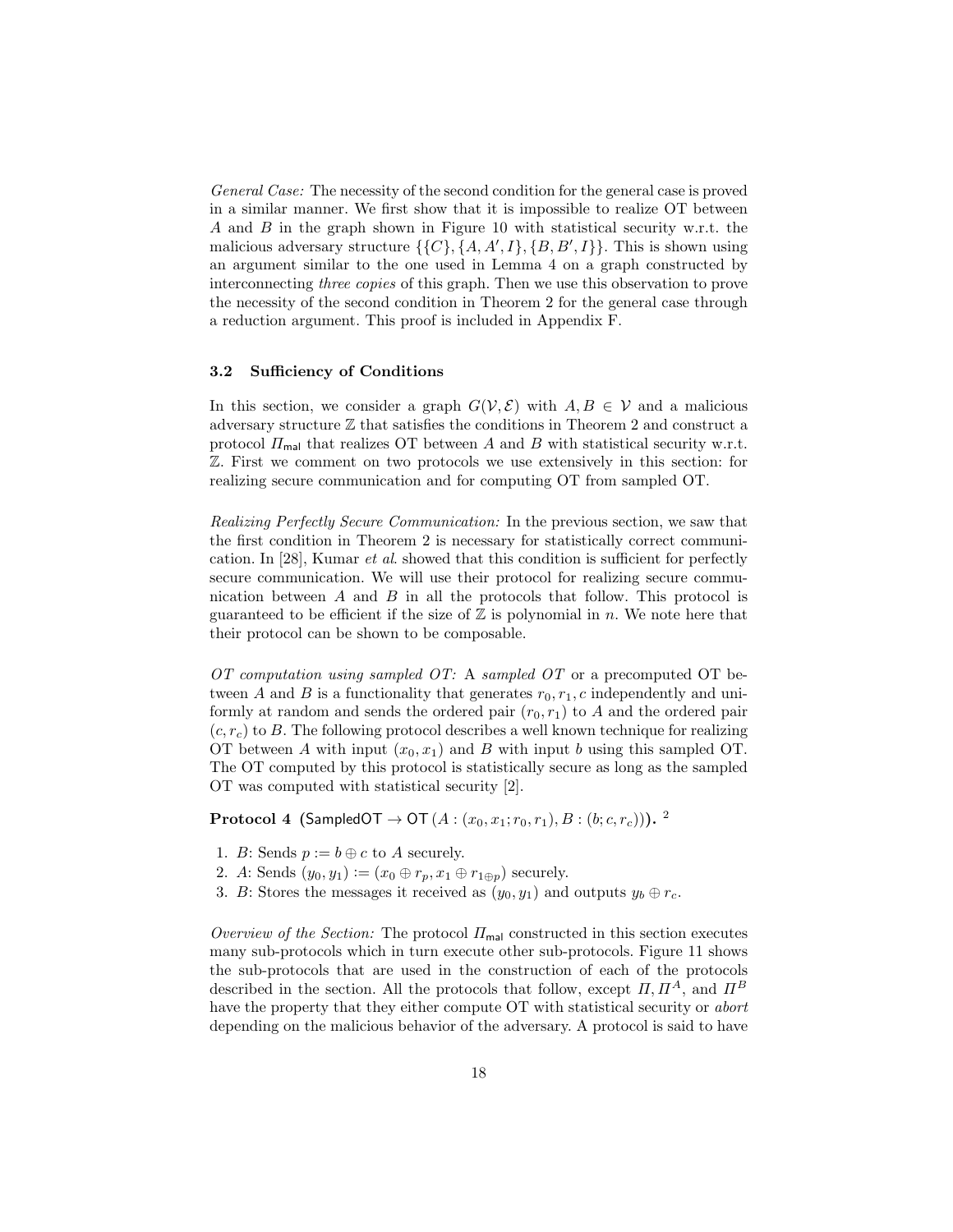$$
H^{A}, H^{B} \t H^{A}, H^{B}
$$
\n
$$
H^{path(C,A), path(C,B)} \t H^{Z_A,Z}, H^{Z_B,Z} \t H^{Z} \t H^{R}
$$
\nCombine

\nCombiner

\nCombiner

\nImal

Fig. 11. Protocols in each column (except the ones in blue) make calls to the protocols in the previous column.

aborted if both A and B output  $\perp$  while guaranteeing perfect privacy of the inputs of A and B.

First we demonstrate the construction  $\Pi_{\text{mal}}$  assuming the following lemma which claims the existence of protocols  $\Pi^{\mathcal{Z}}, \mathcal{Z} \in \mathbb{Z}_{\neg A \neg B}$  with certain properties. We prove this lemma later in the section by giving an explicit construction for  $\Pi^{\mathcal{Z}},\mathcal{Z}\in\mathbb{Z}_{\neg A\neg B}$ . The construction and analysis of  $\Pi^{\mathcal{Z}},\mathcal{Z}\in\mathbb{Z}_{\neg A\neg B}$  is very similar to that of protocol  $\Pi_{\mathsf{sh}}$  described in the semi-honest section.

**Lemma 6.** Consider a pair of vertices  $A, B$  in  $G(V, \mathcal{E})$ , and a malicious adversary structure  $\mathbb Z$  such that the conditions in Theorem 2 hold. For each  $\mathcal Z \in$  $\mathbb{Z}_{\neg A \neg B}$ , there is a protocol  $\Pi^{\mathcal{Z}}$  such that

- (i)  $\Pi^{\mathcal{Z}}$  computes OT between A and B with perfect security against the corruption of Z.
- (ii)  $\Pi^{\mathcal{Z}}$  is either aborted or it computes OT between A and B with statistical security w.r.t.  $\mathbb{Z} \setminus \{ \mathcal{Z} \}.$

This protocol is efficient if the size of  $\mathbb Z$  is polynomial in n.

*Protocol*  $\Pi_{\text{mal}}$ . This protocol computes OT between A and B with statistical security with guaranteed output delivery. For each  $\mathcal{Z} \in \mathbb{Z}_{\neg A \neg B}$ , A and B attempts to compute a sampled OT by executing  $\Pi^{\mathcal{Z}}$  with independent uniform bits as input. If, for some  $\mathcal{Z} \in \mathbb{Z}_{\neg A \neg B}$ ,  $\Pi^{\mathcal{Z}}$  succeeds in computing a sampled OT, A and B use this sampled OT to realize the OT. Since the sampled OT is statistically secure by Lemma 6 (ii), the OT computed using it is also statistically secure. By Lemma 6 (i),  $\Pi^{\mathcal{Z}}$  aborts for all  $\mathcal{Z} \in \mathbb{Z}_{\neg A \neg B}$  only if the corrupted set is not in  $\mathbb{Z}_{\neg A\neg B}$ , *i.e.*, either A or B is corrupt. In that case, B (if honest) may output a random bit and the computation is still secure. Let  $\mathbb{Z}_{\neg A \neg B} = \{Z_1, \ldots, Z_\ell\}$ , we formally describe  $\Pi_{\text{mal}}$  as follows:

**Protocol 5**  $(\Pi_{\text{mal}}(A:(x_0,x_1),B:(b))).$ 

- 1. For  $i = 1, ..., \ell$ :
	- (a) A generates bits  $r_0^i, r_1^i$  uniformly and independently and B generates a bit  $c^i$  uniformly and executes  $\Pi^{\mathcal{Z}^i}(A:(r_0^i,r_1^i),B:c^i)$ .

 $\overline{P}$  A and B treat missing and incorrect messages as 0.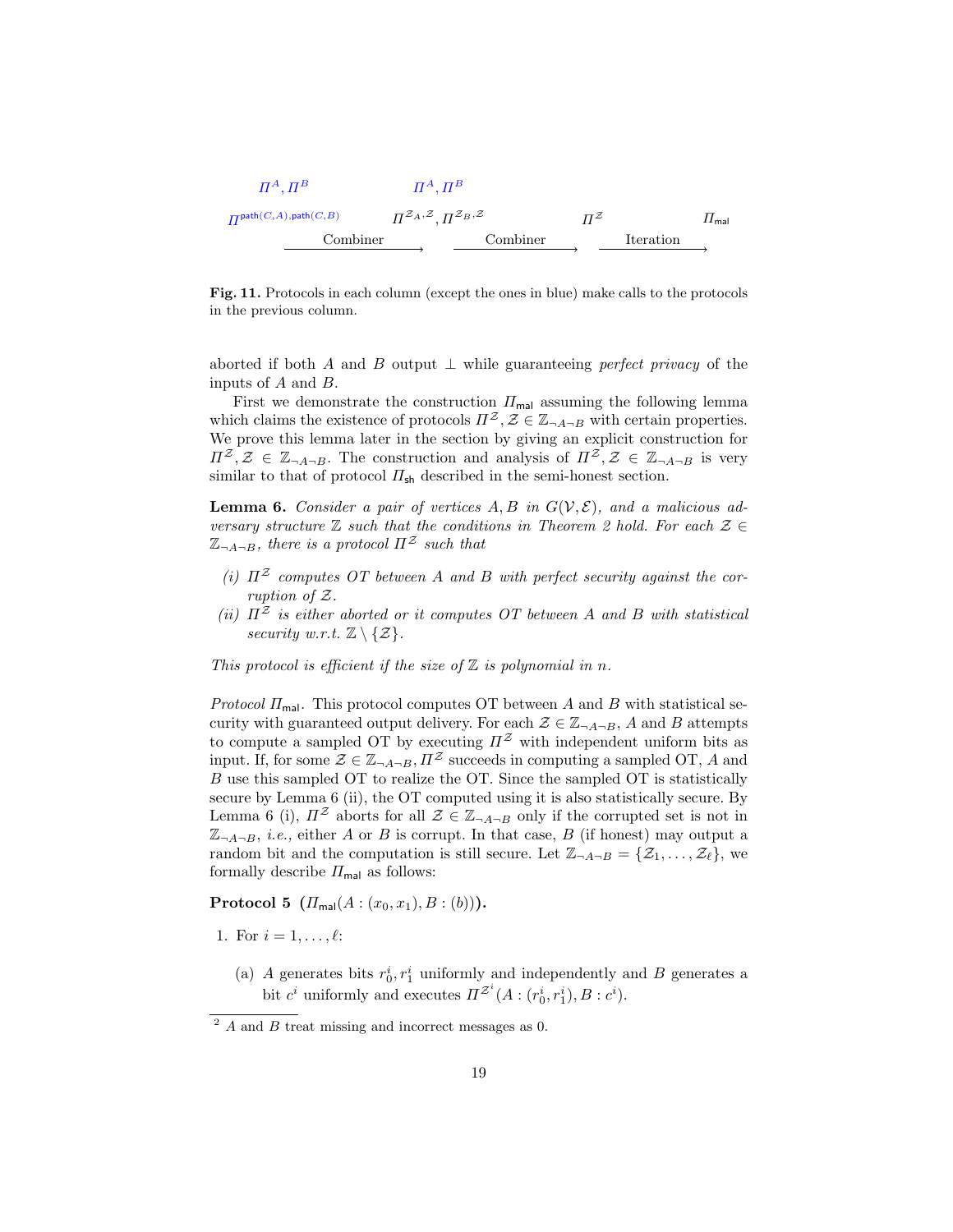- (b) If for some  $i \leq \ell, B$  receives  $\bar{r}_c^i$  as output  $(i.e., \Pi^{\mathcal{Z}^i}$  does not abort) then  $A$  and  $B$  execute  ${\sf SampledOT} \to {\sf OT}\left( A: (x_0, x_1; r_0^i, r_1^i), B: (b; c^i, \bar{r}_c^i) \right),$  output whatever the protocol outputs and terminate.
- 2. If for all  $i \leq \ell$ ,  $\Pi^{\mathcal{Z}^i}$  aborts, then B outputs a bit uniformly at random.

*Proof (Proof of the sufficiency part of Theorem 2).* We show that  $\Pi_{\text{mal}}$  computes OT between A and B with statistical security w.r.t.  $\mathbb{Z}$ . For every  $i = 1, \ldots \ell$ , the inputs of A and B to  $\Pi^{\mathcal{Z}^i}$  are random bits independent of their real inputs. Hence their input remains perfectly private after the execution of  $\Pi^{\mathcal{Z}^i}$  irrespective of whether it is aborted or not. We consider two cases.

Case 1 – For some iteration  $i \in \{1, \ldots, \ell\}$ ,  $\Pi^{\mathcal{Z}^i}$  does not abort: By Lemma 6 (ii), the sampled OT computed by  $\Pi^{\mathcal{Z}^i}$  is statistically secure, hence the OT computed using this sampled OT is also statistically secure.

Case 2 – For  $i = 1, \ldots \ell, \Pi^{\mathcal{Z}^i}$  aborts: By Lemma 6 (i), for any  $\mathcal{Z} \in \mathbb{Z}_{\neg A \neg B}$ ,  $\Pi^{\mathcal{Z}}$  realizes OT with perfect security against the corruption of  $\mathcal{Z}$ . Hence,  $\Pi^{\mathcal{Z}^i}$ aborts for all i only if the corrupted set is in  $\mathbb{Z} \setminus \mathbb{Z}_{\neg A \neg B}$  i.e., either A or B is corrupted. In this case, an honest  $B$  may output a random bit and the protocol remains perfectly secure.

Hence  $\Pi_{\text{mal}}$  computes OT between A and B with statistical security w.r.t. Z. The efficiency claim follows from the fact that  $\Pi_{\text{mal}}$  runs at most  $|\mathbb{Z}_{\neg A \neg B}|$ protocols of the kind  $\Pi^{\mathcal{Z}}$ , each of which is efficient when  $\mathbb Z$  is of size poly(n) according to Lemma 6.  $\Box$ 

In the rest of this section, we prove Lemma 6 by explicitly constructing  $\Pi^{\mathcal{Z}}, \mathcal{Z} \in$  $\mathbb{Z}_{\neg A \neg B}$ . As a first step, we construct a protocol  $\Pi^{\text{path}(C,A),\text{path}(C,B)}$  that is defined for  $C \in \mathcal{V} \setminus \{A, B\}$ , and paths path $(C, A)$  and path $(C, B)$  from C to A and B, respectively.

Protocol  $\Pi^{\textsf{path}(C,A),\textsf{path}(C,B)}$  (analogous to  $\Pi^C$  in Lemma 1). In this protocol vertex  $C$  facilitates an OT computation between  $A$  and  $B$  by providing them with a sampled OT similar to protocol  $\Pi^C$  described in the semi-honest case. The protocol either computes OT with statistical security or aborts in a precomputation phase unless A and a vertex in  $path(C, B)$  are corrupted simultaneously or  $B$  and a vertex in  $path(C, A)$  are corrupted simultaneously.

The protocol has two phases; a precomputation phase and an OT computation phase. In the precomputation phase, vertex C generates a sampled OT and distributes it to A and B by communicating with A and B along  $path(C, A)$ and  $path(C, B)$  respectively. Unlike in the semi-honest case, the correctness of the sampled OT has to be verified, lest  $A$  and  $B$  compute OT using an incorrect sampled OT. If the verification succeeds,  $A$  and  $B$  enter the OT computation phase in which they use the sampled OT to compute OT with their real inputs, else the protocol aborts. The verification step accepts an incorrect sampled OT with positive probability, but this probability can be made as small as needed.

 $\textbf{Protocol 6} \ \left( \varPi^{\textsf{path}(C,A),\textsf{path}(C,B)} \left( A : (x_0,x_1), B : b \right) \right) \text{.}$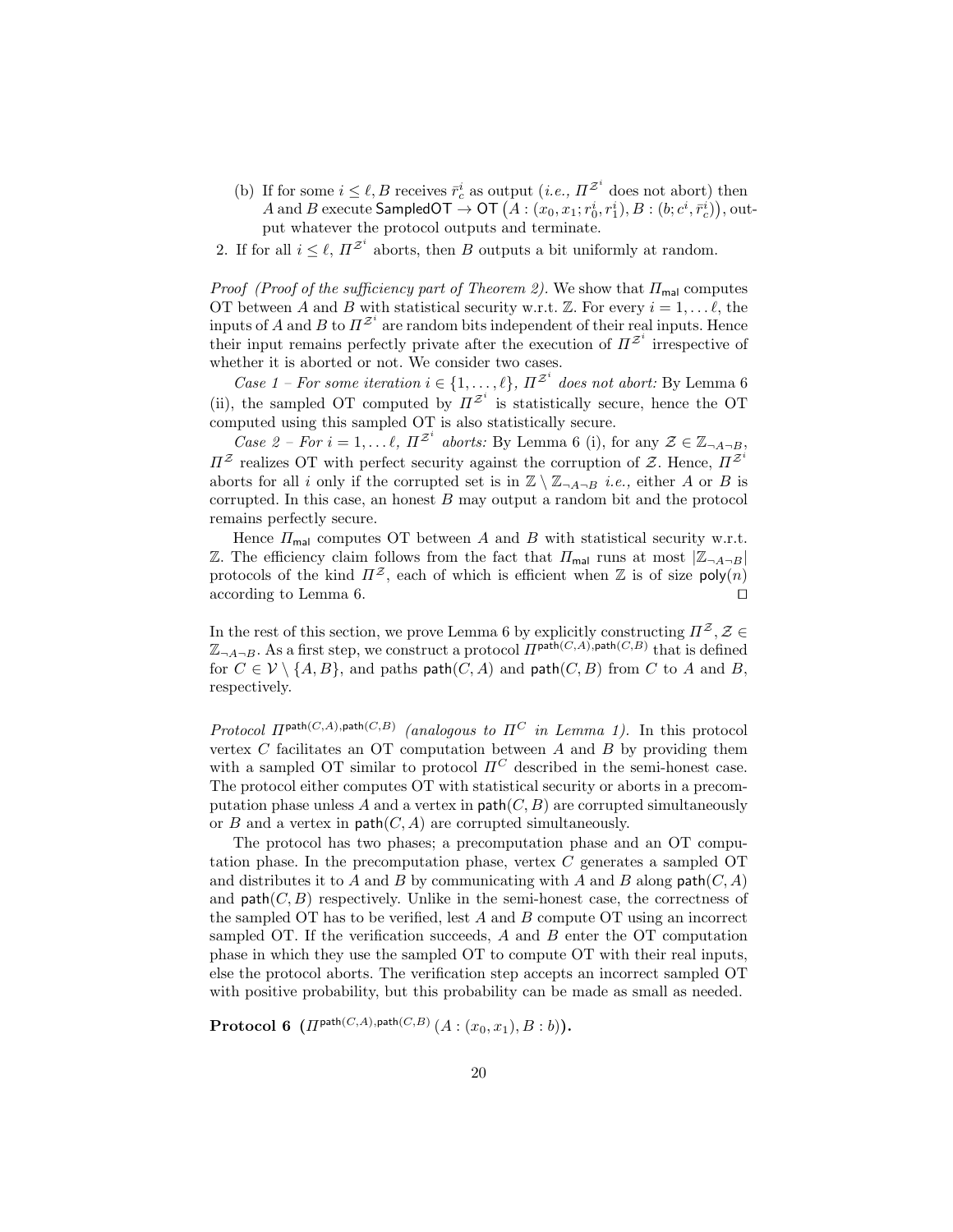#### $-$  Precomputation Phase<sup>3</sup>

- 1. C: Generates uniformly random bits  $r_0, r_1, c$ , and chooses  $a_0, a_1$  independently and uniformly at random from  $F$  of size at least 3. Define  $p_0(x) := a_0x + r_0$ , and  $p_1(x) := a_1x + r_1$ . C sends  $(p_0, p_1)$  to A along  $path(C, A)$  and  $(c, p_c)$  to B along  $path(C, B)$ .
- 2. A: Stores the received polynomials as  $\bar{p}_0^A, \bar{p}_1^A$ . B: Stores the received bit as  $\bar{c}$  and polynomial as  $\bar{p}_{\bar{c}}^{B}$
- 3. B: Generates  $\alpha$  uniformly at random from  $\mathbb{F}\setminus\{0\}$ . B sends  $\alpha$  to C along  $path(C, B)$  and sends  $\alpha$  to A securely.
- 4. C: Sends  $\alpha$  received from B to A along path(C, A). If  $\alpha$  is non-zero, it sends  $(p_0(\alpha), p_1(\alpha))$  to B along path $(C, B)$  else it sends  $\perp$  to B.
- 5. A: If  $\alpha$  received from B and C are identical and non-zero, A sends  $(p_0^A(\alpha), p_1^A(\alpha))$  to B securely, otherwise it sends  $\perp$  to B securely and aborts by outputting ⊥.
- 6. B: Stores evaluations received from A as  $y_0^A, y_1^A$  and evaluations from C as  $y_0^C, y_1^C$ . If  $y_i^A = y_i^C, i = 0, 1$  and  $y_{\bar{c}}^A = \bar{p}_{\bar{c}}^B(\alpha)$ :
	- Then: Sends ACCEPT to A securely and stores the sampled OT  $(\bar{c}, \bar{p}_{\bar{c}}^B(0)).$
	- Else: Sends REJECT to A securely and aborts by outputting  $\perp$ .
- 7. A: If REJECT is received from B, then it aborts by outputting  $\perp$  else it stores the sampled OT  $(\bar{p}_0^A(0), \bar{p}_1^A(0))$ .
- OT computation Phase:

Execute <code>SampledOT</code>  $\to$  <code>OT</code>  $\big(A:(x_0,x_1;\bar{p}_0^A(0),\bar{p}_1^A(0),B:(b;\bar{c},\bar{p}_{\bar{c}}^B(0))\big)$  and return the output.

**Lemma 7.** Consider a network  $G(V, \mathcal{E})$ , vertices  $A, B \in V$  and a malicious adversary structure  $\mathbb Z$  such that the conditions in Theorem 2 hold. Suppose there exists a vertex  $C \in \mathcal{V} \setminus \{A, B\}$ , and path(C, A) and path(C, B) from C to A and B respectively such that, for every set  $\mathcal{Z} \in \mathbb{Z}$ , at least one of the following conditions is satisfied.

- (i)  $A, B \notin \mathcal{Z}$ ,
- (ii)  $A \in \mathcal{Z}$  but path $(C, B) \cap \mathcal{Z} = \emptyset$ ,
- (iii)  $B \in \mathcal{Z}$  but path $(C, A) \cap \mathcal{Z} = \emptyset$ .

Then, the protocol  $\Pi^{\text{path}(C,A),\text{path}(C,B)}$  is either aborted in the precomputation phase while guaranteeing perfect privacy of inputs or computes OT between A and B with statistical security w.r.t.  $\mathbb Z$  with error probability  $\frac{1}{|\mathbb F|-1}$ . Moreover, this protocol is efficient as long as the size of  $\mathbb Z$  is polynomial in n.

*Proof.* Refer to Appendix G for the proof.  $\Box$ 

The probability of error in this protocol can be brought down to  $\left(\frac{1}{|\mathbb{F}|-1}\right)^k$ if C distributes  $k$  pairs of independent and uniformly random polynomials with

<sup>&</sup>lt;sup>3</sup> If A or B receives an invalid message at any stage, it sends an abort message to the other party and aborts by outputting ⊥.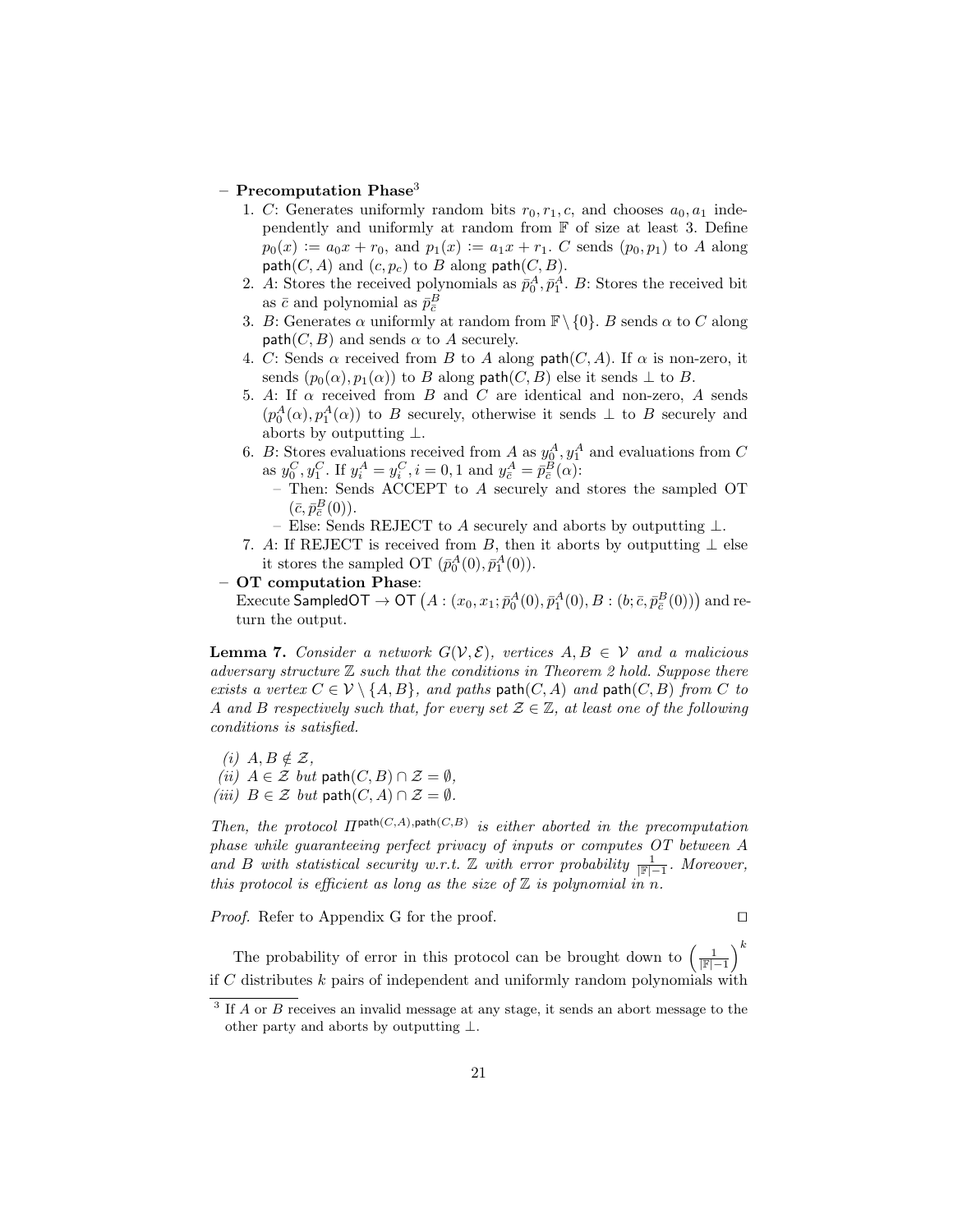$r_0, r_1$  as constant terms and the verification steps are carried out independently for each pair of polynomials with a fresh sample of  $\alpha$ .

We define OT protocols  $\Pi^A$ ,  $\Pi^B$  as follows. In both these protocols, A and B interpret missing or invalid messages as 0.

Protocol 7  $(\Pi^A(A:(x_0,x_1),B:b))$ . Protocol 8  $(\Pi^B(A:(x_0,x_1),B:b))$ .

- 1. B: Sends b to A securely.
- 1. A: Sends  $(x_0, x_1)$  to B securely.
- 2. A: Sends  $x_b$  to B securely.
- 2. B: Outputs  $x<sub>b</sub>$ .

3. B: Outputs  $x<sub>b</sub>$ .

It is easy to see that  $\Pi^A$  is perfectly secure as long as A is honest and communication between A and B is secure, similarly  $\Pi^B$  is perfectly secure as long as  $B$  is honest and communication between  $A$  and  $B$  is secure. Specifically, if A, B satisfy the conditions in Theorem 2 for an adversary structure  $\mathbb{Z}$ , then  $\Pi^A$  is secure w.r.t.  $\mathbb{Z}_B \cup \mathbb{Z}_{\neg A \neg B}$  and  $\Pi^B$  is secure w.r.t.  $\mathbb{Z}_A \cup \mathbb{Z}_{\neg A \neg B}$ . These protocols are also efficient as long as  $\mathbb{Z} = \text{poly}(n)$  since the secure communication between A and B can be carried out efficiently.

We construct the protocol  $\Pi^{\mathcal{Z}}$  corresponding to each  $\mathcal{Z} \in \mathbb{Z}_{\neg A \neg B}$  in two steps along the lines of the construction of OT protocol  $\Pi_{\rm sh}$  in the semi-honest case. In the first step, the protocol will be secure w.r.t. some specific adversary structures. Then we use these protocols to construct a protocol for the general case. In both these protocols, similar to the semi-honest case, we invoke the idea of compiling many protocols that are not individually secure w.r.t. the adversary structure to create a protocol that is secure. For this, we use an OT combiner for malicious setting as described in [23].

### **Lemma 8.** [23, Corollary  $7$ ]

Given a malicious adversary structure  $\mathbb Z$  and protocols  $\Pi_1, \ldots, \Pi_m$  realizing OT between A and B such that against the corruption of every set  $\mathcal{Z} \in \mathbb{Z}$ , a majority of protocols  $\Pi_1, \ldots, \Pi_m$  are statistically secure, there is a hybrid protocol Combiner<sub>mal</sub>( $\Pi_1, \ldots, \Pi_m$ ) that makes calls to  $\Pi_1, \ldots, \Pi_m$  and computes OT between A and B with statistical security w.r.t.  $\mathbb Z$ . Moreover, if m is polynomial in n and each  $\Pi_i$  is efficient for  $i \in [m]$ , then the combiner is efficient.

In the first step, for  $\mathcal{Z} \in \mathbb{Z}_{\neg A \neg B}$  and  $\mathcal{Z}_A \in \mathbb{Z}_A$  ( $\mathcal{Z}_B \in \mathbb{Z}_B$ , respectively), we construct a protocol  $\Pi^{\mathcal{Z},\mathcal{Z}_A}$  ( $\Pi^{\mathcal{Z},\mathcal{Z}_B}$ , respectively) that runs in two stages. It is either aborted in the first stage or computes OT between A and B with security w.r.t. the adversary structure  $\{Z_A\} \cup \mathbb{Z}_{\neg A \neg B} \cup \mathbb{Z}_{B}$   $(\{\mathcal{Z}_{B}\} \cup \mathbb{Z}_{\neg A \neg B} \cup \mathbb{Z}_{A},$ respectively). The protocol has the additional property that it computes OT with *perfect security* against the corruption of  $Z$ .

Protocol  $\Pi^{\mathcal{Z},\mathcal{Z}_A}$  (analogous to  $\Pi^{\mathcal{Z}_A}$  in Lemma 3). The protocol involves only the vertices in  $V \setminus Z$ , hence it is perfectly secure against the corruption of Z. It is a combiner of a set of protocols of the kind defined in Protocol 6 and copies of  $\Pi^A$ . It runs in two phases. In the first phase,  $A$  and  $B$  compute and store sufficient number of sampled OTs for each protocol of the kind  $\Pi^{\textsf{path}(C,A),\textsf{path}(C,B)}$  used in the combiner by running their precomputation phases.  $\Pi^{\mathcal{Z},\mathcal{Z}_B}$  is aborted if any of the precomputation phases abort. Otherwise,  $A$  and  $B$  proceed to compute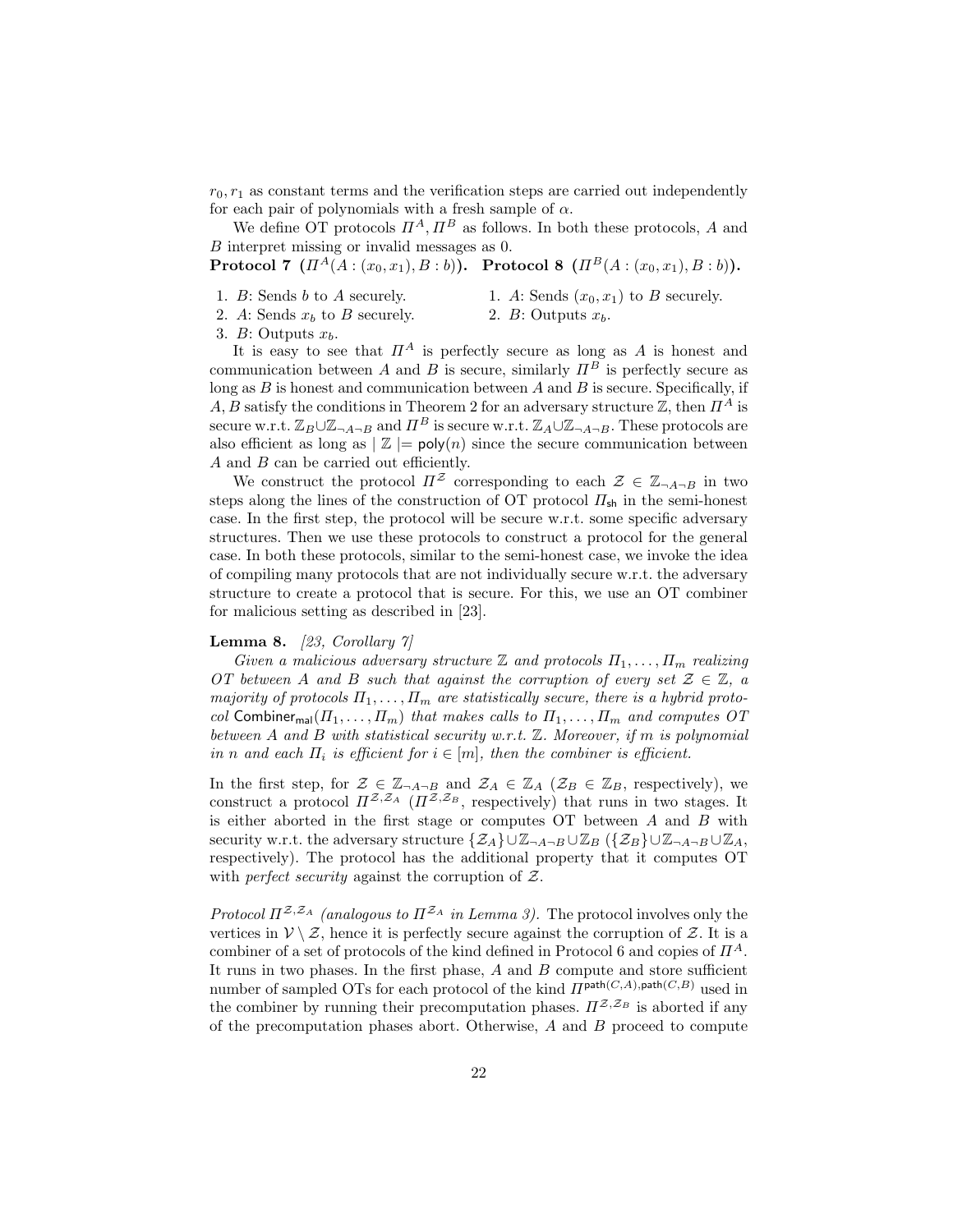the combiner with each call to  $\Pi^{\text{path}(C,A),\text{path}(C,B)}$  being realized by executing the OT computation phase of Protocol 6. Analysis of this protocol is very similar to  $\Pi^{\mathcal{Z}_A}$  described in Lemma 3. Since the protocol  $\Pi^{\mathcal{Z},\mathcal{Z}_B}$  is similar, with the roles of A and B reversed, we omit its description.

Consider the adversary structure  $\{\mathcal{Z}_A\}\cup \mathbb{Z}_{\neg A\neg B}\cup \mathbb{Z}_B$ , such that  $A \in \mathcal{Z}_A$ and a set  $\mathcal{Z} \in \mathbb{Z}_{\neg A \neg B}$ . For every  $\mathcal{Z}_B \in \mathbb{Z}_B$ , there exists a vertex  $C_{\mathcal{Z}_B}$  and paths  $\mathsf{path}_{\mathcal{Z}_B}(C_{\mathcal{Z}_B},B)$  and  $\mathsf{path}_{\mathcal{Z}_B}(C_{\mathcal{Z}_B},A)$  such that  $\mathsf{path}_{\mathcal{Z}_B}(C_{\mathcal{Z}_B},A)$  does not have any vertex from set  $\mathcal{Z}_B\cup\mathcal{Z}$  and  $\mathsf{path}_{\mathcal{Z}_B}(C_{\mathcal{Z}_B},B)$  does not have any vertex from set  $\mathcal{Z}_A \cup \mathcal{Z}$ . Otherwise, for each vertex  $v \in \mathcal{V}$ , we have  $v \in \Gamma_A(\mathcal{Z}_B \cup \mathcal{Z})$ or  $v \in \Gamma_B(\mathcal{Z}_A \cup \mathcal{Z})$ . This would lead to the contradiction that  $\Gamma_A(\mathcal{Z}_B \cup \mathcal{Z})$  $\Gamma_B(\mathcal{Z}_A \cup \mathcal{Z}) = \mathcal{V}$ . Note that, since  $C_{\mathcal{Z}_B} \notin \Gamma_A(\mathcal{Z}_B \cup \mathcal{Z}) \cup \Gamma_B(\mathcal{Z}_A \cup \mathcal{Z})$ , it can not be A or B, hence  $\Pi^{\text{path}} z_B^i{}^{(C_{\mathcal{Z}_B^i},A),\text{path}} z_B^i{}^{(C_{\mathcal{Z}_B^i},B)}$  are well-defined.

Let  $\mathbb{Z}_B = {\mathcal{Z}_B^1, \ldots, \mathcal{Z}_B^{\ell_B}}$ . Consider the protocols  $\Pi_1, \ldots, \Pi_{2\ell_B-1}$ , where

$$
\Pi_i := \Pi^{\text{path}} z_B^{i} \, (C_{z_B^i}, A), \text{path}_{z_B^i} \, (C_{z_B^i}, B),
$$
 for  $1 \le i \le \ell_B$ ,  

$$
\Pi_i := \Pi^A, \text{ for } \ell_B + 1 \le j \le 2\ell_B - 1.
$$

Consider the combiner of these  $2\ell_B - 1$  protocols for OT between A and B. Let Calls $(\Pi_i)$  represent the number of calls made to the protocol  $\Pi_i$  during an execution of the combiner. Then we construct the protocol  $\Pi^{\mathcal{Z},\mathcal{Z}_A}$  as follows.

**Protocol 9**  $(\Pi^{\mathcal{Z},\mathcal{Z}_A}(A:(x_0,x_1),B:b)).$ 

- 1. For  $1 \leq i \leq \ell_B$ , perform Calls $(H_i)$  number of independent executions of the precomputation phase of  $\Pi^{\text{path}_{\mathcal{Z}_B^i}(C_{\mathcal{Z}_B^i},A),\text{path}_{\mathcal{Z}_B^i}(C_{\mathcal{Z}_B^i},B)}$ .
- 2. If any of the executions is aborted: abort the protocol otherwise execute the protocol Combiner<sub>mal</sub> $(\Pi_1, \ldots, \Pi_{2\ell_B-1})$  with  $(x_0, x_1)$  and b as input from A and B respectively and output what the combiner outputs.

**Note:** Every call to  $\Pi_i, 1 \leq i \leq \ell_B$  is realized by executing the OT computation phase of  $\Pi^{\text{path}} z_{B}^{i}$ <sup>(C</sup> $z_{B}^{i}$ ,A), path $z_{B}^{i}$ <sup>(C</sup> $z_{B}^{i}$ ,B) with the sampled OT from step 1. All other protocols in the combiner are copies of  $\Pi^A$ , which are executed online.

**Lemma 9.** Consider a pair of vertices A, B in a graph  $G(V, \mathcal{E})$ , and a malicious adversary structure  $\mathbb{Z} = \{ \mathcal{Z}_A \} \cup \mathbb{Z}_{\neg A \neg B} \cup \mathbb{Z}_B$  where  $A \in \mathcal{Z}_A$  ( $\mathbb{Z} = \mathbb{Z}_A \cup \mathbb{Z}_{\neg A \neg B} \cup$  $\{\mathcal{Z}_B\}$  where  $B \in \mathcal{Z}_B$ , respectively) such that the conditions in Theorem 2 hold. Let  $\mathcal{Z} \in \mathbb{Z}_{\neg A \neg B}$ , then the following hold:

- (i)  $\Pi^{\mathcal{Z},\mathcal{Z}_A}$  ( $\Pi^{\mathcal{Z},\mathcal{Z}_B}$ , respectively) computes OT between A and B with perfect security against the corruption of  $Z$ .
- (ii)  $\Pi^{\mathcal{Z},\mathcal{Z}_A}$  ( $\Pi^{\mathcal{Z},\mathcal{Z}_B}$ , respectively) is either aborted in step 1 or computes OT between A and B with statistical security w.r.t.  $\mathbb{Z} \setminus \{ \mathcal{Z} \}.$

The protocol  $\Pi^{\mathcal{Z},\mathcal{Z}_A}$  ( $\Pi^{\mathcal{Z},\mathcal{Z}_B}$ , respectively) is efficient if the size of  $\mathbb Z$  is polynomial in n.

*Proof.* Refer to Appendix G for the proof.  $\Box$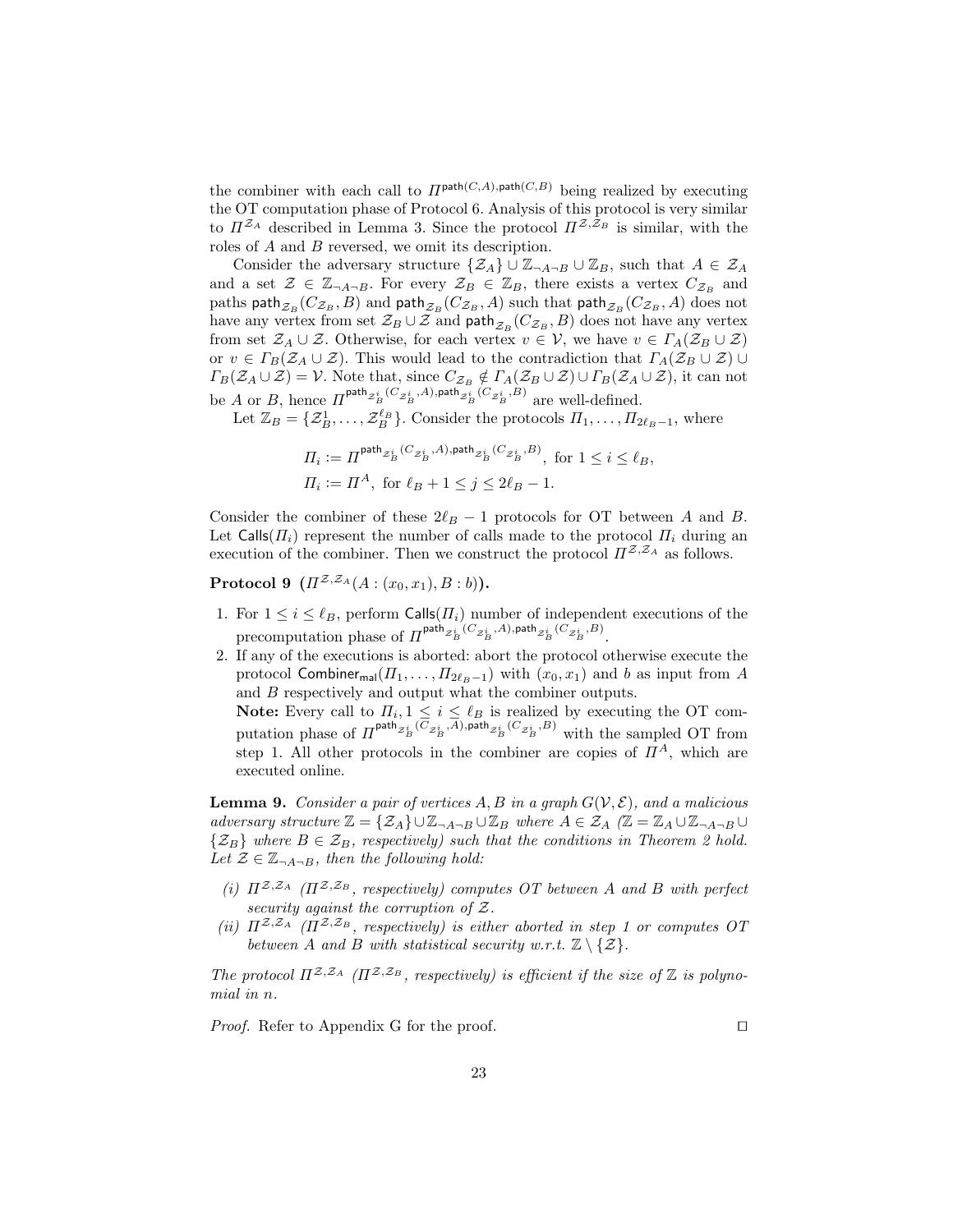Protocol  $\Pi^{\mathcal{Z}}$  (analogous to  $\Pi_{\mathsf{sh}}$  in the proof of Theorem 1). Now we are ready to prove Lemma 6 which will complete the proof of the sufficiency of Theorem 2. We do this by constructing  $\Pi^{\mathcal{Z}}$  for each  $\mathcal{Z} \in \mathbb{Z}_{\neg A \neg B}$  using protocols  $\Pi^{\mathcal{Z},\mathcal{Z}_A},\mathcal{Z}_A \in \mathbb{Z}_A, \Pi^{\mathcal{Z},\mathcal{Z}_B},\mathcal{Z}_B \in \mathbb{Z}_B$  and copies of  $\Pi^A$  and  $\Pi^B$ . This protocol realizes OT between A and B with perfect security against corruption of  $\mathcal Z$  and guarantees statistical security w.r.t.  $\mathbb{Z}\backslash \{\mathcal{Z}\}\$  whenever it is not aborted. The construction of this protocol and its analysis is similar to the construction of  $\Pi_{\rm sh}$ from  $\Pi^{\mathcal{Z}_A}, \mathcal{Z}_A \in \mathbb{Z}_A, \Pi^{\mathcal{Z}_B}, \mathcal{Z}_A \in \mathbb{Z}_B$  and copies of  $\Pi^A, \Pi^B$  in the semi-honest case (Proof of Theorem 1). Let  $\mathbb{Z}_A = \{ \mathcal{Z}_A^1, \ldots, \mathcal{Z}_A^{\ell_A} \}$  and  $\mathbb{Z}_B = \{ \mathcal{Z}_B^1, \ldots, \mathcal{Z}_B^{\ell_B} \}$ . Consider the following set of protocols

$$
(II_{1,1}, \Pi_{1,2}), \dots, (II_{\ell_A,1}, \Pi_{\ell_A,2}), (II_{\ell_A+1,1}, \Pi_{\ell_A+1,2}), \dots, (II_{\ell_A+\ell_B,1}, \Pi_{\ell_A+\ell_B,2}),
$$
  
where  $(\Pi_{i,1}, \Pi_{i,2}) := (\Pi^{\mathcal{Z},\mathcal{Z}_A}, \Pi^B)$ , for  $1 \le i \le \ell_A$ ,  
 $(\Pi_{\ell_A+i,1}, \Pi_{\ell_A+i,2}) := (\Pi^{\mathcal{Z},\mathcal{Z}_B}, \Pi^A)$ , for  $1 \le i \le \ell_B$ .

Let  $\text{Calls}(T_{i,j})$  represent the maximum number of calls made to the protocol  $\Pi_{i,j}$  during any execution of Combiner<sub>mal</sub> $(\Pi_{1,1}, \Pi_{1,2}, \ldots, \Pi_{\ell_A+\ell_B,1}, \Pi_{\ell_A+\ell_B,2}).$ 

**Protocol 10**  $(\Pi^{\mathcal{Z}}(A:(x_0,x_1), B:b))$ .

#### – Precomputation Phase

- 1. For  $1 \leq i \leq \ell_A$ : Execute Calls $(\Pi_{i,1})$  instances of  $\Pi^{\mathcal{Z},\mathcal{Z}_A}$  with uniformly random independent bits as inputs by A and B.
	- (a) If any of the executions abort: abort the protocol.
	- (b) Else: Store the sampled OT from each execution.
- 2. For  $1 \leq i \leq \ell_B$ : Execute Calls( $\Pi_{\ell_A+i,1}$ ) instances of  $\Pi^{\mathcal{Z},\mathcal{Z}_B}$  with uniformly random independent bits as inputs by A and B.
	- (a) If any of the executions abort: abort the protocol.
	- (b) Else: Store the sampled OT from each execution.

### – OT Computation Phase

1. Run Combiner<sub>mal</sub> $(\Pi_{1,1}, \Pi_{1,2}, \ldots, \Pi_{\ell_A+\ell_B,1}, \Pi_{\ell_A+\ell_B,2})$  and output what the combiner outputs. Calls to  $\Pi_{i,1}, 1 \leq i \leq \ell_A + \ell_B$  are realized by computing OT using the sampled OT from the corresponding protocol.

*Proof (Proof of Lemma 6)*. The protocol involves only vertices in  $\mathcal{V}\setminus\mathcal{Z}$ , hence it is perfectly secure against the corruption of Z. Consider any set  $\mathcal{Z}' \in \mathbb{Z} \backslash \{ \mathcal{Z} \}$ . If the protocol aborts during the precomputation phase, the inputs of honest vertices are private since the real inputs are not used in this phase. Suppose the protocol is not aborted in the precomputation phase. Using the same argument we used in the proof of security of  $\Pi_{\mathsf{sh}}$  in the semi-honest case, one could verify that against the corruption of any  $\mathcal{Z}' \in \mathbb{Z} \setminus \{\mathcal{Z}\}\)$ , a majority of the protocols used in the combiner is secure. Hence, the combiner computes OT with statistical security by Lemma 8. Moreover, if the size of  $\mathbb Z$  is polynomial in n, then the protocols that are combined are all efficient by Lemma 9 and properties of  $\Pi^A$ ,  $\Pi^B$ . Since,  $\Pi^{\mathcal{Z}}$  is a combiner of  $2(|\mathbb{Z}_A|+|\mathbb{Z}_B|)$  protocols, Lemma 8 implies that it is efficient in this case. This proves the lemma.  $\Box$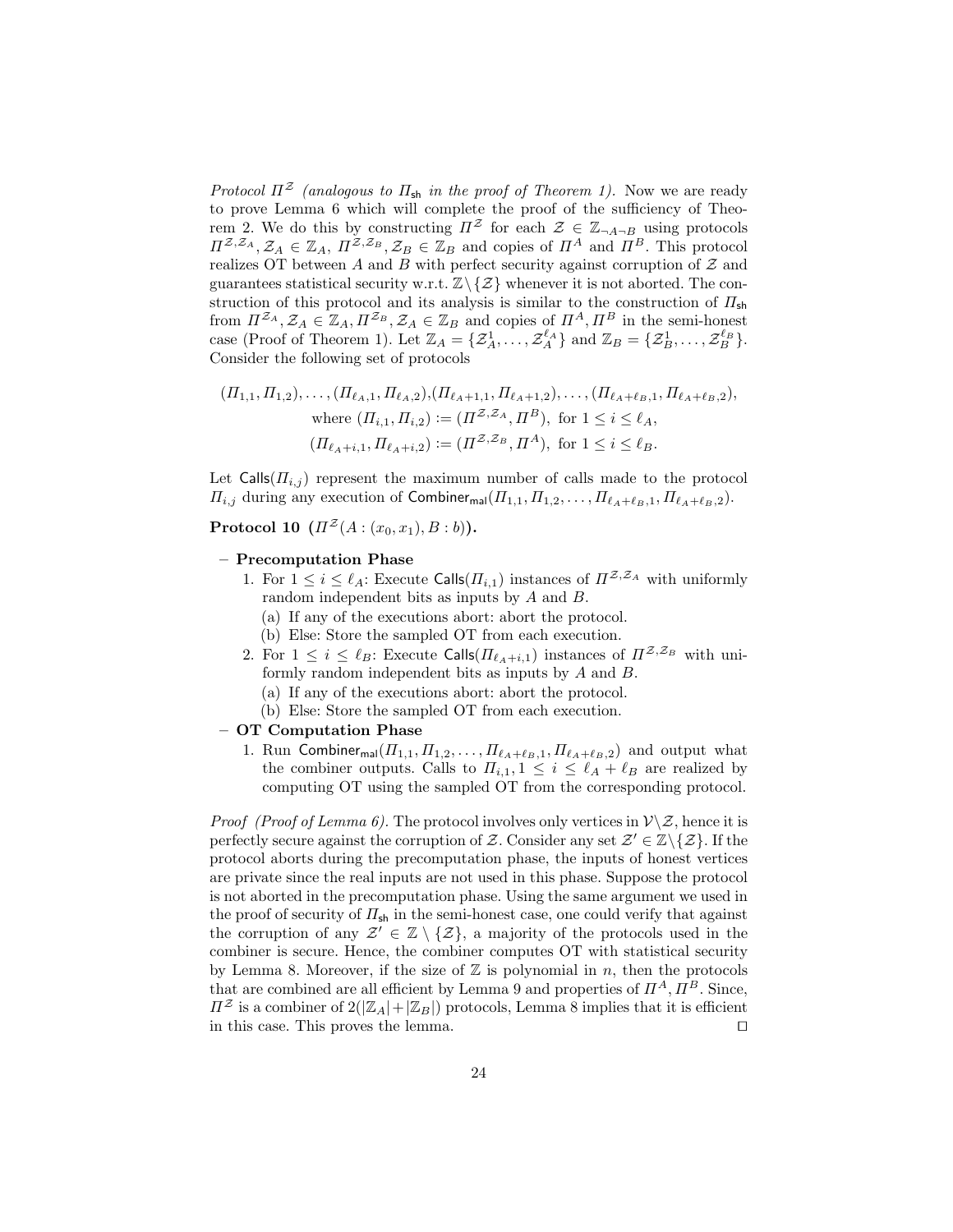### 4 Discussion

In this section we address some of the limitations of our results and scope for further improvements.

• In the semi-honest case, Theorem 1 provides a complete characterization of incomplete networks that allow a given pair of parties to compute OT. Furthermore, this result implies the more general result (Corollary 1) regarding the characterization of networks in which a given subset may realize MPC. As we previously observed, this generalizes the result by Hirt and Maurer [24] on feasibility of MPC with respect to a general adversary structure in complete networks.

However, in the malicious case, our characterization is limited to the notion of statistical security. Our results leave open the possibility that the necessary and sufficient condition for OT with perfect security between a given pair of parties in an incomplete network might be different from the one in Theorem 2. As previously observed, our characterization directly extends to statistically secure computation of 2-party functionalities with output only at one party. However, the problem of 2-party secure computation with output at both parties remains open. Although our current technique using OT combiners is unable to realize secure computation (with fairness), we conjecture that the conditions in Theorem 2 might be sufficient for statistically secure MPC of such functionalities too.

Corollary 2 only partially solves the problem of the characterization of networks in which a given subset of parties may realize statistically secure MPC. The characterization of networks in which a given subset of parties may realize statistically secure MPC without abort and with fairness (guaranteed output delivery) still remains open. The example given in Figure 12 shows that the necessary and sufficient condition for this must be strictly stronger than the condition given in Corollary 2. We also leave open the problem of whether the conditions in Corollary 2 are sufficient for a given subset of parties to realize statistically secure MPC with fairness, but with abort.

- Section 2.3 addresses efficiency for threshold adversarial structures when the threshold is a constant or when  $n = 2t + O(1)$ . Except for these cases, the communication complexity of our protocols are polynomial in the size of adversary structure. Efficiency of the protocol in the case of large adversary structures is an important aspect which needs further study. Being the first work on this problem, our focus has been mostly on the characterization. We hope that future work will address the efficiency question more thoroughly; we believe this might require a different set of tools.
- Protocols for general adversary structures often have the following property: if they are secure against the corruption of a set of parties, then they would be secure against the corruption of a subset of these parties. This is not true, in general, for the protocols we construct, neither in the semi-honest nor in the malicious setting. Consider a graph  $G(V,\mathcal{E})$ , where  $V = \{A, B, 1\}$  and  $\mathcal{E} = \{\{A, 1\}, \{1, B\}\}\.$  It can be verified that semi-honest OT is feasible between A and B with security against corruption of vertices  $\{A, 1\}$ . However,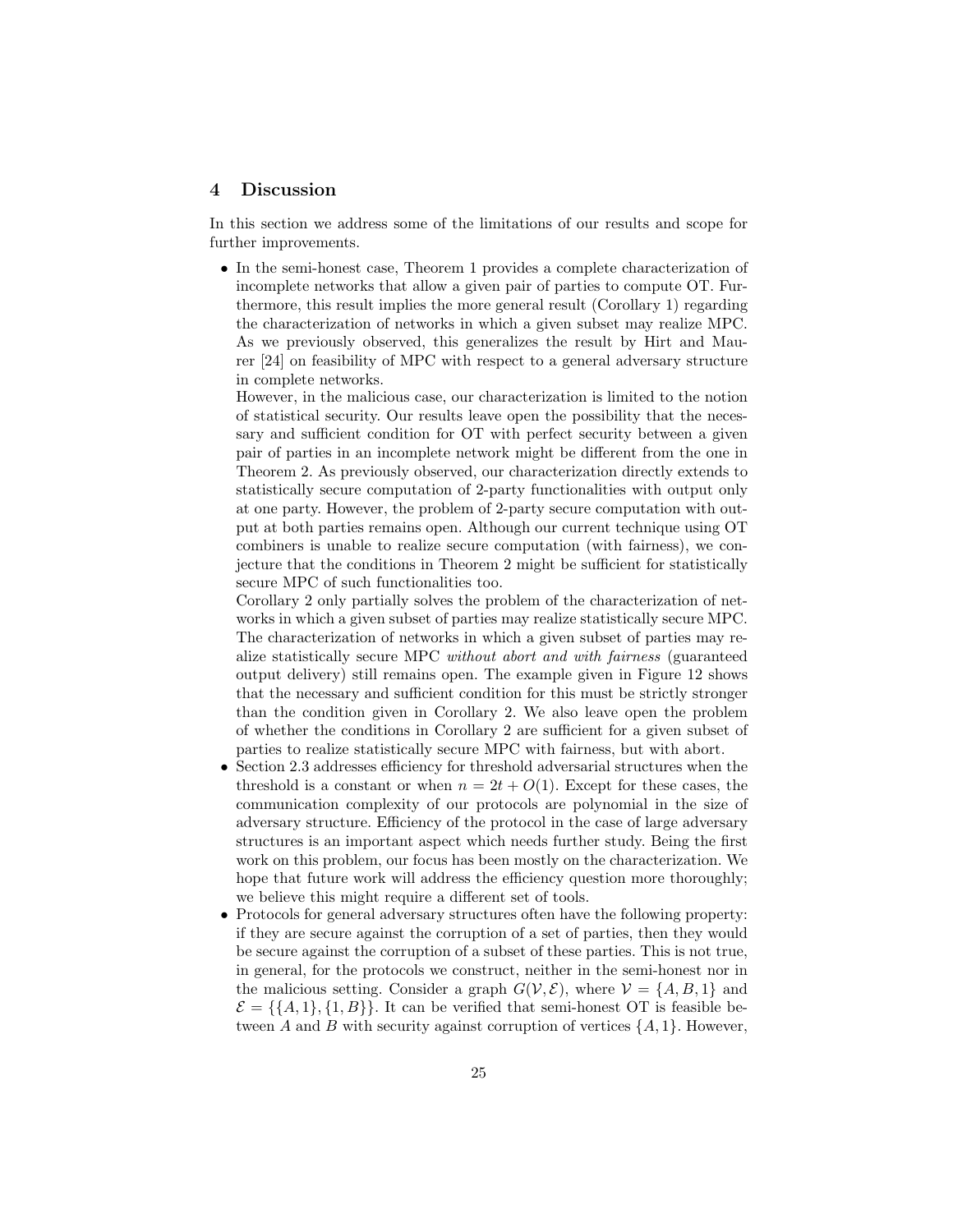

Fig. 12. Consider the problem of MPC among the parties  $\{A, B, C\}$  with statistical security w.r.t. the malicious adversary structure  $\mathbb{Z} = \{\{A\}, \{B\}, \{C\}\}\.$  Every pair of parties in  $\{A, B, C\}$  satisfies the conditions in Theorem 2, hence the condition given in Corollary 2 is satisfied. However, an argument almost identical to the one presented by Fischer *et al.* in [15] can be used to show the impossibility of Byzantine agreement among  $\{A, B, C\}$  in this network. This shows that the conditions given in Corollary 2 are not sufficient for a given subset of parties in an incomplete network to do MPC with statistical security w.r.t. a given adversary structure, with guaranteed output delivery.

OT between A and B is impossible with security against the corruption of vertex 1, as SMT between  $A$  and  $B$  with security against such a corruption itself is impossible. As a consequence, unlike most protocols constructed for general adversary structures, our protocols are not efficient in the number of maximal sets in the adversary structure. However, a more limited form of monotonicity does hold for our protocols. It is easy to see from the conditions in both Theorems 2 and 1 that if a set  $\mathcal{Z}_A \subset \mathcal{V}$  such that  $A \in \mathcal{Z}_A$ is present in the adversary structure, then we may as well throw in sets of the kind  $\mathcal{Z}'_A \subset \mathcal{Z}_A$  such that  $A \in \mathcal{Z}'_A$  and this larger adversary structure will satisfy the conditions stated in both these Theorems if and only if the adversary structure we started out with satisfied these conditions. Similarly, if  $B \in C_B \subset V$  is present in the adversary structure, we may as well throw in sets of the kind  $\mathcal{Z}'_B \subset C_B$  such that  $B \in \mathcal{Z}'_B$ . Also, if  $\mathcal Z$  such that  $A, B \notin \mathcal Z$ is present in the adversary structure, then throwing in every subset of  $Z$ will not make any difference. Indeed, with some modifications, our protocols can be made efficient w.r.t. the size of 'maximal' adversary structure in the above sense.

Another consequence of this lack of monotonicity is that our protocols do not, in general, continue to be secure when the adversary is adaptive rather than static (see [10, Chapter 4.5]). To see this, we again consider the graph  $G(V,\mathcal{E})$ , where  $\mathcal{V} = \{A, B, 1\}$  and  $\mathcal{E} = \{\{A, 1\}, \{1, B\}\}\$  along with the adversary structure  $\{\{A, 1\}\}\)$ . Semi-honest OT between A and B is feasible w.r.t this adversary structure when the adversary is static. However, there exists no protocol that is secure against an adaptive adversary who corrupts 1 at the beginning of the protocol and waits for B to output before corrupting A.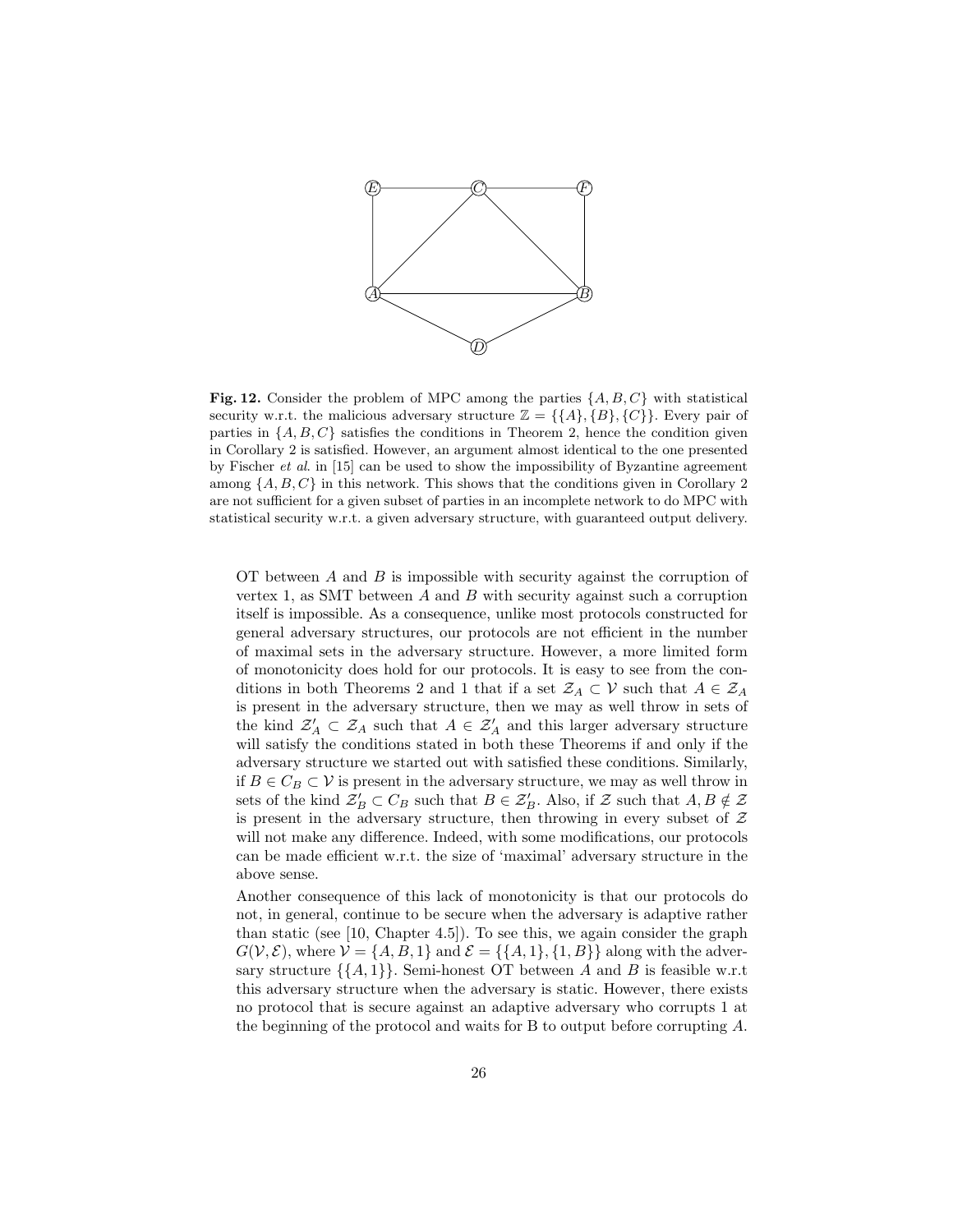### 5 Acknowledgments

We acknowledge useful discussions with Manoj Prabhakaran, IIT Bombay.

### References

- [1] S. Agarwal, R. Cramer, and R. de Haan. "Asymptotically Optimal Tworound Perfectly Secure Message Transmission". In: CRYPTO. 2006, pp. 394– 408.
- [2] D. Beaver. "Precomputing Oblivious Transfer". In: CRYPTO. 1995, pp. 97– 109.
- [3] A. Beimel. "On private computation in incomplete networks". In: J. Distributed Computing 19.3 (2007), pp. 237–252.
- [4] M. Ben-Or, S. Goldwasser, and A. Wigderson. "Completeness Theorems for Non-Cryptographic Fault-Tolerant Distributed Computation". In: STOC. 1988, pp. 1–10.
- [5] M. Bläser et al. "Privacy in Non-private Environments". In: *J. Theory* Comput. Syst. 48.1 (2011), pp. 211–245.
- [6] M. Bläser et al. "Private Computation: k-Connected versus 1-Connected Networks". In: J. Cryptology 19.3 (2006), pp. 341–357.
- [7] N. Chandran, J. Garay, and R. Ostrovsky. "Edge Fault Tolerance on Sparse Networks". In: ICALP. 2012, pp. 452–463.
- [8] N. Chandran, J. Garay, and R. Ostrovsky. "Improved Fault Tolerance and Secure Computation on Sparse Networks". In: ICALP. 2010, pp. 249–260.
- [9] D. Chaum, C. Crépeau, and I. Damgård. "Multiparty Unconditionally Secure Protocols". In: STOC. 1988, pp. 11–19.
- [10] R. Cramer, I. Damgård, and J. Nielsen. Secure Multiparty Computation and Secret Sharing. Cambridge University Press, 2015.
- [11] C. Crépeau, J. van de Graaf, and A. Tapp. "Committed Oblivious Transfer and Private Multi-Party Computation". In: CRYPTO. 1995, pp. 110–123.
- [12] D. Dolev. "The Byzantine Generals Strike Again". In: J. Algorithms 3.1 (1982), pp. 14–30.
- [13] D. Dolev et al. "Perfectly Secure Message Transmission". In: J. ACM 40.1 (1993), pp. 17–47.
- [14] C. Dwork et al. "Fault Tolerance in Networks of Bounded Degree". In: SIAM J. Comput. 17.5 (1988), pp. 975–988.
- [15] M. J. Fischer, N. A. Lynch, and M. Merritt. "Easy Impossibility Proofs for Distributed Consensus Problems". In: J. Distributed Computing 1.1 (1986), pp. 26–39.
- [16] M. K. Franklin and M. Yung. "Secure Hypergraphs: Privacy from Partial Broadcast". In: SIAM J. Discrete Math. 18.3 (2004), pp. 437–450.
- [17] J. Garay and R. Ostrovsky. "Almost-everywhere Secure Computation". In: EUROCRYPT. 2008, pp. 307–323.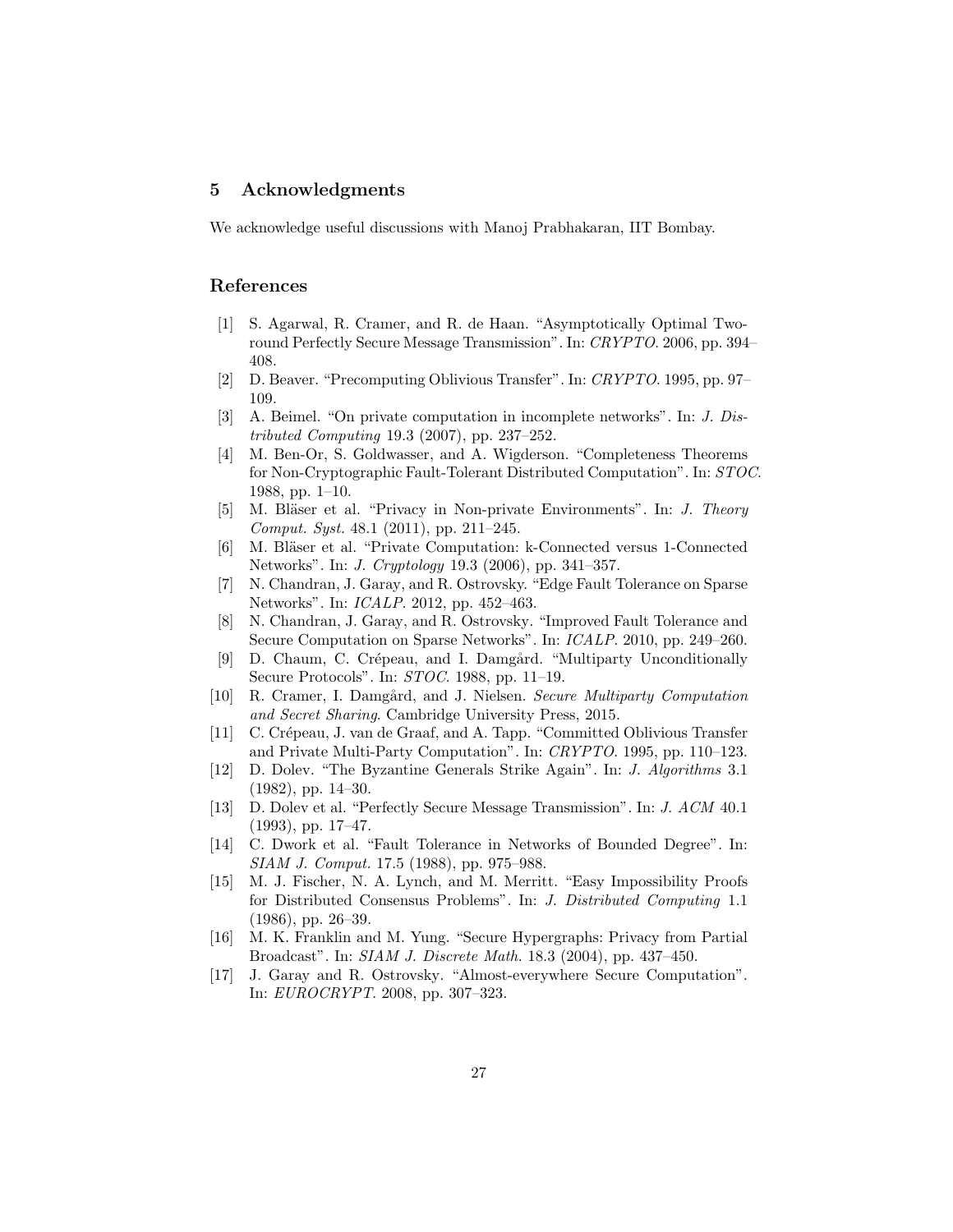- [18] O. Goldreich, S. Micali, and A. Wigderson. "How to Play any Mental Game or A Completeness Theorem for Protocols with Honest Majority". In: STOC. 1987, pp. 218–229.
- [19] O. Goldreich and R. Vainish. "How to Solve any Protocol Problem An Efficiency Improvement". In: CRYPTO. 1987, pp. 73–86.
- [20] S. Goldwasser and Y. Lindell. "Secure Computation without Agreement". In: Distributed Computing. 2002, pp. 17–32.
- [21] S. Halevi et al. "Secure Multiparty Computation with General Interaction Patterns". In: ITCS. 2016, pp. 157–168.
- [22] D. Harnik, Y. Ishai, and E. Kushilevitz. "How Many Oblivious Transfers Are Needed for Secure Multiparty Computation?" In: CRYPTO. 2007, pp. 284–302.
- [23] D. Harnik et al. "OT-Combiners via Secure Computation". In: TCC. 2008, pp. 393–411.
- [24] M. Hirt and U. M. Maurer. "Complete Characterization of Adversaries Tolerable in Secure Multi-Party Computation (Extended Abstract)". In: PODC. 1997, pp. 25–34.
- [25] Y. Ishai, M. Prabhakaran, and A. Sahai. "Founding Cryptography on Oblivious Transfer - Efficiently". In: CRYPTO. 2008, pp. 572–591.
- [26] A. Jakoby, M. Liśkiewicz, and R. Reischuk. "Private Computations in Networks: Topology versus Randomness". In: STACS. 2003, pp. 121–132.
- [27] J. Kilian. "Founding Cryptography on Oblivious Transfer". In: STOC. 1988, pp. 20–31.
- [28] M. V. N. A. Kumar et al. "On perfectly secure communication over arbitrary networks". In: PODC. 2002, pp. 193–202.
- [29] R. Kumaresan, S. Raghuraman, and A. Sealfon. "Network Oblivious Transfer". In: CRYPTO. 2016, pp. 366–396.
- [30] K. Kurosawa and K. Suzuki. "Truly Efficient 2-round Perfectly Secure Message Transmission Scheme". In: IEEE Trans. Inf. Theor. 55.11 (2009), pp. 5223–5232.
- [31] L. Lamport, R. Shostak, and M. Pease. "The Byzantine Generals Problem". In: ACM Trans. Program. Lang. Syst. (1982), pp. 382–401.
- [32] R. Meier, B. Przydatek, and J. Wullschleger. "Robuster Combiners for Oblivious Transfer". In: TCC. 2007, pp. 404–418.
- [33] T. Rabin and M. Ben-Or. "Verifiable Secret Sharing and Multiparty Protocols with Honest Majority". In: STOC. 1989, pp. 73–85.
- [34] H. Md. Sayeed and H. Abu-Amara. "Efficient Perfectly Secure Message Transmission in Synchronous Networks". In: J. Inf. Comput. 126.1 (1996), pp. 53–61.
- [35] G. Spini and G. Zémor. "Perfectly Secure Message Transmission in Two Rounds". In: TCC. 2016, pp. 286–304.
- [36] K. Srinathan, A. Narayanan, and C. P. Rangan. "Optimal Perfectly Secure Message Transmission". In: CRYPTO. 2004, pp. 545–561.
- [37] E. Upfal. "Tolerating Linear Number of Faults in Networks of Bounded Degree". In: PODC. 1992, pp. 83–89.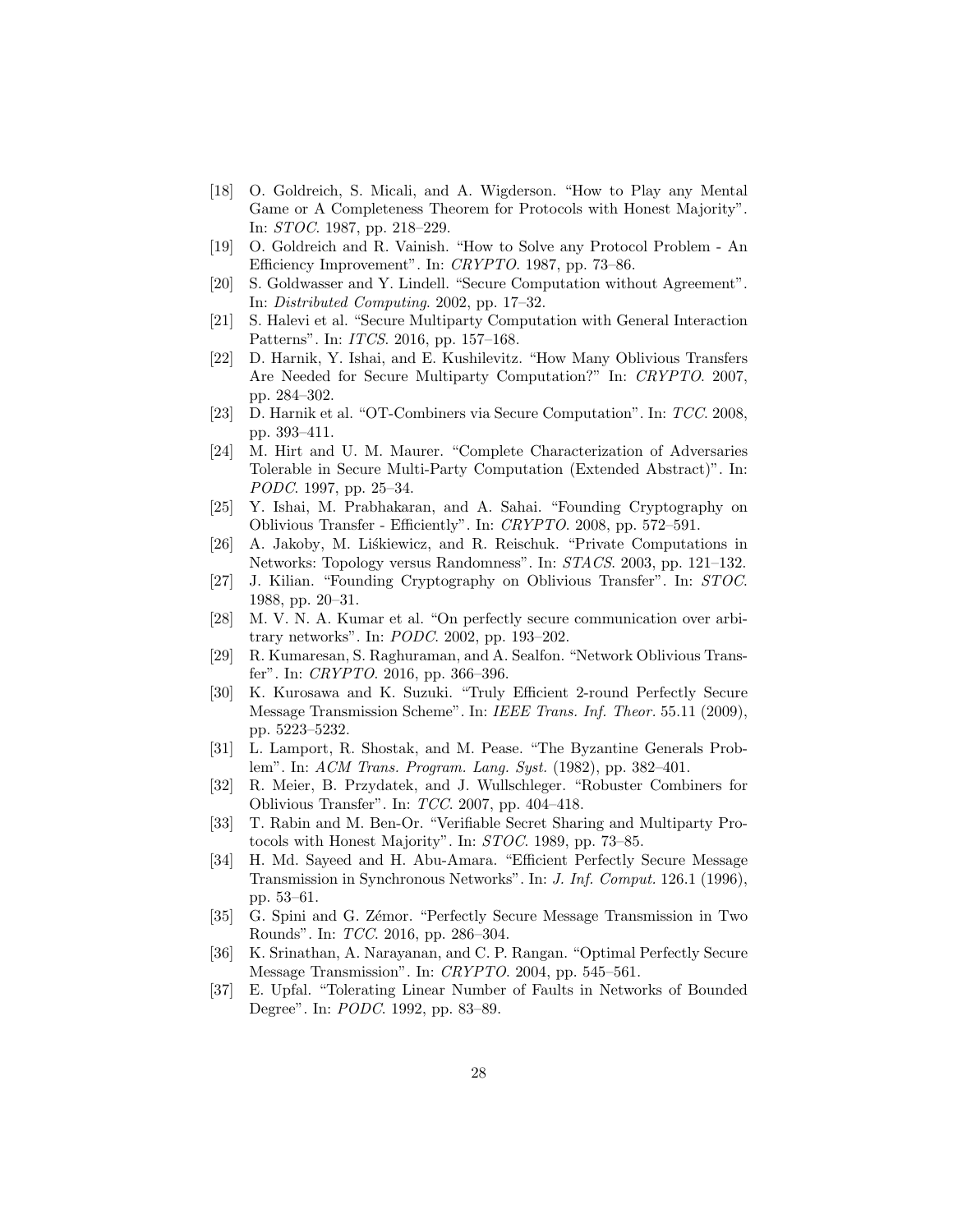[38] J. Wullschleger. "Oblivious-Transfer Amplification". In: EUROCRYPT. 2007, pp. 555–572.

### A Proof of Corollary 1

Clearly, if the conditions in Theorem 1 are not satisfied by a pair of vertices  $A, B \in \mathcal{K}$ , then from Theorem 1 it follows that OT is not possible between these two parties with security w.r.t. the semi-honest adversary structure Z, hence the condition is necessary. From [19, 18], it follows that if every pair of parties in K can realize OT with security w.r.t.  $\mathbb{Z}$ , then K can compute any functionality securely w.r.t.  $\mathbb{Z}$ . This proves the corollary.  $\square$ 

### B Proof of Corollary 2

Theorem 2 gives a necessary and sufficient condition for a pair of parties to realize OT with statistical security. Hence, if a pair of parties  $A, B \in \mathcal{K}$  do not satisfy the conditions given in Theorem 2 then A and B cannot realize OT with statistical security w.r.t. the malicious adversary  $\mathbb{Z}$ . This proves the first statement. In [11], Crépeau et al. showed that, provided that a set of parties have pairwise OT channels and a broadcast channel, any functionality can be computed with statistical security with abort as long as at least one of the parties is honest. In [20], Goldwasser and Lindell proposed a compiler that takes such a protocol in the broadcast model and constructs a protocol that does not use a broadcast channel and provides the same security guarantees, but with abort and without fairness. This result is also implied by [25]. If every pair of parties in  $K$  satisfy conditions in Theorem 2, then OT can be realized by all pairs of parties in K with statistical security w.r.t.  $\mathbb{Z}$ . Hence, the second statement follows from [11, 20, 25].

### C Proof of Lemma 1

Before we describe the protocol  $\Pi^C$ , we note that there exists an *efficient protocol* Send for communication between vertices such that if for every  $\mathcal{Z} \in \mathbb{Z}$ , if there is at least one path from  $S$  to  $R$  that does not contain any vertex in  $\mathcal{Z}$ , then communication using between S and R using  $\mathsf{Send}^{S\to R}$  is secure w.r.t. Z. While we believe that an efficient protocol for this must be available in the literature, we were unable to find one. Hence, we provide it in Appendix H for completeness.

Let  $(x_0, x_1)$  be the inputs of A and b be the input of B, we construct the protocol  $\Pi^C$  as follows,

**Protocol 11**  $(\Pi^C(A:(x_0,x_1);B:b)).$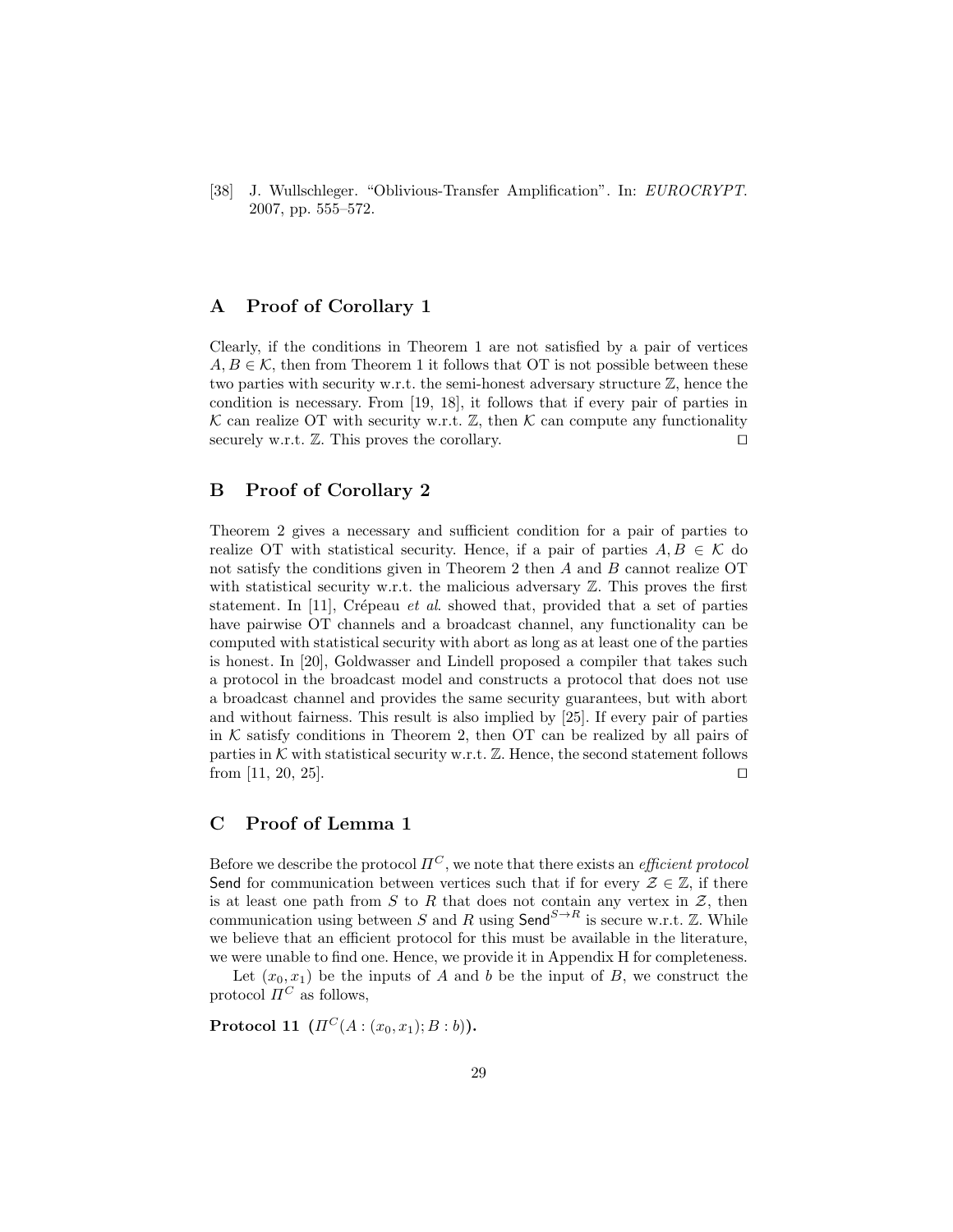- 1. C: Generates uniform, independent bits  $r_0, r_1, c$  and sends  $(r_0, r_1)$  to A using Send<sup>C→A</sup> and sends  $(c, r_c)$  to B using Send<sup>C→B</sup>.
- 2. B: Sends  $p := c \oplus b$  to A using Send<sup>B→A</sup>.
- 3. A: Sends  $(y_0, y_1) := (x_0 \oplus r_{0 \oplus p}, x_1 \oplus r_{1 \oplus p})$  to B using Send<sup>A→B</sup>.
- 4. *B*: Outputs  $y_b \oplus r_c$ .

 $\Pi^A$  ( $\Pi^B$ , respectively) can also be defined in this manner with A (B, respectively), taking the role of C in this protocol.

The protocol computes OT using a well known technique due to Beaver [2] that converts a precomputed OT to OT. It is secure against any corruption  $\mathcal{Z} \in \mathbb{Z}_{\neg A \neg B}$  (even if the precomputed OT is not private) as the communication between A and B is perfectly secure. Against any  $\mathcal{Z}_A \in \mathbb{Z}_A$  ( $\mathcal{Z}_B \in \mathbb{Z}_B$ , respectively), since C is not corrupt and the communication between C and B  $(A,$ respectively) is secure, the precomputed OT is secure. This ensures that the OT computed using the this precomputed OT is also secure. The protocol is efficient as it uses only a constant rounds of efficient communication steps.  $\Box$ 

In the cases of  $\Pi^A$  and  $\Pi^B$ , Protocol 11 can be simplified as follows: Protocol 12  $(\Pi^{A}(A:(x_0,x_1)B:b))$ . Protocol 13  $(\Pi^{B}(A:(x_0,x_1)B:b))$ .

1. B: Sends b to A using Send $^{B\rightarrow A}$ . 2. A: Sends  $x_b$  to B using Send<sup>A→B</sup>. 3. B: Outputs  $x_b$ . 1. A: Sends  $(x_0, x_1)$  to B using Send $^{A\rightarrow B}$ . 2. B: Outputs  $x_h$ .

### D Proof of Theorem 3

As in Section 2.2, we first consider certain specific adversary structures and construct efficient protocols for these. We will then use these protocols to construct protocols for the general case. For a set  $S \subseteq V$ , let

$$
\mathbb{Z}_A^t(\mathcal{S}) := \{ \mathcal{Z}_A \in \mathbb{Z}_A^t \mid \Gamma_B(\mathcal{Z}_A) \setminus \mathcal{Z}_A = \mathcal{S} \}, \text{ where } \mathbb{Z}_A^t := \{ \mathcal{Z}_A \in \mathbb{Z}^t \mid A \in \mathcal{Z}_A \},
$$
  

$$
\mathbb{Z}_B^t(\mathcal{S}) := \{ \mathcal{Z}_B \in \mathbb{Z}_B^t \mid \Gamma_A(\mathcal{Z}_B) \setminus \mathcal{Z}_B = \mathcal{S} \}, \text{ where } \mathbb{Z}_B^t := \{ \mathcal{Z}_B \in \mathbb{Z}^t \mid B \in \mathcal{Z}_B \}.
$$

To interpret this,  $\mathbb{Z}_A^t(\mathcal{S})$  are sets containing A and of size at most t (i.e., they can be corrupted) such that the set of additional vertices they block off from reaching B is precisely S. Loosely, S is the "shadow" of sets in  $\mathbb{Z}_A^t(\mathcal{S})$ . Now we define the collections of such "shadow" sets.

$$
\mathbb{S}_A^t := \{ \mathcal{S} \subseteq \mathcal{V} \mid \mathbb{Z}_A^t(\mathcal{S}) \neq \emptyset \}, \quad \text{and} \quad \mathbb{S}_B^t := \{ \mathcal{S} \subseteq \mathcal{V} \mid \mathbb{Z}_B^t(\mathcal{S}) \neq \emptyset \}.
$$

It is clear that  $\mathbb{Z}_A^t = \bigcup_{\mathcal{S}_A \in \mathbb{S}_A^t} \mathbb{Z}_A^t(\mathcal{S}_A)$  and  $\mathbb{Z}_B^t = \bigcup_{\mathcal{S}_B \in \mathbb{S}_B^t} \mathbb{Z}_B^t(\mathcal{S}_B)$ .

Claim 7. Let  $k = n-2t$ .  $|\mathcal{S}_A| < k$  for all  $\mathcal{S}_A \in \mathbb{S}_A^t$ , and  $|\mathcal{S}_B| < k$  for all  $\mathcal{S}_B \in \mathbb{S}_B^t$ . Sizes of  $\mathbb{S}_{A}^{t}$  and  $\mathbb{S}_{B}^{t}$  are  $O(n^{k})$ .

*Proof.* Let  $S_A \in \mathbb{S}_A^t$ . Then, there exists  $\mathcal{Z}_A \in \mathbb{Z}_A^t$  such that  $\Gamma_B(\mathcal{Z}_A) \setminus \mathcal{Z}_A = \mathcal{S}_A$ , so clearly  $B \notin \mathcal{S}_A$ . Suppose  $|\mathcal{S}_A| \geq k$ .

If  $|\mathcal{V} \setminus (\mathcal{S}_A \cup \{B\})| < t$ , the size of  $\mathcal{V} \setminus \mathcal{S}_A$  is at most t. Since  $\mathcal{S}_A \subseteq \Gamma_B(\mathcal{Z}_A)$ ,  $\mathcal{V} \setminus \Gamma_B(\mathcal{Z}_A)$  is of size at most t with B as an element. Hence,  $\mathcal{V} \setminus \Gamma_B(\mathcal{Z}_A) \in \mathbb{Z}_B^t$ ;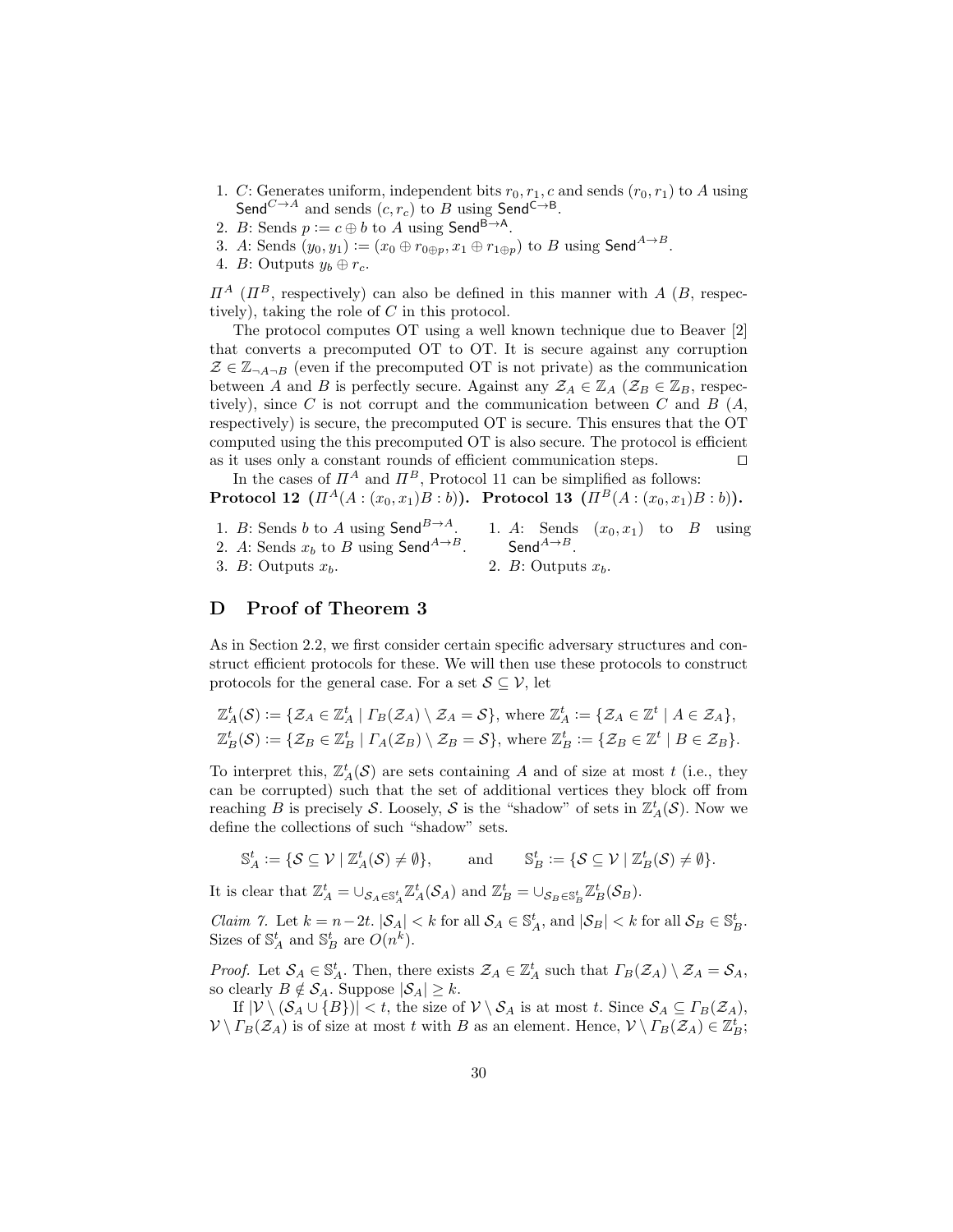call this set  $\mathcal{Z}_B$ . Then  $\Gamma_B(\mathcal{Z}_A) \cup \Gamma_A(\mathcal{Z}_B) = \mathcal{V}$  which violates the second condition in Theorem 1.

Therefore,  $|\mathcal{V} \setminus (S_A \cup \{B\})| \geq t$ . This implies that there is  $\mathcal{Z}'_A \subseteq \mathcal{V} \setminus S_A \cup \{B\}$ of size t such that  $\mathcal{Z}_A \subseteq \mathcal{Z}'_A$ . Since,  $\Gamma_B(\mathcal{Z}'_A) \supseteq \mathcal{S}_A \cup \mathcal{Z}'_A$ , size of  $\Gamma_B(\mathcal{Z}'_A)$  is at least  $t + k$ . But then,  $|\mathcal{V} \setminus \Gamma_B(\mathcal{Z}_A)| \leq n - (t + k) = t$  and B is a member of this set. Hence  $V \setminus \Gamma_B(\mathcal{Z}_A') \in \mathbb{Z}_B^t$ ; call this set  $\mathcal{Z}_B$ . Then  $\Gamma_A(\mathcal{Z}_B) \cup \Gamma_B(\mathcal{Z}_A') = \mathcal{V}$ , a contradiction. Thus,  $|S_A| < k$  for all  $S_A \in \mathbb{S}_A^t$ . Further, this implies that  $|\mathbb{S}_A^t|$  is  $O(n^k)$ . The proof for sizes of  $\mathcal{S}_B \in \mathbb{S}_B^t$  and  $\mathbb{S}_B^t$  is similar.

We next construct efficient protocols for  $OT$  between  $A$  and  $B$  that are secure w.r.t. adversary structures of the kind  $\mathbb{Z}_{A}^{t}(S_A) \cup \mathbb{Z}_{B}^{t} \cup \mathbb{Z}_{\neg A \neg B}^{t}$ , where  $S_A \in \mathbb{S}_{A}^{t}$ , and adversary structures of the kind  $\mathbb{Z}_A^t \cup \mathbb{Z}_B^t(\mathcal{S}_B) \cup \mathbb{Z}_{\neg A \neg B}^t$ , where  $\mathcal{S}_B \in \mathbb{S}_B^t$ . Then, we use a combiner of these protocols to construct an efficient protocol  $\Pi_{\mathsf{sh}}'$  that is secure w.r.t.  $\mathbb{Z}^t$ . The efficiency of  $\Pi_{\mathsf{sh}}'$  will follow from Claim 7 which shows that the sizes of the adversary structures  $\mathbb{S}_A$  and  $\mathbb{S}_B$  are of the order  $n^k$ .

**Lemma 10.** For every  $S_A \in \mathbb{S}_A^t$  ( $S_B \in \mathbb{S}_B^t$ , respectively) there is an efficient protocol  $\Pi^{S_A}$  ( $\Pi^{S_B}$ , respectively) that realizes OT between A and B with security  $w.r.t.$  a semi-honest adversary structure  $\mathbb{Z} = \mathbb{Z}_A^t(\mathcal{S}_A) \cup \mathbb{Z}_B \cup \mathbb{Z}_{\neg A \neg B}$ ,  $(\mathbb{Z}_A^t)$  $\mathbb{Z}_B^t(\mathcal{S}_B) \cup \mathbb{Z}_A \cup \mathbb{Z}_{\neg A \neg B}$ , respectively) if the conditions in Theorem 3 are satisfied.

*Proof.* For  $S_A \in \mathbb{S}_A^t$ , we define  $\mathcal{Z}_{\min}^A(\mathcal{S}_A) := \bigcap_{\mathcal{Z}_A \in \mathbb{Z}^t(\mathcal{S}_A)} \mathcal{Z}_A$ . Similarly,  $\mathcal{Z}_{\min}^B(\mathcal{S}_B) :=$  $\cap_{\mathcal{Z}_B \in \mathbb{Z}^t(\mathcal{S}_B)} \mathcal{Z}_B, \mathcal{S}_B \in \mathbb{S}_B^t$ . The following claim shows that  $\mathcal{Z}_{\text{min}}^A(\mathcal{S}_A)$   $(\mathcal{Z}_{\text{min}}^B(\mathcal{S}_B))$ , respectively) is the smallest set in  $\mathbb{Z}^t(\mathcal{S}_A)$  ( $\mathbb{Z}^t(\mathcal{S}_B)$ , respectively).

*Claim 8.* (i) For each  $S_A \in \mathbb{S}_A^t$ ,  $\mathcal{Z}_{\min}^A(\mathcal{S}_A)$  is a member of  $\mathbb{Z}_A^t(\mathcal{S}_A)$ . (ii) For each  $\mathcal{S}_B \in \mathbb{S}_B^t$ ,  $\mathcal{Z}_{\text{min}}^B(\mathcal{S}_B)$  is a member of  $\mathbb{Z}_B^t(\mathcal{S}_B)$ .

*Proof.* We prove (i) below, the proof of (ii) is similar.  $\mathcal{Z}_{\min}^A(\mathcal{S}_A)$  is a member of  $\mathbb{Z}_A^t$  since A is a member and, being an intersection of sets of size at most t, it has size at most t. Let  $\mathcal{S}'_A := \Gamma_B(\mathcal{Z}_{\min}^A(\mathcal{S}_A)) \setminus \mathcal{Z}_{\min}^A(\mathcal{S}_A)$ . To prove (i), it is enough to show that  $S_A = S'_A$ .

$$
\mathcal{S}'_A \subseteq \mathcal{S}_A: \forall \mathcal{Z}_A \in \mathbb{Z}^t(\mathcal{S}_A), \, \mathcal{Z}_{\min}^A(\mathcal{S}_A) \subseteq \mathcal{Z}_A, \, \text{hence} \, \Gamma_B(\mathcal{Z}_{\min}^A(\mathcal{S}_A)) \subseteq \Gamma_B(\mathcal{Z}_A).
$$

$$
\mathcal{Z}_{\min}^{A}(\mathcal{S}_{A}) \cup \mathcal{S}_{A}' = \Gamma_{B}(\mathcal{Z}_{\min}^{A}(\mathcal{S}_{A})) \subseteq \cap_{\mathcal{Z}_{A} \in \mathbb{Z}^{t}(\mathcal{S}_{A})}(\mathcal{Z}_{A} \cup (\Gamma_{B}(\mathcal{Z}_{A}) \setminus \mathcal{Z}_{A}))
$$
  

$$
\subseteq \mathcal{Z}_{\min}^{A}(\mathcal{S}_{A}) \cup \mathcal{S}_{A}
$$
  

$$
\implies \mathcal{S}_{A}' \subseteq \mathcal{S}_{A} \text{ since } \mathcal{S}_{A}' \text{ and } \mathcal{Z}_{\min}^{A}(\mathcal{S}_{A}) \text{ are disjoint.}
$$

 $\mathcal{S}_A\subseteq\mathcal{S}'_A$ : Consider the set of neighbors of  $\mathcal{S}_A$  defined as  $\mathcal{N}(\mathcal{S}_A):=\{v\in\mathcal{V}\setminus\mathcal{S}_A\mid$  $\exists u \in \mathcal{S}_A$  and  $\{u, v\} \in \mathcal{E}\}$ . Suppose  $\mathcal{N}(\mathcal{S}_A)$  is a subset of  $\mathcal{Z}_{\min}^A(\mathcal{S}_A)$ , then clearly  $S_A \subseteq \Gamma_B(\mathcal{Z}_{\min}^A(\mathcal{S}_A))$  and since  $\mathcal{S}_A \cap \mathcal{Z}_{\min}^A(\mathcal{S}_A) = \emptyset$ ,  $\mathcal{S}_A \subseteq \mathcal{S}'_A$ . Now, suppose  $\exists v \in \mathcal{S}'_A$  $\mathcal{N}(\mathcal{S}_A)$  such that  $v \notin \mathcal{Z}_{\text{min}}^A(\mathcal{S}_A)$ , then there exists  $\mathcal{Z}_A \in \mathcal{S}_A^t$  such that  $v \notin \mathcal{Z}_A$ . Consider the set  $\Gamma_B(\mathcal{Z}_A) \setminus \mathcal{Z}_A$ . If  $v \in \Gamma_B(\mathcal{Z}_A) \setminus \mathcal{Z}_A$ , then  $\Gamma_B(\mathcal{Z}_A) \setminus \mathcal{Z}_A \neq \mathcal{S}_A$ , therefore v must be in  $V \setminus \Gamma_B(\mathcal{Z}_A)$ . This implies that there is a path from v to B without any vertex from  $\mathcal{Z}_A$ . Since  $v \in \mathcal{N}(\mathcal{S}_A)$ , there is a vertex u in  $\mathcal{S}_A$  such that  $\{u, v\} \in \mathcal{E}$ . But then there is a path from u to B via v that has no vertex from  $\mathcal{Z}_A$ . Hence,  $u \notin \Gamma_B(\mathcal{Z}_A)$ , a contradiction.  $\square$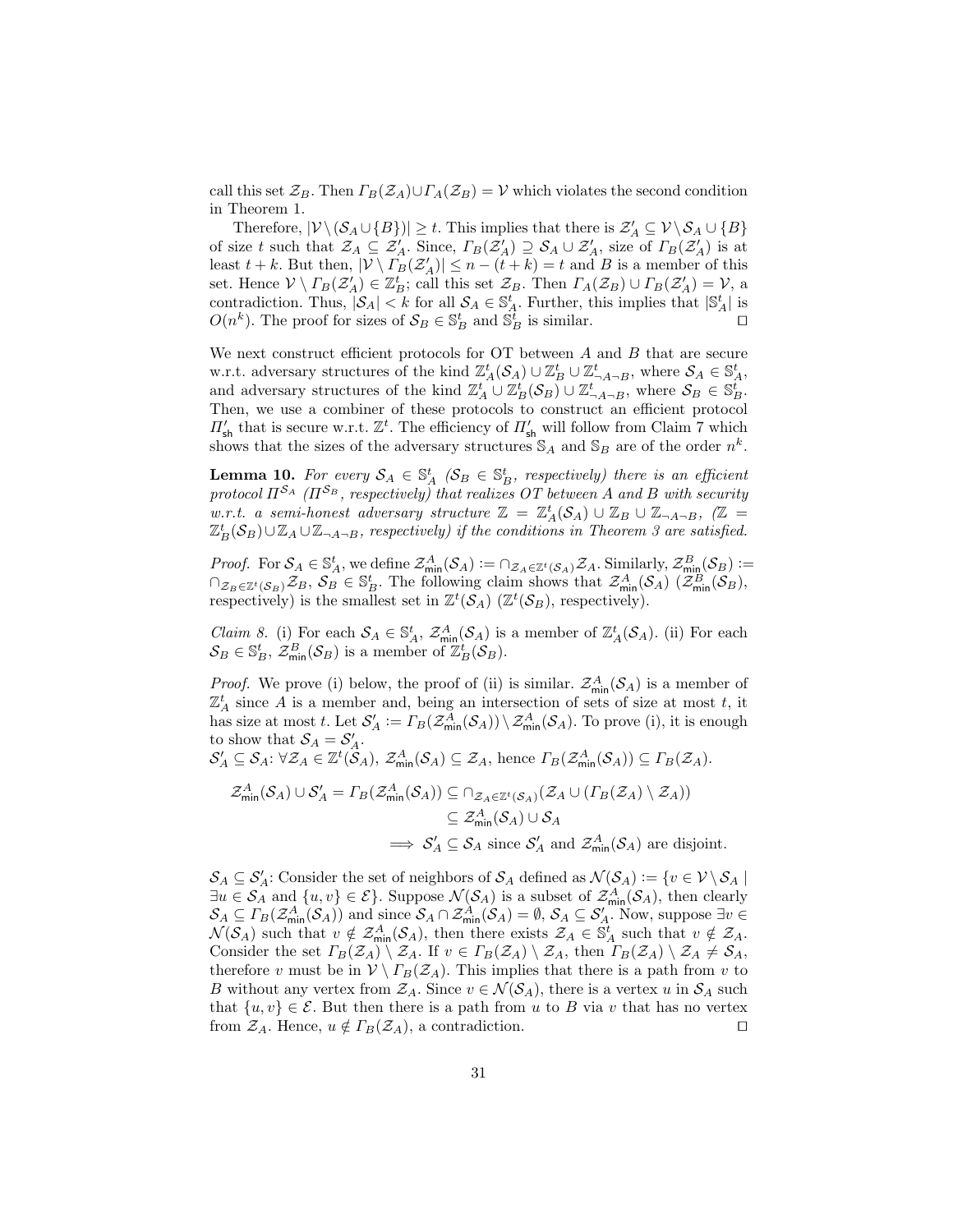By Claim 8, for a set  $\mathcal{S}_A \in \mathbb{S}_A^t$ ,  $\Gamma_B(\mathcal{Z}_{\text{min}}^A(\mathcal{S}_A)) = (\mathcal{Z}_{\text{min}}^A(\mathcal{S}_A) \cup \mathcal{S}_A)$ . Hence  $\mathcal{V}\backslash\Gamma_B(\mathcal{Z}^A_{\min}(\mathcal{S}_A))$  is of size  $n-(r+s)$  when  $|\mathcal{S}_A|=s$  and  $|\mathcal{Z}^A_{\min}(\mathcal{S}_A)|=r\ (\leq t$  as  $\mathcal{Z}_{\min}^A(\mathcal{S}_A) \in \mathbb{Z}_A^t(\mathcal{S}_A)$ . Let  $\mathcal{V} \setminus \Gamma_B(\mathcal{Z}_{\min}^A(\mathcal{S}_A))$  be represented by  $\{v_1, \ldots, v_{n-(r+s)}\}.$ Consider the protocols $4$ 

$$
\Pi_1, \ldots, \Pi_{n-(r+s)}, \Pi_{n-(r+s)+1}, \ldots, \Pi_{2[n-(t+s)]-1},
$$

where  $\Pi_i := \Pi^{v_i}$  for  $1 \leq i \leq n - (r + s)$  and  $\Pi_i := \Pi^A$  for  $n - (r + s) + 1 \leq i \leq$  $2[n-(t+s)]-1$ . Let  $\overline{I^{S_A}}$  be a combiner of these  $2[n-(t+s)]-1$  OT protocols.

$$
\Pi^{\mathcal{S}_A} := \mathsf{Combiner}(H_1,\ldots,H_{2[n-(t+s)]-1}).
$$

For a set  $S_B \in \mathbb{S}_B$ , we similarly define  $\Pi^{S_B}$  (with  $V \setminus \Gamma_A(\mathcal{Z}_{\min}^B(\mathcal{S}_B))$  and B playing the roles of the corresponding entities above).

*Claim 9.* For all  $S_A \in \mathbb{S}_A^t$ : (i)  $\Pi^{S_A}$  is secure w.r.t.  $\mathbb{Z}_A^t(S_A)$ , (ii)  $\Pi^{S_A}$  is secure w.r.t.  $\mathbb{Z}_{\neg A \neg B}^{t}$ , (iii)  $\Pi^{\mathcal{S}_{A}}$  is secure w.r.t.  $\mathbb{Z}_{B}^{t}$ .

# *Proof.* Consider  $\mathcal{Z}_A \in \mathbb{Z}_A^t(\mathcal{S}_A)$ .

*Proof of (i)*: By Claim 8,  $V \setminus \Gamma_B(\mathcal{Z}_A)$  is contained in  $V \setminus \Gamma_B(\mathcal{Z}_{\text{min}}^A(\mathcal{S}_A))$ . So  $\Pi^v$  for each vertex  $v \in \mathcal{V} \setminus \Gamma_B(\mathcal{Z}_A)$  is used in the combiner. By Lemma 1, each of these protocols is private against  $\mathcal{Z}_A$ . Since the size of  $\Gamma_B(\mathcal{Z}_A)$  (=  $\mathcal{Z}_A \cup \mathcal{S}_A$ ) is at most  $t + s$  where s is the size of  $S_A$ , the size of  $V \setminus \Gamma_B(\mathcal{Z}_A)$  is at least  $n - (t + s)$ . Hence, at least  $n - (t + s)$  out of  $2[n - (t + s)] - 1$  protocols in the combiner are secure against the corruption of  $\mathcal{Z}_A$ . It follows from Lemma 2 that  $\Pi^{\mathcal{S}_A}$  is secure against the corruption of  $\mathcal{Z}_A$ .

*Proof of (ii)*: This is true because all the protocols used in the combiner are secure w.r.t.  $\mathbb{Z}_{\neg A \neg B}^t$ .

*Proof of (iii)*: For any  $\mathcal{Z}_B \in \mathbb{Z}_B^t$ , we prove that at most  $n-(t+s)-1$  vertices from the set  $V \setminus \Gamma_B(\mathcal{Z}_{\text{min}}^A(\mathcal{S}_A))$  are present in the set  $\Gamma_A(\mathcal{Z}_B)$ . Then at least  $n-(t+s)$  protocols in the combiner are of the kind  $\Pi^v$  such that  $v \in \mathcal{V} \backslash \Gamma_A(\mathcal{Z}_B)$ which are secure against the corruption of  $\mathcal{Z}_B$ . This will guarantee that  $\Pi^{\mathcal{S}_A}$  is secure against the corruption of  $\mathcal{Z}_B$ .

To prove a contradiction, suppose that there exists  $\mathcal{Z}_B \in \mathbb{Z}_B$  such  $\{V \setminus$  $\Gamma_B(\mathcal{Z}_{\min}^A(\mathcal{S}_A))\}\cap \Gamma_A(\mathcal{Z}_B)$  is of size at least  $n-(t+s)$ . For ease of notation we define  $\mathcal{I}(\mathcal{Z}_B) := \{ \mathcal{V} \setminus \Gamma_B(\mathcal{Z}_{\text{min}}^A(\mathcal{S}_A)) \} \cap \Gamma_A(\mathcal{Z}_B)$ . Then size of  $\mathcal{V} \setminus \mathcal{I}(\mathcal{Z}_B)$  is at most  $t + s$ . Since  $S_A \subseteq V \setminus \mathcal{I}(\mathcal{Z}_B), V \setminus (\mathcal{I}(\mathcal{Z}_B) \cup \mathcal{S}_A)$  is of size at most t. Let  $\mathcal{Z}_A = \mathcal{V} \setminus (\mathcal{I}(\mathcal{Z}_B) \cup \mathcal{S}_A)$ , then  $\mathcal{Z}_A$  is a set of size at most t that contains  $\mathcal{Z}_{\text{min}}^A(\mathcal{S}_A)$ . So  $\mathcal{Z}_A \in \mathbb{Z}_A^t$  and  $\Gamma_B(\mathcal{Z}_A) \supseteq \mathcal{S}_A \cup \mathcal{Z}_A = \mathcal{I}(\mathcal{Z}_B)$ . By definition,  $\mathcal{I}(\mathcal{Z}_B) \subseteq \overline{\Gamma_A(\mathcal{Z}_B)}$ . Therefore,  $\Gamma_B(\mathcal{Z}_A) \cup \Gamma_A(\mathcal{Z}_B) = \mathcal{V}$ . This contradicts the second condition in Lemma 3.  $\Box$ 

The proof of all the corresponding claims for  $\Pi^{\mathcal{S}_B}, \mathcal{S}_B \in \mathbb{S}_B^t$  are similar.  $\Pi^{\mathcal{S}_A}$ and  $\Pi^{\mathcal{S}_B}$  as defined above are efficient because they are both combiners of less than  $2n$  efficient OT protocols<sup>5</sup>. . The contract of the contract of  $\Box$ 

 $4\ 2[n-(t+s)]-1=2(t+k-s)-1>2t+k-s-1\geq 2t+k-r-s=n-(r+s),$ where equality is because  $n = 2t + k$ , first inequality is because  $s < k$  (by Claim 7) and second inequality is because  $r \geq 1$ .

<sup>&</sup>lt;sup>5</sup> We note that the protocols  $\Pi^A, \Pi^B$  and  $\Pi^{v_i}$  (see protocol 11 in Appendix) indeed remain efficient even when the size of adversary structure is exponential in  $n$ . This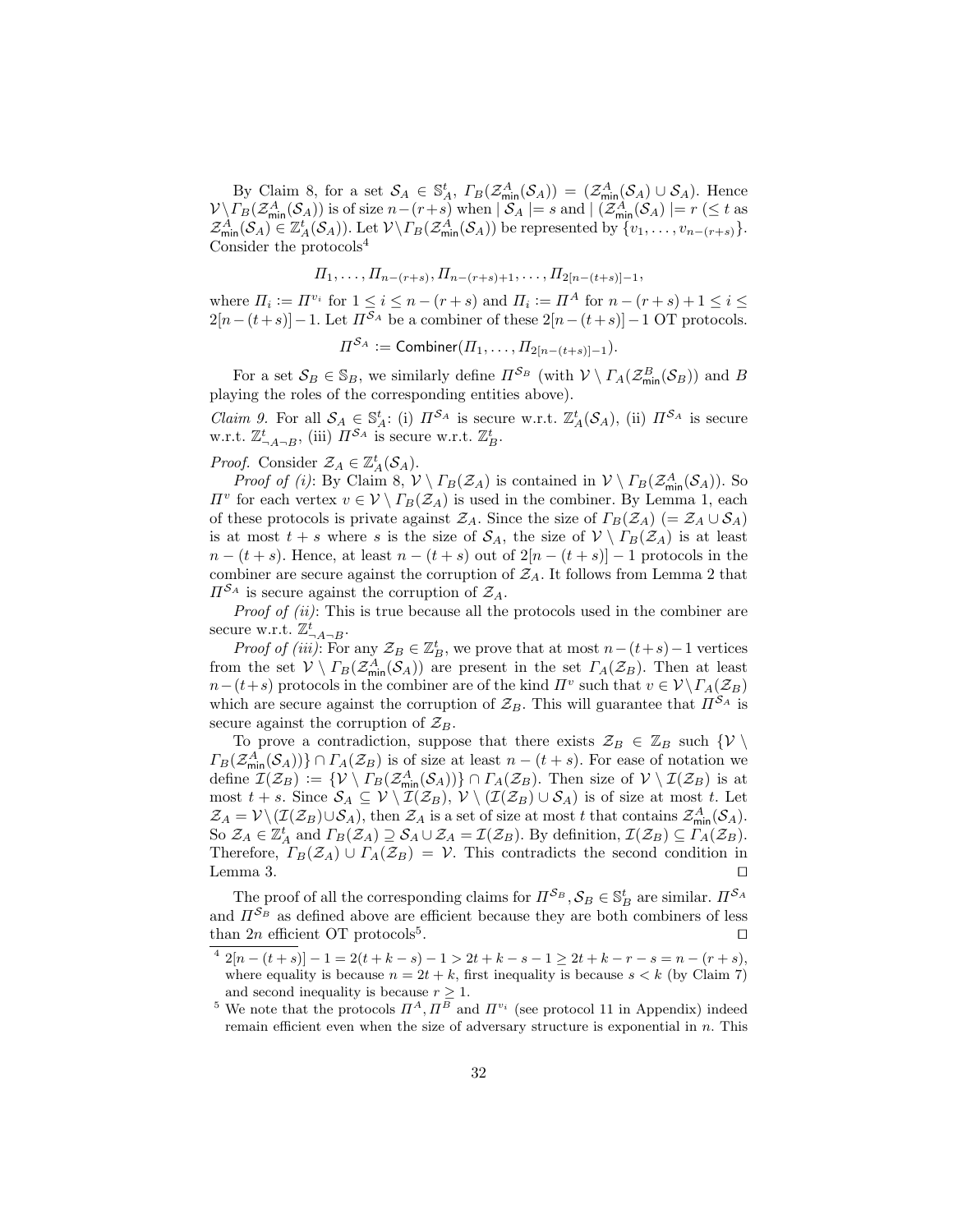*Proof (Proof of Theorem 3)*. The construction of  $\Pi'_{\sf sh}$  is similar to that of  $\Pi_{\sf sh}$  in the proof of Theorem 1. Let  $\mathbb{S}_A^t = \{S_A^1, \ldots, S_A^{\ell_A}\}\$ and  $\mathbb{S}_B^t = \{S_B^1, \ldots, S_B^{\ell_B}\}\$ . We construct  $\Pi_{\mathsf{sh}}'$  as

$$
\Pi'_{\mathsf{sh}} := \mathsf{Combiner}((\Pi_{1,1}, \Pi_{1,2}), \dots, (\Pi_{\ell_A + \ell_B, 1}, \Pi_{\ell_A + \ell_B, 2})),
$$
  
where  $(\Pi_{i,1}, \Pi_{i,2}) := (\Pi^{S_A^i}, \Pi^B)$ , for  $1 \le i \le \ell_A$ , and  
 $(\Pi_{i,1}, \Pi_{i,2}) := (\Pi^{S_B^i}, \Pi^B)$ , for  $\ell_A + 1 \le i \le \ell_A + \ell_B$ .

From Lemma 10 and the properties of  $\Pi^A$ ,  $\Pi^B$ , it is easy to see that against the corruption of every  $\mathcal{Z} \in \mathbb{Z}^t$ , a majority of the protocols in the combiner are secure. A pair of efficient protocols are contributed by every  $S \in \mathbb{S}_A^t \cup \mathbb{S}_B^t$  to the combiner, but as we previously observed, the size of  $\mathbb{S}_{A}^{t} \cup \mathbb{S}_{B}^{t}$  is of the order  $n^{k}$ . Hence the combiner is efficient, this proves that  $\Pi'_{\sf sh}$  is efficient.

## E Proof of necessity of the first condition in Theorem 2 (Section 3.1)



Fig. 13.  $H<sub>MT</sub>$ : Reliable message transmission is not possible between  $S<sub>A</sub>$  and  $S<sub>B</sub>$  if either  $S_C$  or  $S_D$  may be corrupted by a malicious adversary.

We show that, if the first condition of Theorem 2 is not satisfied, then A and B cannot communicate with non-trivial (greater that  $1/2$ ) probability of success. This leads to a contradiction as statistically secure OT implies communication with non-trivial probability of success. It is known that, if A and B are disconnected by removing two vertices, say,  $C$  and  $D$ , then  $A$  and  $B$  cannot communicate with non-trivial probability of success if either  $C$  or  $D$  may be corrupted by a malicious adversary  $[15]^{6}$ . Suppose the first condition in Theorem 2 is not satisfied, then, there exist  $\mathcal{Z}_1, \mathcal{Z}_2 \in \mathbb{Z}_{\neg A \neg B}$  such that  $\mathcal{Z}_1 \cup \mathcal{Z}_2$  disconnects

is accomplished by using a secure message transmission protocol which is efficient irrespective of the size of the adversary structure.

 $6$  Note that although the proof in [15] is for communication without errors, it also works for our case since the contradiction is arrived at by showing that two distinct messages sent by the sender cannot be distinguished by the receiver for two different adversarial behaviors.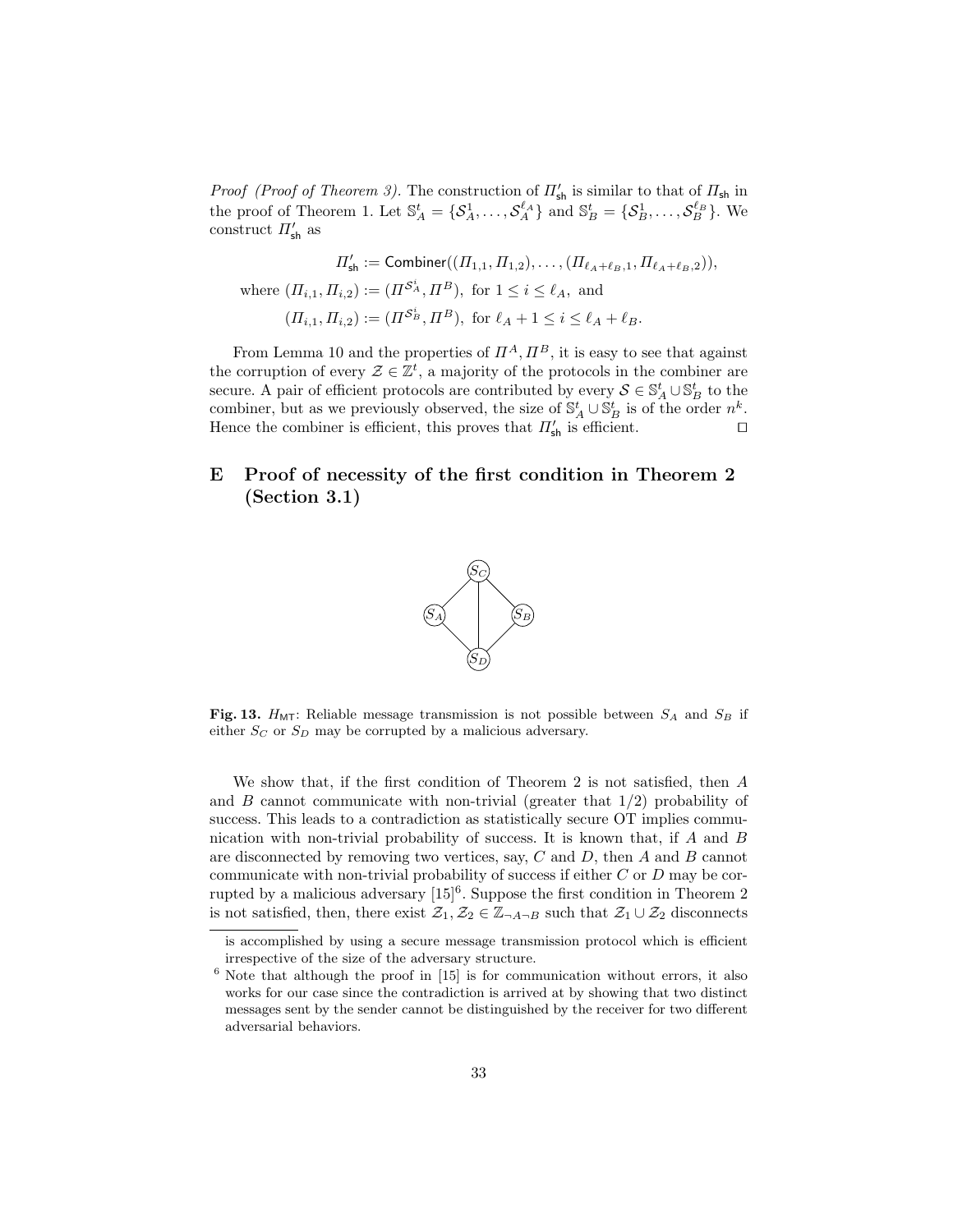A from B. Let MT be a protocol that realizes communication between A and B with probability of success more than  $1/2$  with resilience against an adversary structure  $\{\mathcal{Z}_1,\mathcal{Z}_2\}$ . We define sets of vertices  $\mathcal{V}_A := \Gamma_B(\mathcal{Z}_1 \cup \mathcal{Z}_2) \setminus (\mathcal{Z}_1 \cup \mathcal{Z}_2)$ and  $V_B := V \setminus \Gamma_B(\mathcal{Z}_1 \cup \mathcal{Z}_2)$ . Execute the protocol MT in  $H_{\text{MT}}$  (Figure 13) with  $S_A, S_B, S_C$  and  $S_D$  simulating  $V_A, V_B, Z_1$  and  $Z_2 \setminus Z_1$  respectively and  $S_A$  setting its input as the input to the simulated  $A$  and  $S_B$  returning the output at vertex B it simulates. Note that vertices in  $H_{\text{MT}}$  are able to simulate this protocol because the vertices  $\mathcal{V}_A$  (simulated by  $S_A$ ) do not have edges to vertices in  $V_B$  (simulated by  $S_B$ ). Since MT is resilient to the adversary structure  $\{\mathcal{Z}_1,\mathcal{Z}_2\setminus\mathcal{Z}_1\}$  (resilience against  $\{\mathcal{Z}_1,\mathcal{Z}_2\}$  implies this), its execution in  $H_{\text{MT}}$  is resilient to the adversary structure  $\{\{S_C\}, \{S_D\}\}\$ The output at B simulated by  $S_B$  at the end of the execution is correct with probability more than 1/2. This is a contradiction.

# F Proof of necessity of the second condition (general case) in Theorem 2 (Section 3.1)

We proceed the same way we did in the special case considered in the paper. We prove the necessity in two steps: First we show that in the graph  $H'_{\text{OT}}$ (Figure 14) OT cannot be realized between A and B with statistical security w.r.t. the malicious adversary structure  $\{\{C\}, \{A, A', I\}, \{B, B', I\}\}\.$  Then we use this observation to prove the necessity of the second condition in Theorem 2 through a reduction argument (Lemma 12).



Fig. 14.  $H'_{\text{OT}}$ : OT between A and B with security w.r.t. malicious adversary structure  $\{\{C\}, \{A, A', I\}, \{B, B', I\}\}$  is impossible. This implies the necessity of condition 2 in Theorem 2. The sets shown inside brackets correspond to the vertex identification used in the proof of Lemma 12.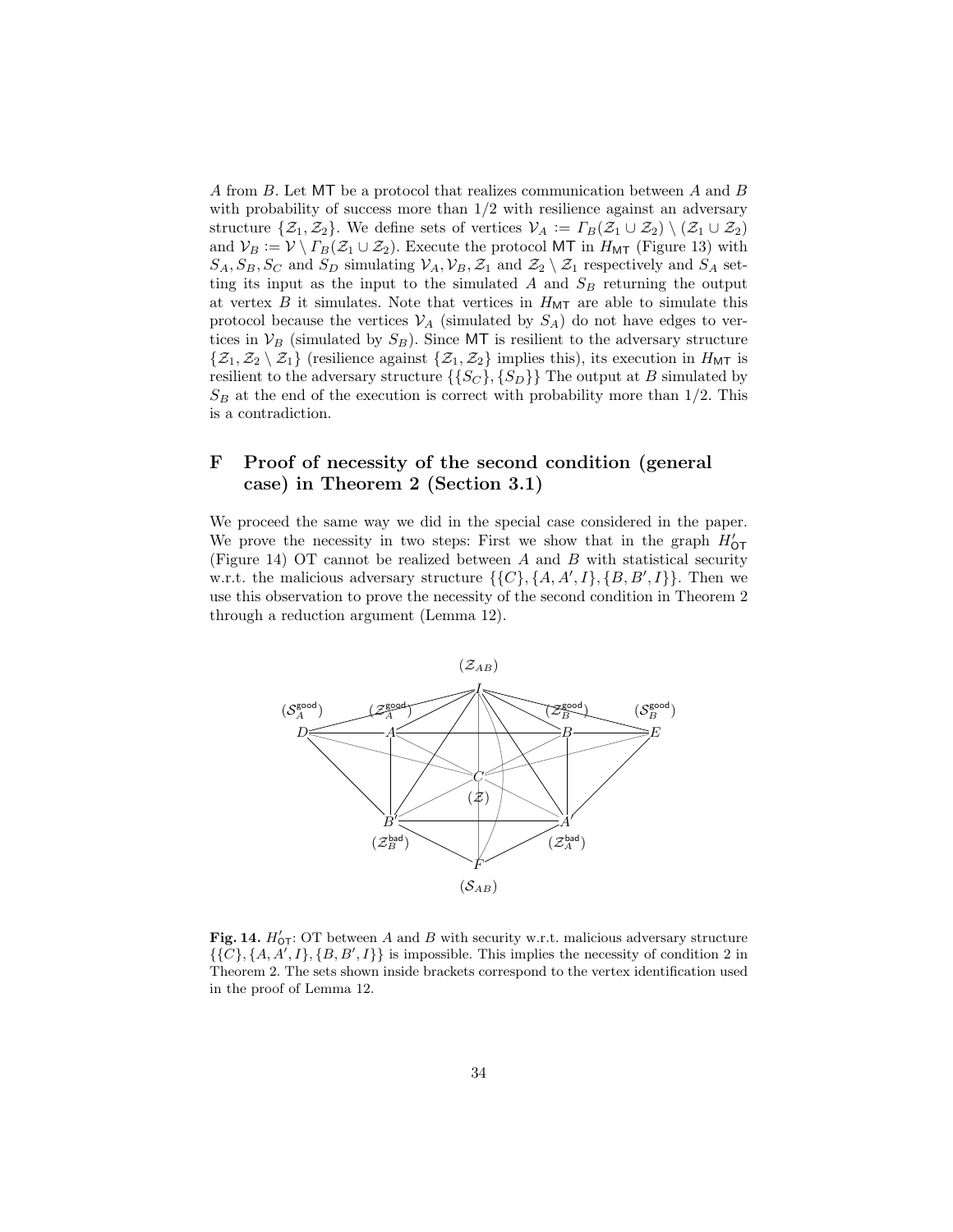**Lemma 11.** In  $H'_{\text{OT}}$ , OT between A and B with statistical security w.r.t. the malicious adversary structure  $\{ \{C\}, \{A, A', I\}, \{B, B', I\} \}$  is impossible.



Fig. 15.  $S'_{\text{OT}}$ : Constructed by interconnecting three copies of  $H'_{\text{OT}}$ . We analyze the scenario where  $v_i, i = 1, 2, 3$  in  $S'_{\text{OT}}$  execute the instructions for v in  $H'_{\text{OT}}$  for protocol  $\Pi$  faithfully.

Proof. We prove this the same way we proved Lemma 4. We first consider the case of perfect security for clarity and later argue the case of statistical security. We show that such an OT between  $A$  and  $B$  would imply secure 2-party OT in the semi-honest setting. To prove a contradiction let  $\Pi$  be a protocol that realizes  $OT$  between  $A$  and  $B$  with perfect security w.r.t. the adversary structure  $\{\{C\}, \{A, A', I\}, \{B, B', I\}\}.$  Consider graph  $S'_{\text{OT}}$  in Figure 15 constructed by interconnecting three copies of  $H'_{\text{OT}}$ . The mapping  $\phi'$  from vertices in  $S'_{\text{OT}}$  to vertices in  $H'_{\text{OT}}$  is such that  $\phi'(A_1) = \phi'(A_2) = \phi'(A_3) = A, \, \phi'(B_1) = \phi'(B_2) =$  $\phi'(B_3) = B$  and so on. Then  $S'_{\text{OT}}$  looks locally like  $H'_{\text{OT}}$ . For example,  $B_1$  is connected to  $A_1, A'_1, E_1, I_1$  and  $C_2$  in  $S'_{\text{OT}}$ , whereas in  $H'_{\text{OT}}$ ,  $\phi'(B_1)$  is connected to  $\phi'(A_1), \phi'(A'_1), \phi'(E_1), \phi'(I_1)$  and  $\phi'(C_2)$ . Let each vertex v in  $S'_{\text{OT}}$  run the instruction for  $\phi'(v)$  in the protocol  $\Pi$  after fixing the input to  $A_2$  and  $A_3$  as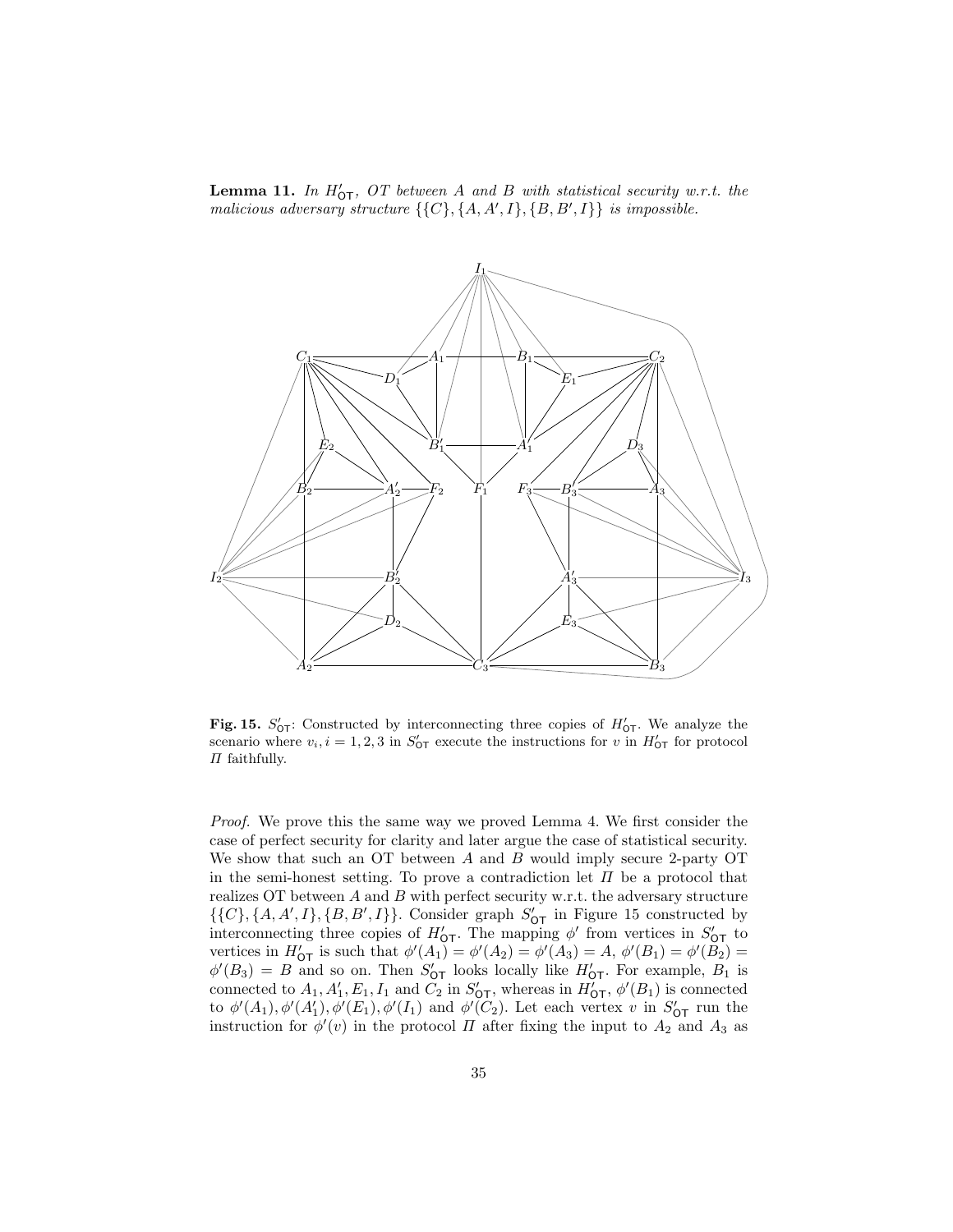

Fig. 16. We may visualize the execution of  $\Pi'$  as vertices  $A_1, B_1, D_1, E_1, F_1, I_1$  following  $\Pi$  honestly and the corrupted set  $\{C\}$  simulating all the vertices in red. Since  $\Pi$ is secure against the corruption of  $\{C\}$ ,  $A_1$  and  $B_1$  must have computed OT correctly.



Fig. 17. We may visualize the execution of  $\Pi'$  as vertices  $B_1, E_1, C_2, B'_3, D_3, F_3$  following  $\Pi$  honestly and the corrupted set  $\{A, A', I\}$  simulating all the vertices in red. Since  $\Pi$  is secure against the corruption of  $\{A, A', I\}$ , the view of all vertices in red is independent of  $B_1$ 's input.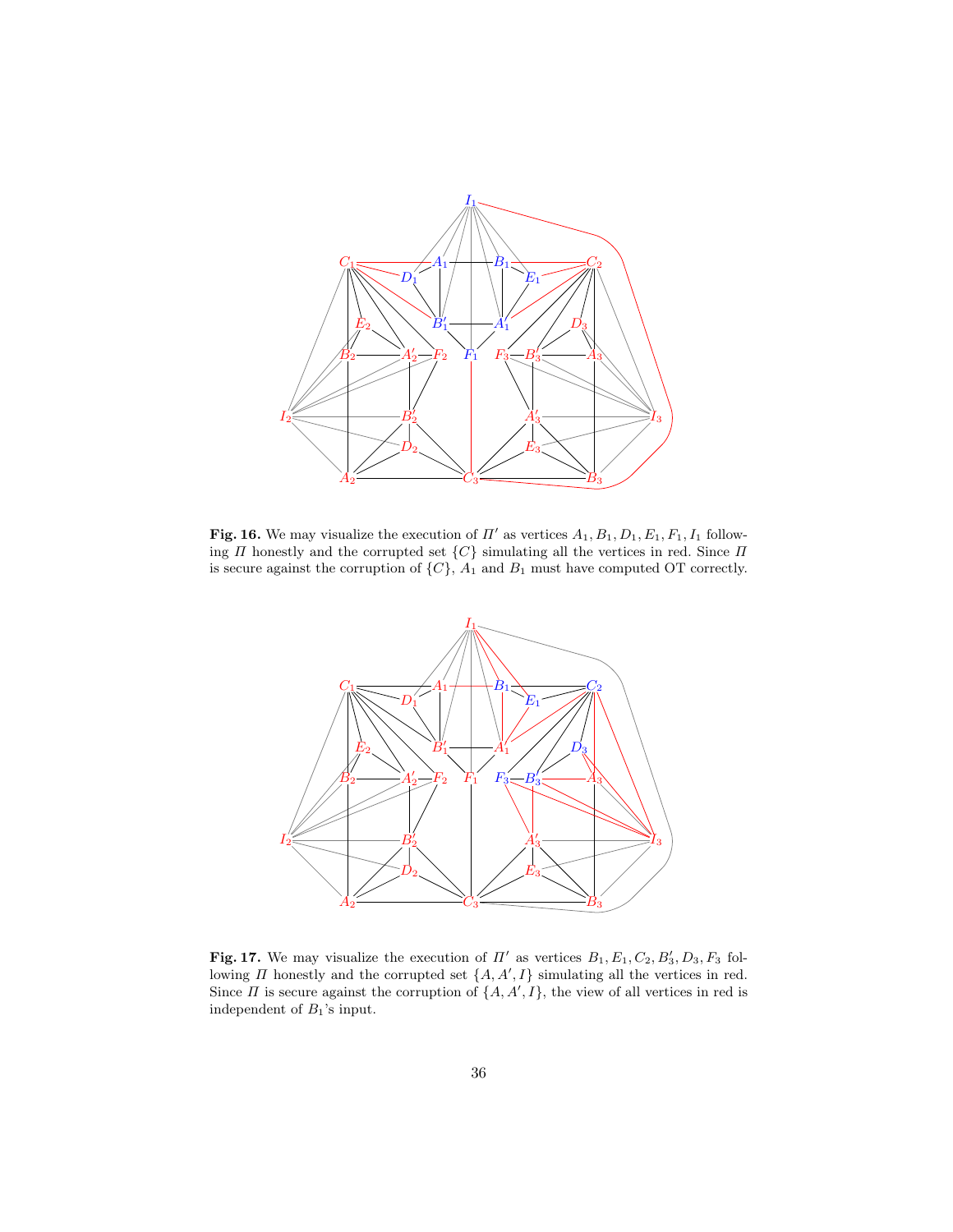

Fig. 18. We may visualize the execution of  $\Pi'$  as vertices  $A_1, D_1, C_1, A'_2, E_2, F_2$  following  $\Pi$  honestly and the corrupted set  $\{B, B', I\}$  simulating all the vertices in red. Since  $\Pi$  is secure against the corruption of  $\{B, B', I\}$ , the view of vertices in red must be conditionally independent of  $A_1$ 's input conditioned on  $B_1$ 's input and output.

 $(0, 0)$  and input to  $B_2$  and  $B_2$  as 0 and set the input to  $A_1$  be  $(X_0, X_1)$  and that to  $B_1$  be Q, where  $X_0, X_1, Q$  are independent uniformly random bits. We call this the execution of protocol  $\Pi'$  in  $S'_{\text{OT}}$ . Clearly  $\Pi'$  is not the same as  $\Pi$  ( $\Pi$  is defined for 9 parties), but it is easy to see that this execution is well defined.

*Claim 10.* The output at  $B_1$  is  $X_Q$ .

Proof. In Figure 16, none of the vertices in red have inputs or outputs in the protocol and  $C_1, C_2$  and  $C_3$  are the only vertices which have edges to any of the blue vertices (see edges in red). Hence, all the vertices in red may be thought of as being simulated by a malicious C. The execution of  $\Pi'$  in  $S'_{\text{OT}}$  can be interpreted as an execution of  $\Pi$  among honest parties  $A_1, A'_1, B_1, B'_1, D_1, E_1, F_1, I_1$ (represented in blue) and a corrupt  $C$  that simulates all the vertices in red.  $\Pi$ is assumed to be secure against the corruption of  $C$ , therefore  $A_1$  and  $B_1$  must have realized OT with perfect security, hence  $B_1$  outputs  $X_Q$ . This proves the claim.  $\Box$ 

Claim 11. Let the set of vertices represented in red in Figure 17 be denoted by  $\mathcal{A}_{\{A,A',I\}}$ . The view of  $\mathcal{A}_{\{A,A',I\}}$  is independent of Q.

Proof. In Figure 17, it can be verified that the only vertex in red that has input to output is  $A_1$  and the only vertices in red to which vertices in blue have edges (edges represented in red) are  $A_1, A'_1, I_1, A_3, A'_3$  and  $I_3$ . Hence, the execution of  $\Pi'$  can also be interpreted as an execution of  $\Pi$  among the honest parties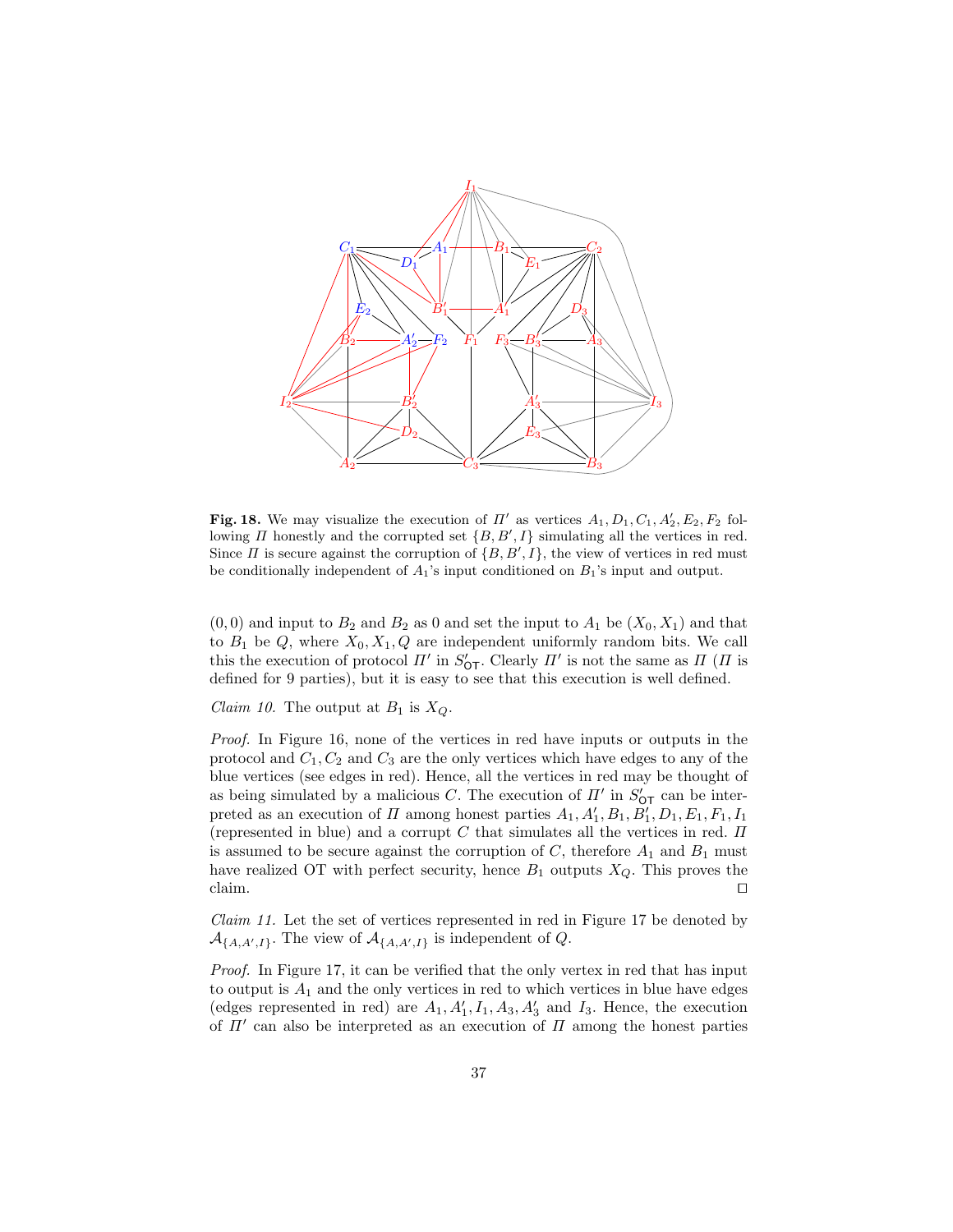(represented in blue) which include  $B_1$  and a corrupt set  $\{A, A', I\}$  that simulates all the parties in  $\mathcal{A}_{\{A,A',I\}}$  (represented in red).  $\Pi$  is assumed to be perfectly secure against the corruption of  $\{A, A', I\}$ . The claim follows from the fact that the view of  $\mathcal{A}_{\{A,A',I\}}$  is the same as the view of  $\{A, A', I\}.$ 

Claim 12. Let the set of vertices represented in red in Figure 18 be denoted by  $\mathcal{A}_{\{B,B',I\}}$ . The view of  $\mathcal{A}_{\{B,B',I\}}$  is independent of  $X_0, X_1$  conditioned on  $Q, X_Q$ .

*Proof.* The execution of  $\Pi'$  can also be interpreted as an execution of  $\Pi$  among the honest parties (represented in blue) which include  $A_1$  and a corrupt set  $\{B, B', I\}$  that simulates all the parties in  $\mathcal{A}_{\{B, B', I\}}$  (represented in red).  $\Pi$  is assumed to be perfectly secure against the corruption of  $\{B, B', I\}$ . Hence the view of  $\mathcal{A}_{\{B,B',I\}}$  which is exactly the view of  $\{B,B',I\}$  is independent of  $A_1$ 's input  $(X_0, X_1)$  conditioned on  $(Q, X_Q)$ .

Similar to the proof for the special case, we show that these claims lead to a contradiction. To see this, let parties  $P_1$  simulate the vertices represented in red and let  $\mathcal{P}_2$  simulate vertices represented in blue in Figure 19. The vertices in the red region is the set  $\mathcal{A}_{\{A,A',I\}}$  defined in the second claim and those in blue is a subset of  $\mathcal{A}_{\{B,B',I\}}$  defined in the third claim and it contains the only vertex in  $\mathcal{A}_{\{B,B',I\}}$  with input to the protocol. Let them execute  $\Pi'$  faithfully with  $\mathcal{P}_1$ setting its own input,  $(X_0, X_1)$  as the input to the simulated  $A_1$  and  $P_1$  setting its own input  $Q$  as the input to the simulated  $B_1$ . Then,

- (i) From the first claim, it follows that the output at  $B_0$  is  $X_Q$ .
- (ii) The view of  $P_1$  is independent of  $P_2$ 's input Q by the second claim.
- (iii) The view of  $\mathcal{P}_2$  is independent of  $\mathcal{P}_2$ 's inputs  $(X_0, X_1)$  conditioned on  $(Q, X_Q)$ by the third claim.

Hence  $\mathcal{P}_1$  and  $\mathcal{P}_2$  have realized a OT with privacy in the semi-honest setting. Hence a protocol for OT between  $A$  and  $B$  with perfect security w.r.t. the adversary structure  $\{\{C\}, \{A, A', I\}, \{B, B', I\}\}$  in the graph  $H_{\text{OT}}$  in the malicious setting implies a perfectly secure 2-party OT protocol in the semi-honest setting. By the same line of reasoning, a protocol for statistically secure OT between A and  $B$  in the same setting would imply a statistically secure 2-party  $\overline{OT}$  protocol in the semi-honest setting. The lemma now follows from the impossibility of statistically secure semi-honest 2-party OT.  $\Box$ 

The following lemma shows that if  $\mathcal{Z}_A \in \mathbb{Z}_A$ ,  $\mathcal{Z}_B \in \mathbb{Z}_B$  and  $\mathcal{Z} \in \mathbb{Z}_{\neg A \neg B}$ satisfy

$$
\Gamma_B(\mathcal{Z}_A \cup \mathcal{Z}_B) \cup \Gamma_A(\mathcal{Z}_B \cup \mathcal{Z}) = \mathcal{V},\tag{6}
$$

then any protocol for  $\overline{OT}$  between A and B in G with statistical security w.r.t. the malicious adversary structure  $\mathbb Z$  can be simulated in  $H'_{\text{OT}}$  to realize OT between A and B in  $H'_{\text{OT}}$  with statistical security w.r.t. the malicious adversary  $\{\{C\}, \{A, A', I\}, \{B, B', I\}\}.$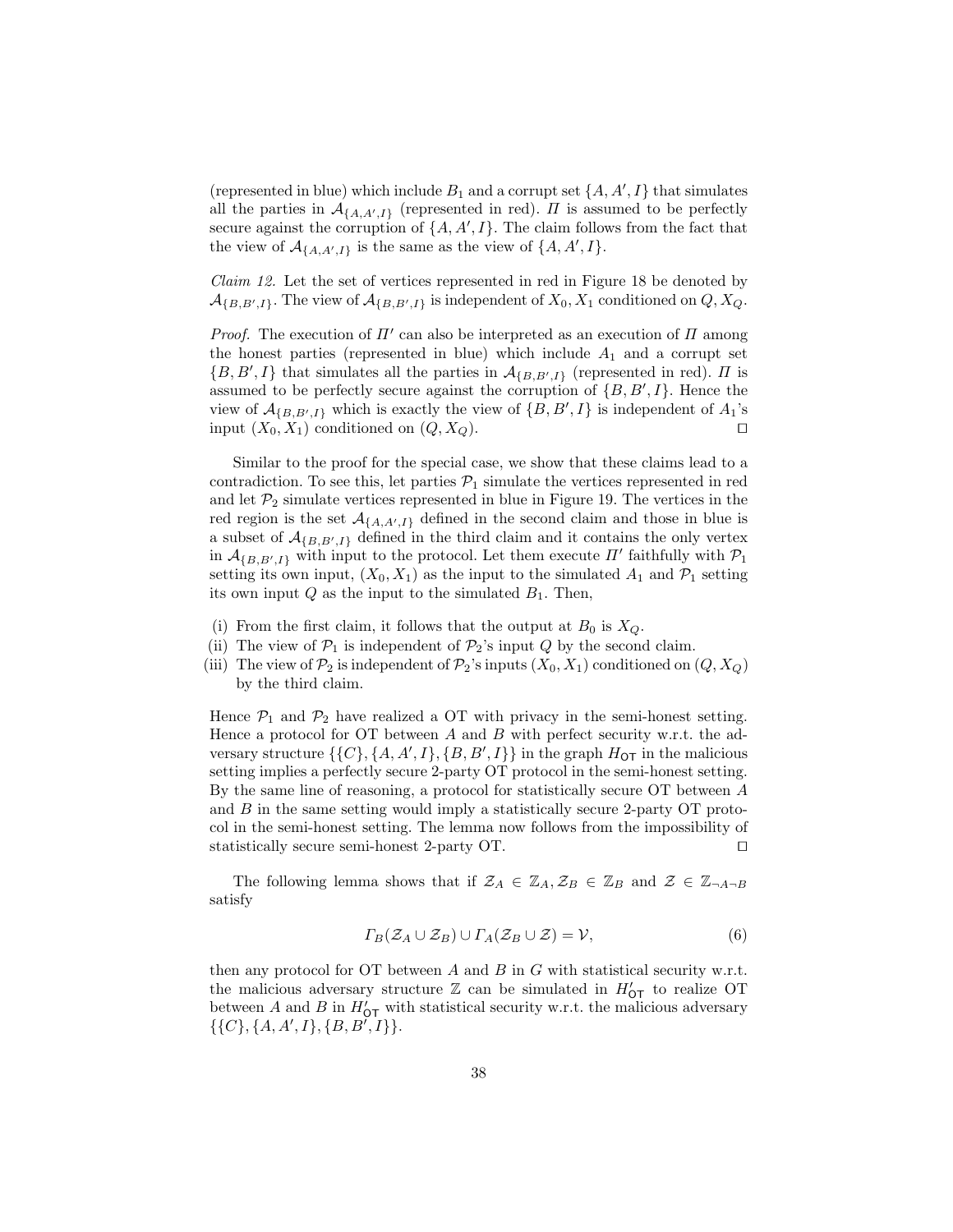

Fig. 19.  $\mathcal{P}_1$  and  $\mathcal{P}_2$  simulate the vertices represented in red and blue respectively and run  $\Pi'$  faithfully after setting their inputs as inputs to  $A_1$  and  $B_1$  respectively to securely realize a 2-party OT, a contradiction.

**Lemma 12.** Let  $\mathcal{Z}_A \in \mathbb{Z}_A$ ,  $\mathcal{Z}_B \in \mathbb{Z}_B$  and  $\mathcal{Z} \in \mathbb{Z}_{\neg A \neg B}$  such that condition (6) is satisfied. If OT between A and B in  $G(V, \mathcal{E})$  can be computed with statistical security w.r.t. the malicious adversary structure  $\{\mathcal{Z}_A, \mathcal{Z}_B, \mathcal{Z}\}\$  then A and B in  $H'_{\text{OT}}(\mathcal{V}_{H'_{\text{OT}}}, \mathcal{E}_{H'_{\text{OT}}})$  can realize OT with statistical security w.r.t. the malicious adversary structure  $\{\{C\}, \{A, A', I\}, \{B, B', I\}\}.$ 

| Set                                                       | Definition                                                                                                                                                                   | Properties                                                                                                                                                                                            |                                                 |
|-----------------------------------------------------------|------------------------------------------------------------------------------------------------------------------------------------------------------------------------------|-------------------------------------------------------------------------------------------------------------------------------------------------------------------------------------------------------|-------------------------------------------------|
| Z                                                         | Z                                                                                                                                                                            |                                                                                                                                                                                                       |                                                 |
| $\mathcal{Z}_{AB}$                                        | $(\mathcal{Z}_A \cap \mathcal{Z}_B) \setminus \mathcal{Z}$                                                                                                                   |                                                                                                                                                                                                       | 'G                                              |
| $\downarrow \overline{\mathcal{Z}_A^{\sf good\,\prime}}$  | $(\mathcal{Z}_A \setminus (\mathcal{Z} \cup (\mathcal{Z}_A \cap \mathcal{Z}_B))) \setminus \Gamma_B   \subseteq \mathcal{V} \setminus \Gamma_B$                              |                                                                                                                                                                                                       | $=\xi^{-}$                                      |
| $\mathcal{Z}^\mathsf{bad}_A$                              | $\overline{(\mathcal{Z}_A \setminus (\mathcal{Z} \cup (\mathcal{Z}_A \cap \mathcal{Z}_B))) \cap \Gamma_B}$ $\subseteq$ $\Gamma_B \setminus (\mathcal{Z}_B \cup \mathcal{Z})$ |                                                                                                                                                                                                       | $\mathcal{L}(A')$<br>$\epsilon = \epsilon^{-1}$ |
| $ \overset{\text{\rm{}}}{\mathcal{Z}}_{B}^{\text{good}} $ | $(\mathcal{Z}_B \setminus (\mathcal{Z} \cup (\mathcal{Z}_A \cap \mathcal{Z}_B))) \setminus \varGamma_A \, \subseteq \mathcal{V} \setminus \varGamma_A$                       |                                                                                                                                                                                                       | $=\xi^{-1}(B)$                                  |
| $\mathcal{Z}_B^{\mathsf{bad}}$                            | $(\mathcal{Z}_B \setminus (\mathcal{Z} \cup (\mathcal{Z}_A \cap \mathcal{Z}_B))) \cap \Gamma_A \subseteq \Gamma_A \setminus (\mathcal{Z}_A \cup \mathcal{Z})$                |                                                                                                                                                                                                       | $(B^{\prime}% )^{2}$<br>$=$ $\xi^-$             |
| $\overline{\mathcal{S}_{A}^{\text{good}}}$                |                                                                                                                                                                              | $(T_A \setminus \Gamma_B) \setminus (\mathcal{Z}_A \cup \mathcal{Z}_B \cup \mathcal{Z}) \quad  \subseteq (\mathcal{V} \setminus \Gamma_B) \cap (\Gamma_A \setminus (\mathcal{Z}_A \cup \mathcal{Z}))$ | $=\xi^{-1}(D)$                                  |
| $ \overline{\mathcal{S}_{B}^{\mathsf{good}}}$             | $(\Gamma_B \setminus \Gamma_A) \setminus (\mathcal{Z}_A \cup \mathcal{Z}_B \cup \mathcal{Z})$                                                                                | $(T_A) \cap (T_B \setminus (\mathcal{Z}_B \cup \mathcal{Z}))$                                                                                                                                         | (E)                                             |
|                                                           | $S_{AB}$ $((\Gamma_B \cap \Gamma_A) \setminus (\mathcal{Z}_A \cup \mathcal{Z}_B \cup \mathcal{Z})$                                                                           | $(T_A \setminus (\mathcal{Z}_A \cup \mathcal{Z})) \cap (T_B \setminus (\mathcal{Z}_B \cup \mathcal{Z})) = \xi^{-1}$                                                                                   | $^1(F)$                                         |

**Table 2.** Partition of V. We represent  $\Gamma_B(\mathcal{Z}_A \cup \mathcal{Z}), \Gamma_A(\mathcal{Z}_B \cup \mathcal{Z})$  by  $\Gamma_A, \Gamma_B$  respectively to reduce clutter.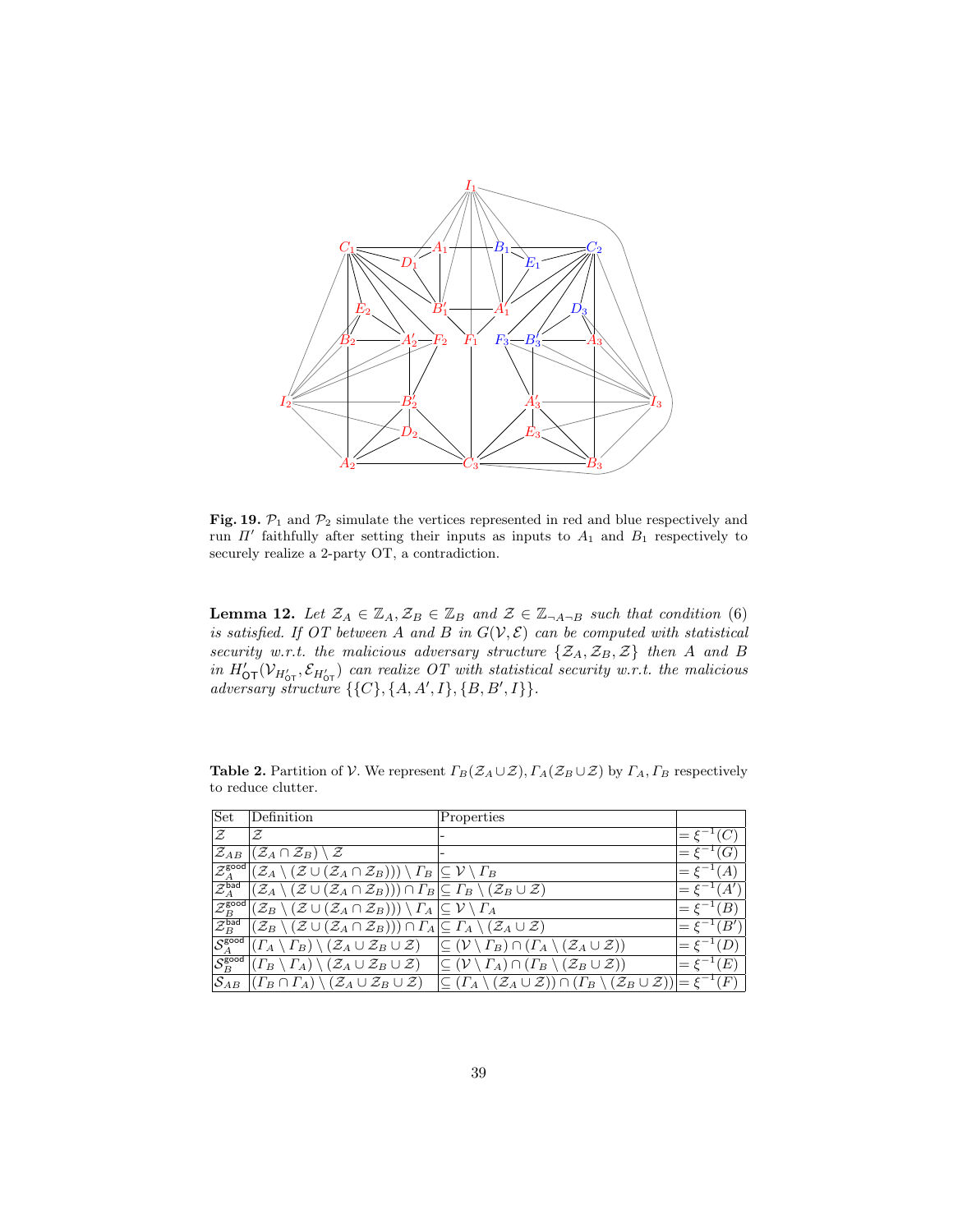*Proof.* We represent  $\Gamma_B(\mathcal{Z}_A \cup \mathcal{Z}), \Gamma_A(\mathcal{Z}_B \cup \mathcal{Z})$  by  $\Gamma_A, \Gamma_B$  respectively to reduce clutter. The proof proceeds the same way as the proof for Lemma 5. Consider the subsets of  $V$  defined in Table 2. We show the following:

- (i) Sets given in Table 2 form a partition of  $V$  and  $A \in \mathcal{Z}_A^{\text{good}}, B \in \mathcal{Z}_B^{\text{good}}$ .
- (ii) Let the map  $\xi: \mathcal{V} \to \mathcal{V}_{H'_{0}T}$  be as given in Figure 14, *i.e.*, for  $v \in \mathcal{Z}_A^{\text{good}}, \xi(v) =$ A and so on. (i) implies that  $\xi$  is well defined. For  $u, v \in V$ , edge  $\{u, v\} \in \mathcal{E}$ only if  $\xi(u) = \xi(v)$  or  $\{\xi(u), \xi(v)\}\in \mathcal{E}_{H'_{\text{OT}}}$ . In short,  $H'_{\text{OT}}$  (or a subgraph of  $H'_{\text{OT}}$ ) is obtained from G on applying vertex contraction to every subset of  $\nu$  given in Table 2.
- (iii) If  $\Pi$  realizes OT between A and B in G securely w.r.t. the malicious adversary structure  $\{\mathcal{Z}, \mathcal{Z}_A, \mathcal{Z}_B\}$ , then it is also secure w.r.t. the malicious adver- $\text{asary structure } \{\mathcal{Z}, \mathcal{Z}_A^{\text{good}} \cup \mathcal{Z}_{AB}, \mathcal{Z}_B^{\text{good}} \cup \mathcal{Z}_{AB}\} = \{\xi^{-1}(C), \xi^{-1}(A) \cup \xi^{-1}(C)\}$  $\xi^{-1}(A') \cup \xi^{-1}(G), \xi^{-1}(B) \cup \xi^{-1}(B') \cup \overline{\xi}^{-1}(G) \}.$

Assuming (i), (ii) and (iii), it is easy to see that the vertices in  $H'_{\text{OT}}$  can simulate  $\Pi$  and realize OT between  $A$  and  $B$  with statistical security w.r.t. the malicious adversary  $\{\{C\}, \{A, A', I\}, \{B, B', I\}\}.$  It remains show (i), (ii) and (iii).

*Proof of (i)* – It can be easily verified from the definition of the sets that

$$
\mathcal{Z} \cap \mathcal{Z}_{AB} = \emptyset
$$
 and  $\mathcal{Z} \cup \mathcal{Z}_{AB} = \mathcal{Z} \cup (\mathcal{Z}_A \cap \mathcal{Z}_B)$ 

and that

$$
\mathcal{Z}_A^{\text{good}} \cap \mathcal{Z}_A^{\text{bad}} = \emptyset \text{ and } \mathcal{Z}_A^{\text{good}} \cup \mathcal{Z}_A^{\text{bad}} = \mathcal{Z}_A \setminus (\mathcal{Z} \cup (\mathcal{Z}_A \cap \mathcal{Z}_B))
$$
  

$$
\mathcal{Z}_B^{\text{good}} \cap \mathcal{Z}_B^{\text{bad}} = \emptyset \text{ and } \mathcal{Z}_B^{\text{good}} \cup \mathcal{Z}_B^{\text{bad}} = \mathcal{Z}_B \setminus (\mathcal{Z} \cup (\mathcal{Z}_A \cap \mathcal{Z}_B))
$$

Hence,  $\mathcal{Z}_B^{\text{good}} \cup \mathcal{Z}_B^{\text{bad}}$  is disjoint from  $\mathcal{Z}_A^{\text{good}} \cup \mathcal{Z}_A^{\text{bad}}$ . Thus,  $\mathcal{Z}, \mathcal{Z}_{AB}, \mathcal{Z}_A^{\text{good}}, \mathcal{Z}_A^{\text{bad}}, \mathcal{Z}_B^{\text{good}}$ <br>and  $\mathcal{Z}_B^{\text{bad}}$  are disjoint and their union is  $\mathcal{Z} \cup \mathcal{Z}_A \cup \math$ is easy to verify that  $S_A^{\text{good}}, S_B^{\text{good}}$  and  $S_{AB}$  are disjoint from from each other and from  $\mathcal{Z}_A \cup \mathcal{Z}_B \cup \mathcal{Z}$ . That the union of these sets give  $(\Gamma_A \cup \Gamma_B) \setminus (\mathcal{Z}_A \cup \mathcal{Z}_B \cup \mathcal{Z})$  can also be verified easily. Then, from (6) it follows that these sets form a partition of  $\mathcal V$ .

Before we prove (ii), we make the following claim.

*Claim 13.* If  $u \in \Gamma_A \setminus (\mathcal{Z}_A \cup \mathcal{Z})$  and  $v \in \mathcal{V} \setminus \Gamma_A$ , then there is no edge between  $u$  and  $v$ .

*Proof.*  $v \in V \setminus \Gamma_A$  implies that there is a path from v to B that has no vertices from  $\mathcal{Z}_A \cup \mathcal{Z}$ . If there is an edge between u and v, then u has a path through v that has no vertex from  $\mathcal{Z}_A \cup \mathcal{Z}$ . But this is a contradiction as  $u \in \Gamma_A$ . Similar claim may be made when  $u \in \Gamma_B \setminus (\mathcal{Z}_A \cup \mathcal{Z})$  and  $v \in \mathcal{V} \setminus \Gamma_B$ .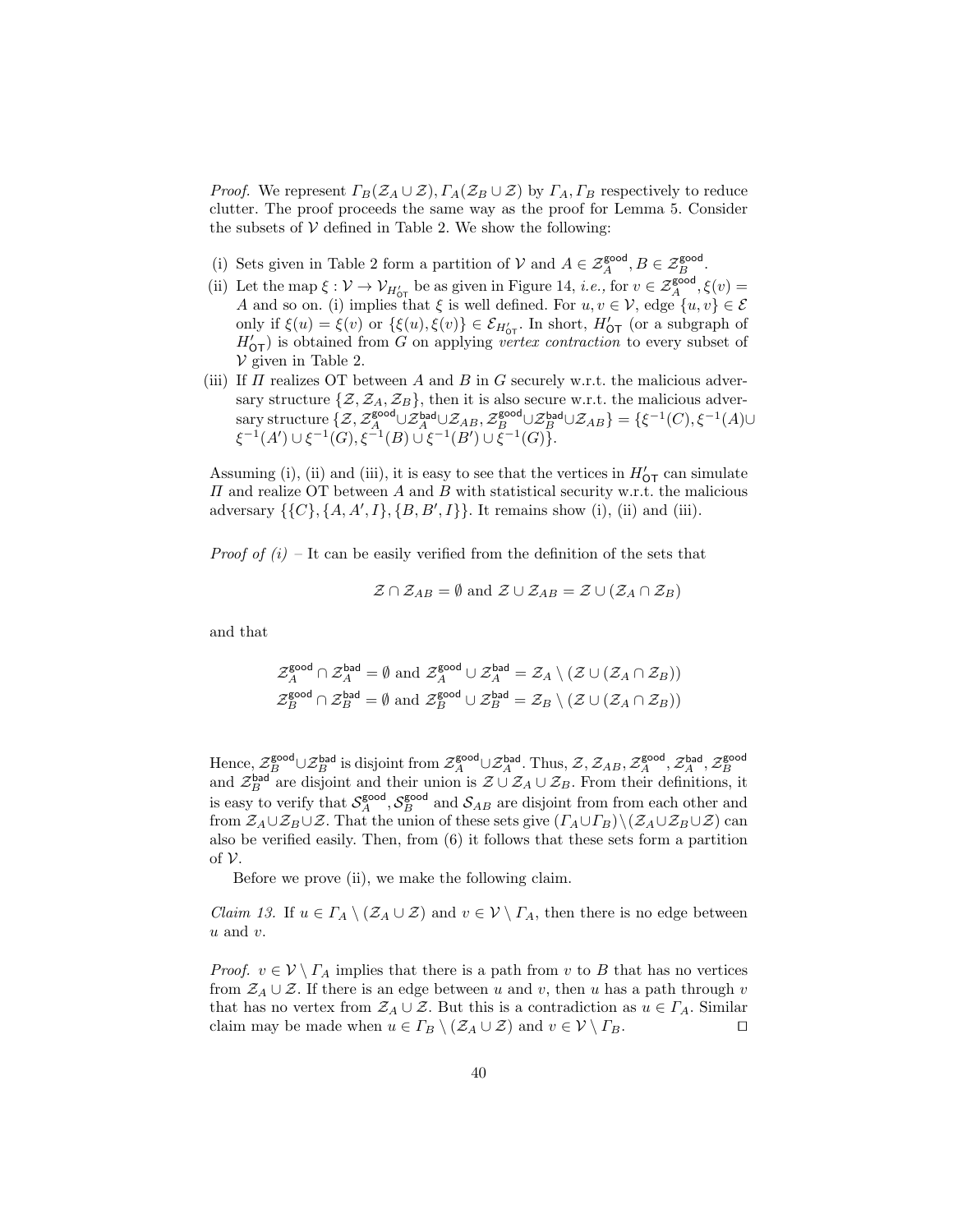*Proof of (ii)* – This can be verified in the same way as in the proof of Lemma 5 using the properties of these sets as listed in the table and the above claim. For example, there are no edges from  $\xi^{-1}(D) = S_A^{\text{good}}$  to  $\xi^{-1}(E) = S_B^{\text{good}}$  since  $\mathcal{S}_{A}^{\text{good}} \subseteq \Gamma_A \setminus (\mathcal{Z}_A \cup \mathcal{Z})$  and  $\mathcal{S}_{B}^{\text{good}} \subseteq \mathcal{V} \setminus \Gamma_A$ . Similarly, by the same claim, there is no edge from  $\xi^{-1}(D) = S_A^{\text{good}}$  to  $\xi^{-1}(F) = S_{AB}$  as  $S_A^{\text{good}} \subseteq \mathcal{V} \setminus \Gamma_B$  and  $\mathcal{S}_{AB} \subseteq \Gamma_B \setminus (\mathcal{Z}_A \cup \mathcal{Z}).$ 

*Proof of (iii)* – Since  $A \in \mathcal{Z}_A^{\text{good}}$  and  $B \in \mathcal{Z}_B^{\text{good}}$  are the only vertices with input or output in  $\Pi$  and  $\mathcal{Z}_A^{\text{good}} \cup \mathcal{Z}_{AB} \subseteq \mathcal{Z}_A$  and  $\mathcal{Z}_B^{\text{good}} \cup \mathcal{Z}_{AB}^{\text{bad}} \cup \mathcal{Z}_{AB} \subseteq \mathcal{Z}_B$ , if  $\Pi$  is secure w.r.t.  $\{\mathcal{Z},\mathcal{Z}_A,\mathcal{Z}_B\}$  then it is also secure w.r.t.  $\{\mathcal{Z},\mathcal{Z}_A^{\text{good}} \cup \mathcal{Z}_A^{\text{bad}} \cup$  $\mathcal{Z}_{AB}, \mathcal{Z}_B^{\text{good}} \cup \mathcal{Z}_{AB} \}.$ 

The necessity of the conditions in Theorem 2 follows from Lemma 11 and Lemma 12.

#### G Details Omitted from Section 3.2

Proof (Proof of Lemma 7). Since the inputs of A and B are not used in the precomputation phase, if the protocol is aborted in this phase, the input of honest parties remain private. Suppose the protocol is not aborted in the first phase. Consider  $\mathcal{Z} \in \mathbb{Z}$ . There are three possible cases.

Case  $1 - A, B \notin \mathcal{Z}$ : First we show that, if the protocol reaches OT computation phase, then the sampled OT is consistent, *i.e.*,  $\bar{p}_{\bar{c}}^{A}(0) = \bar{p}_{\bar{c}}^{B}(0)$  with high probability. Suppose  $\bar{p}_{\bar{c}}^A(0) \neq \bar{p}_{\bar{c}}^B(0)$ , then the polynomials  $\bar{p}_{\bar{c}}^A(x)$  and  $\bar{p}_{\bar{c}}^B(x)$  are different. Hence,

$$
Pr_{\alpha \in R\mathbb{F}\backslash\{0\}}\left(\bar{p}_{\bar{c}}^{A}(\alpha) \neq \bar{p}_{\bar{c}}^{B}(\alpha)\right) \leq \frac{1}{|\mathbb{F}|-1}.
$$

This implies that the probability with which the protocol does not abort during the precomputation phase when  $\bar{p}_{\bar{c}}^{A}(0) \neq \bar{p}_{\bar{c}}^{B}(0)$  is at most  $\frac{1}{\mathbb{F}|-1}$ .

Since the first condition in Theorem 2 is satisfied, communication between  $\boldsymbol{A}$ and  $B$  is perfectly secure. It is easy to see that, since  $A$  and  $B$  are not corrupt, the OT computation is perfectly secure provided that the sampled OT is consistent (even if the sampled OT is not private). Hence, in this case the computed OT is perfectly private and statistically correct whenever the protocol does not abort.

Case  $2 - A \in \mathcal{Z}$  but path $(C, B) \cap \mathcal{Z} = \emptyset$ : Since C is honest, it supplies a secure sampled OT. B receives her part of the sampled OT securely along  $path(C, B)$  as it contains no corrupted vertices. If the protocol is aborted in the precomputation phase, the privacy of  $B$ 's input is preserved as the real input is never used until the OT computation phase. B agrees to proceed to OT computation phase if and only if the evaluations  $p_0(\alpha)$ ,  $p_1(\alpha)$  sent by A coincides with those sent by the honest  $C$  (see step 6). This ensures that  $A$  cannot infer anything about B's input from the aborting or non-aborting of the protocol. Hence if the verification succeeds, the OT computation using the sampled OT is perfectly secure, i.e., B's input remains private from the adversary.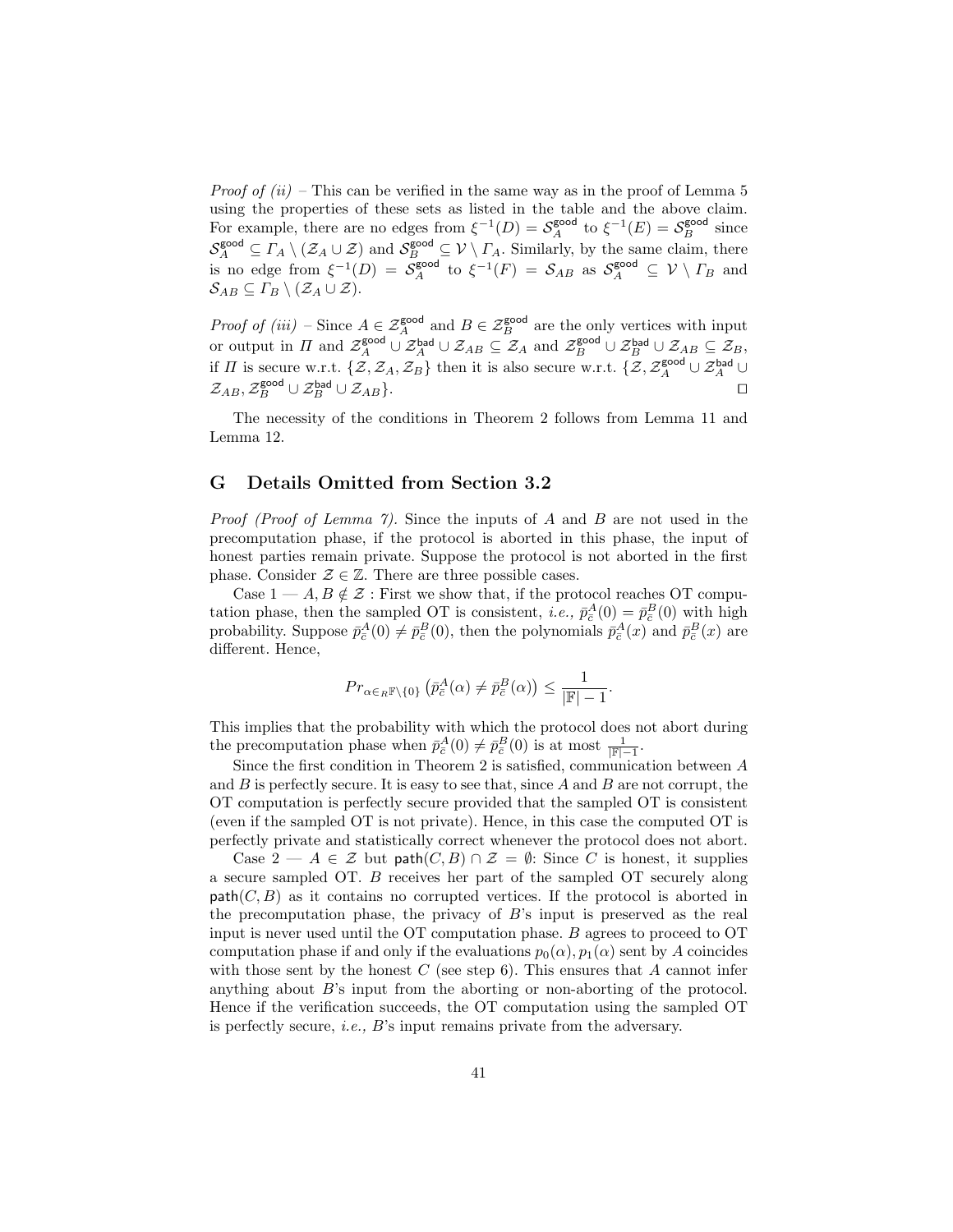Case  $3 - B \in \mathcal{Z}$  and path $(C, A) \cap \mathcal{Z} = \emptyset$ : Similar to the previous case, C provides a secure sampled OT and A receives his part securely as  $path(C, A)$ contains no corrupted vertices. During the verification, A sends the evaluations of the polynomials only if the  $\alpha$  it received directly from B and from B via C are identical and non-zero. Hence, B obtains the evaluation of  $p_0, p_1$  only on a single non-zero point from both A and C. This ensures that  $r_{1-c}$  is private from B and hence if the verification succeeds, the OT computation using the sampled OT is perfectly secure.

The protocol uses a constant number of rounds of communication between vertices, of which communication between  $C \& A$  and  $C \& B$  use single paths of length at most n. The claim of efficiency then follows from the fact that the protocol used for secure communication between  $A$  and  $B$  is efficient as long as the size of  $\mathbb Z$  is polynomial in n.

Proof (Proof of Lemma 9). Paths used by  $\Pi^{\text{path}} z_B^i \overset{(C_{Z_B^i},A),\text{path}}{\longrightarrow} z_B^i \overset{(C_{Z_B^i},B)}{\longrightarrow} 1 \leq i \leq k$  $\ell_B$  do not contain vertices from Z by construction. Hence, no vertex from Z is involved in the execution of the protocol, therefore (i) in Lemma 3 is true.

Consider a set  $\mathcal{Z}' \in \mathbb{Z} \backslash \{ \mathcal{Z} \}$ . If the protocol aborts in step 1, then the inputs of honest A or B are private as they are not used in this step. Suppose the protocol reaches step 2 without getting aborted. If we show that against the corruption of each set in  $\mathbb{Z}\setminus\{\mathcal{Z}\}\)$  the majority of protocols in the combiner are statistically secure, then by Lemma 8, the combiner computes OT with statistical security against  $\mathbb{Z} \setminus \{Z\}$ . This would prove the lemma.

Consider the corruption of any set in  $\mathbb{Z}_{\neg A \neg B}$ . According to Lemma 7, if  $\Pi^{\textsf{path}}_{\mathcal{Z}_{B}^{i}}(C_{\mathcal{Z}_{B}^{i}},A),$ path $_{\mathcal{Z}_{B}^{i}}(C_{\mathcal{Z}_{B}^{i}},B)$  does not abort in the precomputation stage, then the OT computed in the OT computation phase is statistically secure. As previously observed,  $\Pi^A$  is perfectly secure against the corruption of every set in  $\mathbb{Z}_{\neg A\neg B}$ . Hence all the protocols in the combiner are statistically secure against this corruption.

Against the corruption of  $\mathcal{Z}_A$ , protocols  $\Pi^{\mathsf{path}} z_B^i{}^{(C_{\mathcal{Z}_B^i},A),\mathsf{path}} z_B^i{}^{(C_{\mathcal{Z}_B^i},B)}, 1 \leq$  $i \leq \ell_B$  are perfectly secure. This is because  $\text{path}_{\mathcal{Z}_B^i}(C_{\mathcal{Z}_B^i}, B)$  has no vertices from  $\mathcal{Z}_A$  by definition, hence by Lemma 7, the OT computed by such a protocol is statistically secure against the corruption of  $\mathcal{Z}_A$ . Therefore,  $\ell_B$  out of  $2\ell_B - 1$ protocols are perfectly secure against the corruption of  $\mathcal{Z}_A$ , hence by Lemma 8, the claim is true for  $\mathcal{Z}_A$ .

Now consider any set  $\mathcal{Z}_{B}^{i} \in \{\mathcal{Z}_{B}^{1}, \ldots, \mathcal{Z}_{B}^{\ell_{B}}\} = \mathbb{Z}_{B}$ . Since  $\mathsf{path}_{\mathcal{Z}_{B}^{i}}(C_{\mathcal{Z}_{B}^{i}}, A)$ contains no vertex from  $\mathcal{Z}_{B}^{i}$ , the protocol  $\Pi^{\mathsf{path}} z_{B}^{i}$   ${}^{(C_{\mathcal{Z}_{B}^{i}},A),\mathsf{path}} z_{B}^{i}$   ${}^{(C_{\mathcal{Z}_{B}^{i}},B)}$  is secure against the corruption of  $\mathcal{Z}_{B}^{i}$  by Lemma 7. Also, protocols  $\Pi_{\ell_B+1}, \ldots, \Pi_{2\ell_B-1}$  are copies of  $\mathbb{I}^A$  which are all perfectly secure against the corruption of  $\mathcal{Z}_{B}^i$ . Hence, at least  $\ell_B$  among the  $2\ell_B - 1$  protocols being combined are secure against the corruption of  $\mathcal{Z}_{B}^{i}$ .

If  $\mathbb Z$  is of size poly $(n)$ , then each protocol used in the combiner is efficient by Lemma 7 and by the properties of  $\Pi^A$ . Hence, by Lemma 8,  $\Pi^{\mathcal{Z},\mathcal{Z}_A}$  is efficient, as it is a combiner of  $2|\mathbb{Z}_B| - 1$  protocols of this kind.  $\square$